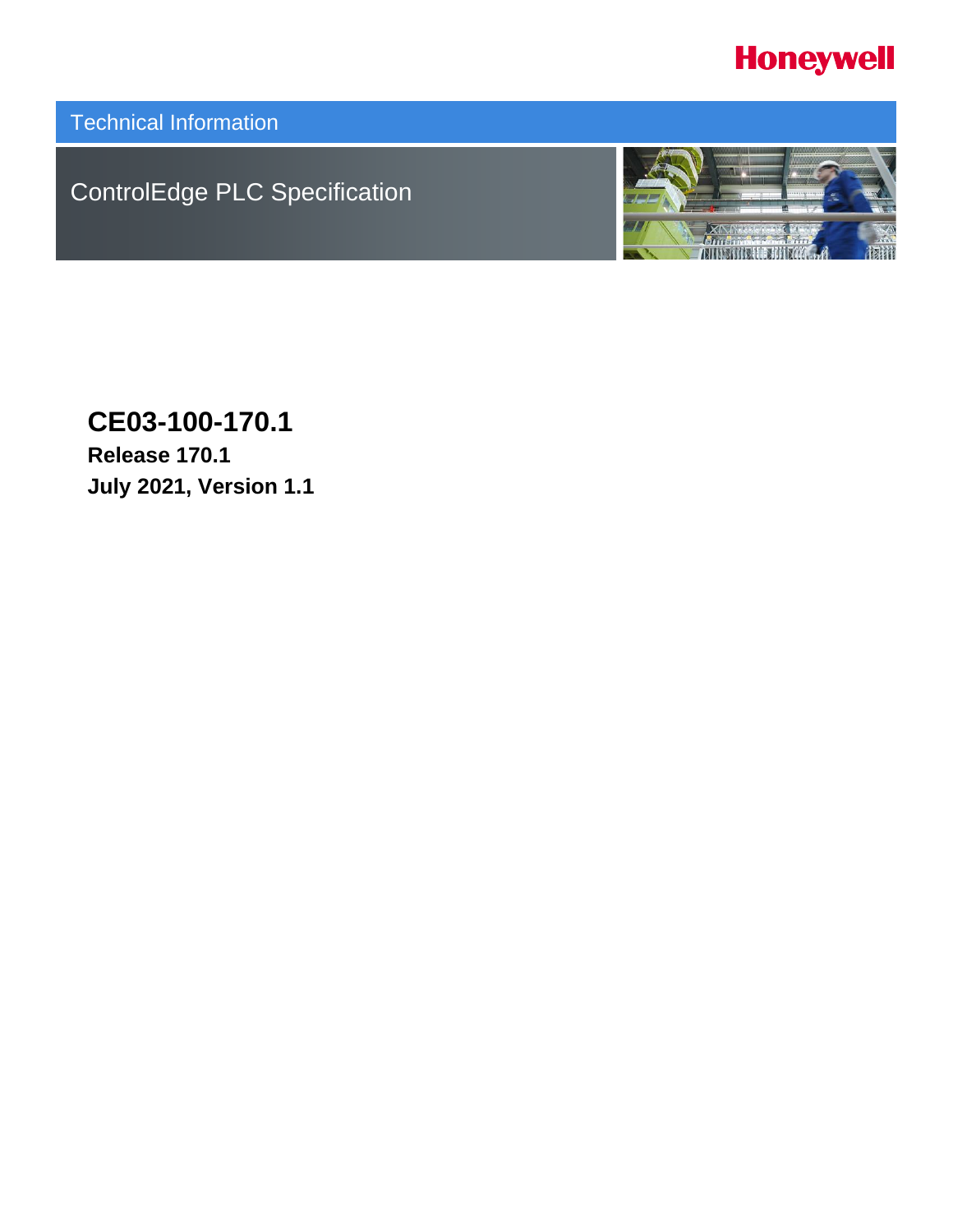### **Revision History**

| Revision | Date             | Description                           |
|----------|------------------|---------------------------------------|
| 1.0      | March 2021       | ControlEdge PLC R170 software release |
|          | <b>July 2021</b> | Update MOXA switches part numbers     |

#### **Note:**

Product release number is applicable for software and firmware of the product. Hardware is referred with version number and is not associated with software release number.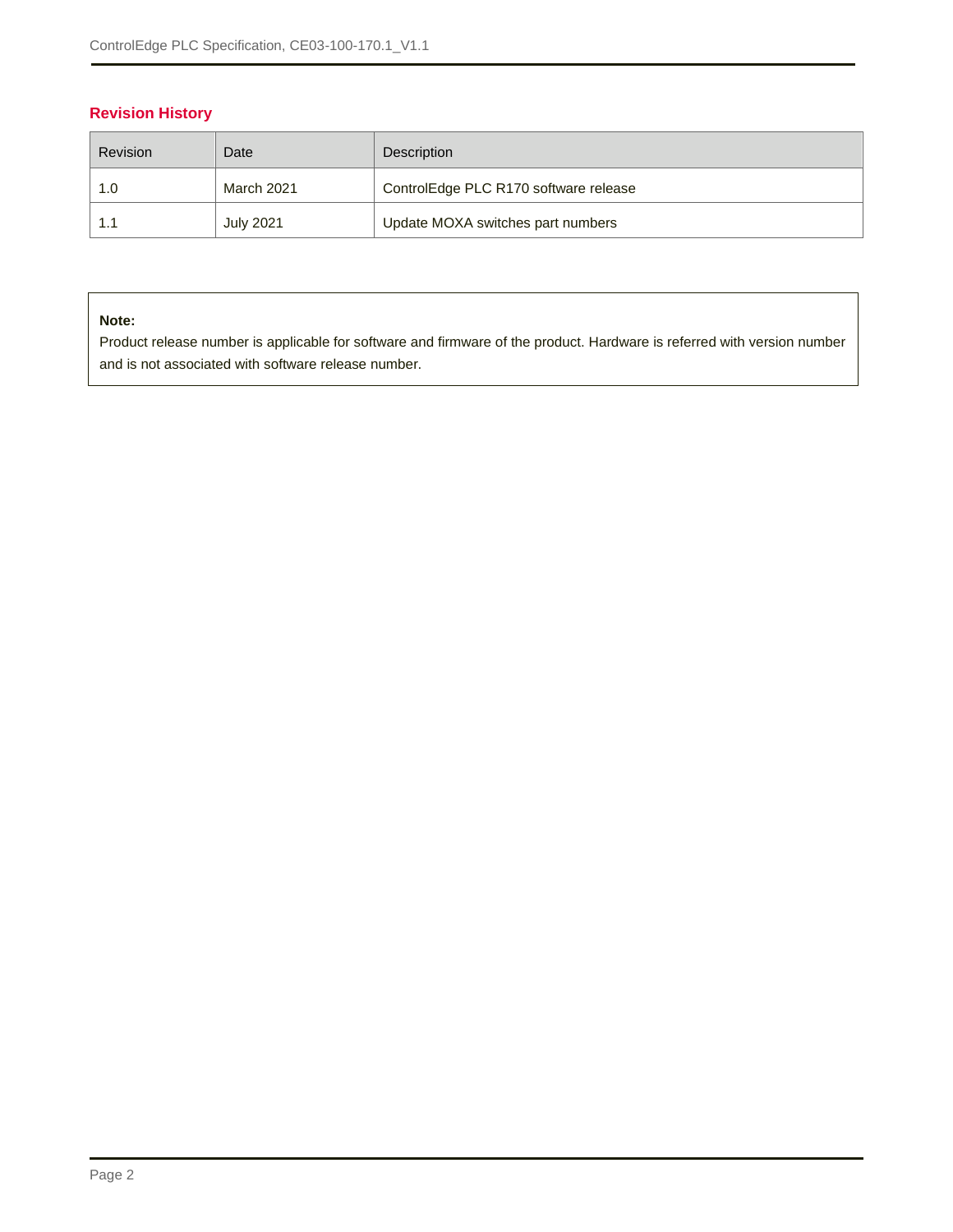#### **Table of Contents**

| 1.1.<br>1.2.<br>1.3.<br>2.<br>2.1.<br>2.1.1.<br>2.1.2.<br>2.1.3.<br>2.2.<br>2.2.1.<br>2.2.2.<br>2.3.<br>2.4.<br>2.5.<br>2.5.1.<br>2.5.2.<br>2.5.3.<br>2.5.4.<br>2.5.5.<br>2.5.6.<br>2.5.7.<br>2.5.8.<br>2.5.9.<br>2.5.10.<br>2.5.11.<br>2.5.12.<br>2.5.13.<br>2.5.14.<br>2.6.<br>2.7.<br>2.7.1.<br>2.7.2.<br>2.8.<br>2.9.<br>2.9.1.<br>2.9.2.<br>2.9.3.<br>2.9.4.<br>2.10.<br>3.<br>3.1.<br>3.2.<br>4. |  |  |  |
|--------------------------------------------------------------------------------------------------------------------------------------------------------------------------------------------------------------------------------------------------------------------------------------------------------------------------------------------------------------------------------------------------------|--|--|--|
|                                                                                                                                                                                                                                                                                                                                                                                                        |  |  |  |
|                                                                                                                                                                                                                                                                                                                                                                                                        |  |  |  |
|                                                                                                                                                                                                                                                                                                                                                                                                        |  |  |  |
|                                                                                                                                                                                                                                                                                                                                                                                                        |  |  |  |
|                                                                                                                                                                                                                                                                                                                                                                                                        |  |  |  |
|                                                                                                                                                                                                                                                                                                                                                                                                        |  |  |  |
|                                                                                                                                                                                                                                                                                                                                                                                                        |  |  |  |
|                                                                                                                                                                                                                                                                                                                                                                                                        |  |  |  |
|                                                                                                                                                                                                                                                                                                                                                                                                        |  |  |  |
|                                                                                                                                                                                                                                                                                                                                                                                                        |  |  |  |
|                                                                                                                                                                                                                                                                                                                                                                                                        |  |  |  |
|                                                                                                                                                                                                                                                                                                                                                                                                        |  |  |  |
|                                                                                                                                                                                                                                                                                                                                                                                                        |  |  |  |
|                                                                                                                                                                                                                                                                                                                                                                                                        |  |  |  |
|                                                                                                                                                                                                                                                                                                                                                                                                        |  |  |  |
|                                                                                                                                                                                                                                                                                                                                                                                                        |  |  |  |
|                                                                                                                                                                                                                                                                                                                                                                                                        |  |  |  |
|                                                                                                                                                                                                                                                                                                                                                                                                        |  |  |  |
|                                                                                                                                                                                                                                                                                                                                                                                                        |  |  |  |
|                                                                                                                                                                                                                                                                                                                                                                                                        |  |  |  |
|                                                                                                                                                                                                                                                                                                                                                                                                        |  |  |  |
|                                                                                                                                                                                                                                                                                                                                                                                                        |  |  |  |
|                                                                                                                                                                                                                                                                                                                                                                                                        |  |  |  |
|                                                                                                                                                                                                                                                                                                                                                                                                        |  |  |  |
|                                                                                                                                                                                                                                                                                                                                                                                                        |  |  |  |
|                                                                                                                                                                                                                                                                                                                                                                                                        |  |  |  |
|                                                                                                                                                                                                                                                                                                                                                                                                        |  |  |  |
|                                                                                                                                                                                                                                                                                                                                                                                                        |  |  |  |
|                                                                                                                                                                                                                                                                                                                                                                                                        |  |  |  |
|                                                                                                                                                                                                                                                                                                                                                                                                        |  |  |  |
|                                                                                                                                                                                                                                                                                                                                                                                                        |  |  |  |
|                                                                                                                                                                                                                                                                                                                                                                                                        |  |  |  |
|                                                                                                                                                                                                                                                                                                                                                                                                        |  |  |  |
|                                                                                                                                                                                                                                                                                                                                                                                                        |  |  |  |
|                                                                                                                                                                                                                                                                                                                                                                                                        |  |  |  |
|                                                                                                                                                                                                                                                                                                                                                                                                        |  |  |  |
|                                                                                                                                                                                                                                                                                                                                                                                                        |  |  |  |
|                                                                                                                                                                                                                                                                                                                                                                                                        |  |  |  |
|                                                                                                                                                                                                                                                                                                                                                                                                        |  |  |  |
|                                                                                                                                                                                                                                                                                                                                                                                                        |  |  |  |
|                                                                                                                                                                                                                                                                                                                                                                                                        |  |  |  |
|                                                                                                                                                                                                                                                                                                                                                                                                        |  |  |  |
| 5.                                                                                                                                                                                                                                                                                                                                                                                                     |  |  |  |
| 6.                                                                                                                                                                                                                                                                                                                                                                                                     |  |  |  |
| 7.                                                                                                                                                                                                                                                                                                                                                                                                     |  |  |  |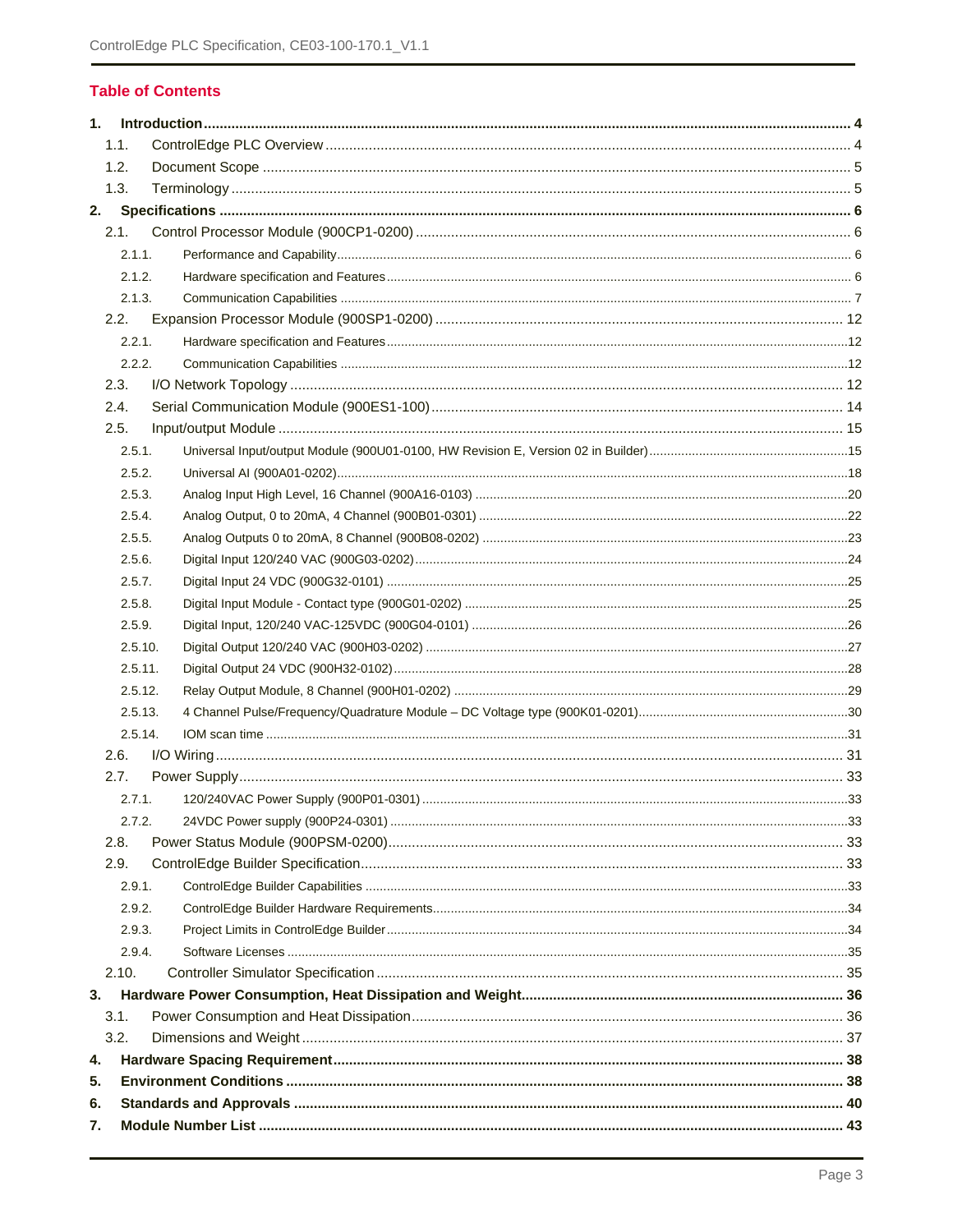## <span id="page-3-0"></span>**1. Introduction**

<span id="page-3-1"></span>This document provides technical information for the Honeywell ControlEdge™ PLC. Product details can be found in the Product Information Note. Detailed planning, installation and configuration information is available in the product user guides.

## **1.1. ControlEdge PLC Overview**

Honeywell's advanced Programmable Logic Controller (PLC) technology improves control performance while offering greater flexibility and lower costs. The new ControlEdge™ PLC improves integration with Experion®, HMIs and third-party devices, and reduces configuration efforts by utilizing the industry-accepted IEC 61131-3 programming languages, as well as remote configuration and firmware updates.



#### **The key features of the ControlEdge PLC include:**

- First PLC with HART enabled Universal I/O module for greater configuration flexibility
- ISASecure EDSA Level 2 certified cyber security capabilities improved safety of the plant and personnel
- Designed and developed by Honeywell, a global leader in process automation for more than 40 years
- Tightly integrated with Experion, Honeywell's best-in-class Distributed Control System (DCS), Supervisory Control and Data Acquisition (SCADA) system, safety system and Experion Panel PC
- Tight integration with Honeywell's market leading Field Device Manager FDM
- Native controller redundancy
- Optionally redundant power supplies
- I/O racks of various sizes (4, 8 and 12 IO slots options)
- Two variants of power supplies: 58W 24VDC and 110/240VAC
- Leverages Honeywell's LEAP™ project methodology and Universal I/O for greater configuration flexibility
- Compatible with leading open network standards such as Modbus and OPC UA
- Built-in EtherNet/IP Protocol with both Server and Client, ODVA Certification
- Built-in PROFINET Protocol with PROFINET IO Controller
- Support DLR on EtherNet/IP Protocol Client and PROFINET IO Controller
- Support DNP3 Multi-Master
- Support Serial Communication Module (2×RS232 ports, 2×RS485 ports)
- User Define Protocol support for Serial interface
- Integration with third-party systems and devices such as motors, drivers, and compressors
- Connects to Human-Machine Interface (HMI) through Modbus and OPC UA protocols
- Powerful IEC 61131-3 programming environment
- HART function block supporting all HART commands in PLC
- Support Removal and Insertion under Power for CPM and I/O modules
- Support Fail safe state configuration on output signal type
- Simulation support on standalone and on Virtual Engineering Platform
- Support Subsea application MDIS based on OPC UA
- Support FTE network
- Support communication to EUCN when CPM is working as ELMM. EUCN uses FTE as media.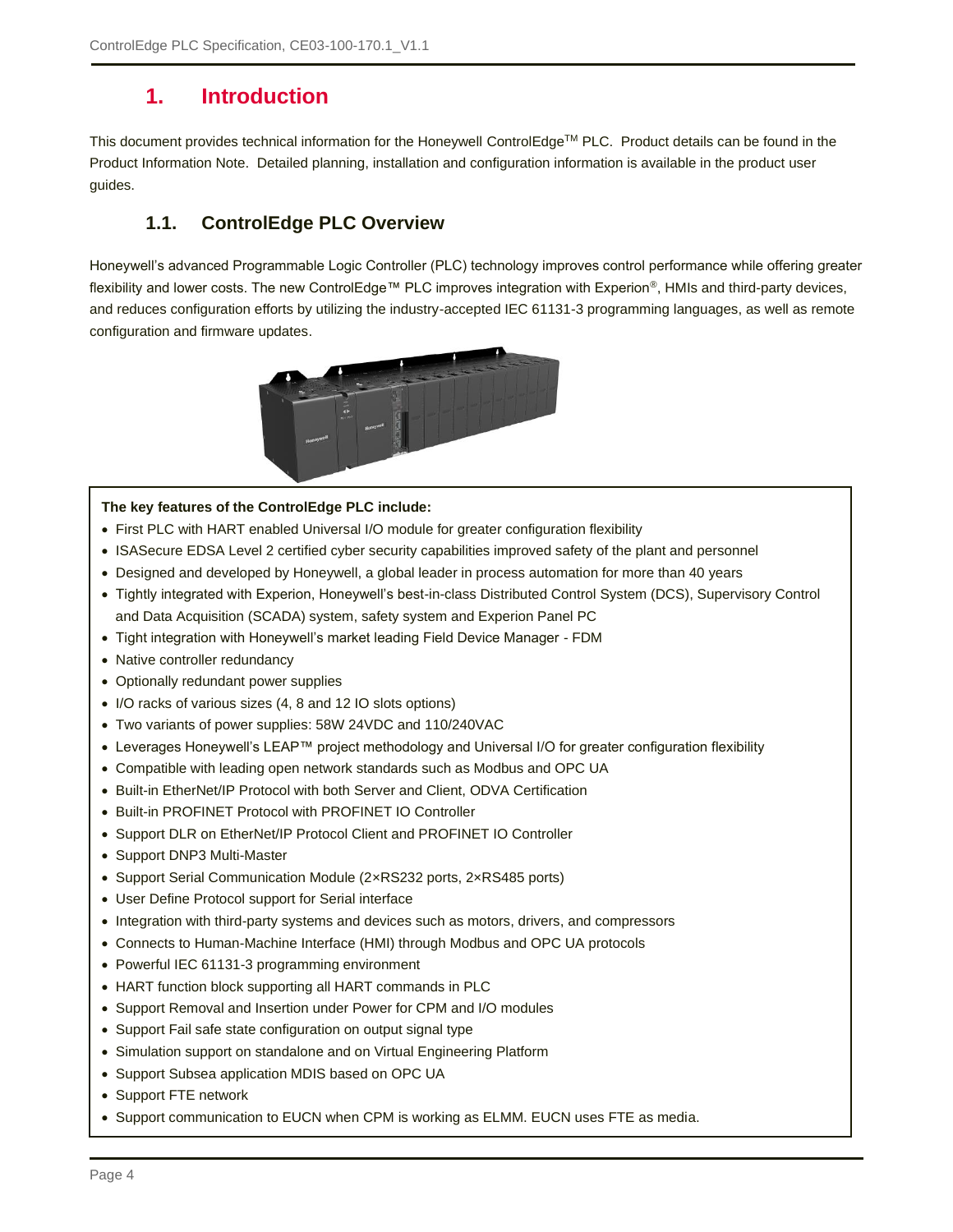## **1.2. Document Scope**

<span id="page-4-0"></span>This document provides specifications for the following components:

- 
- ControlEdge PLC IO Modules ControlEdge PLC Racks
- ControlEdge PLC Expansion Processor Module ControlEdge Remote Termination Panel
- ControlEdge PLC Serial Communication Module ControlEdge Builder
- <span id="page-4-1"></span>• ControlEdge PLC Power Supplies

### **1.3. Terminology**

- ControlEdge PLC Controller ControlEdge PLC Power Status Modules
	-
	-
	-

| <b>Terminology</b>        | <b>Description</b>                            |
|---------------------------|-----------------------------------------------|
| <b>CIP</b>                | <b>Common Industrial Protocol</b>             |
| <b>CPM</b>                | <b>Control Processor Module</b>               |
| CPU                       | <b>Control Processor Unit</b>                 |
| <b>DLR</b>                | Device Level Ring                             |
| DNP3                      | <b>Distributed Network Protocol Version 3</b> |
| <b>ELMM</b>               | Enhanced Logic Manager Module                 |
| <b>EPM</b>                | <b>Expansion Processor Module</b>             |
| <b>ETAP</b>               | EtherNet/IP™ Tap                              |
| <b>EUCN</b>               | <b>Enhanced Universal Control Network</b>     |
| Expansion I/O Rack        | I/O Rack with EPM installed                   |
| <b>FTE</b>                | <b>Fault Tolerant Ethernet</b>                |
| I/O Network               | Network between CPM and expansion I/O rack    |
| <b>IPsec</b>              | Internet Protocol G3                          |
| Local I/O Rack            | I/O Rack with CPM installed                   |
| <b>ODVA</b>               | Open Device Vendors Association               |
| <b>OWD</b>                | Open Wire Detect                              |
| <b>Redundant CPM Rack</b> | Rack with 2 CPMs installed                    |
| <b>RSM</b>                | <b>Redundant Switch Module</b>                |
| <b>RTP</b>                | <b>Remote Terminal Panel</b>                  |
| <b>VM</b>                 | <b>Virtual Machine</b>                        |
| <b>UIO</b>                | Universal Input/output Module                 |
| <b>PPS</b>                | Parameters Per Second                         |
| <b>VEP</b>                | Virtual Engineering Platform                  |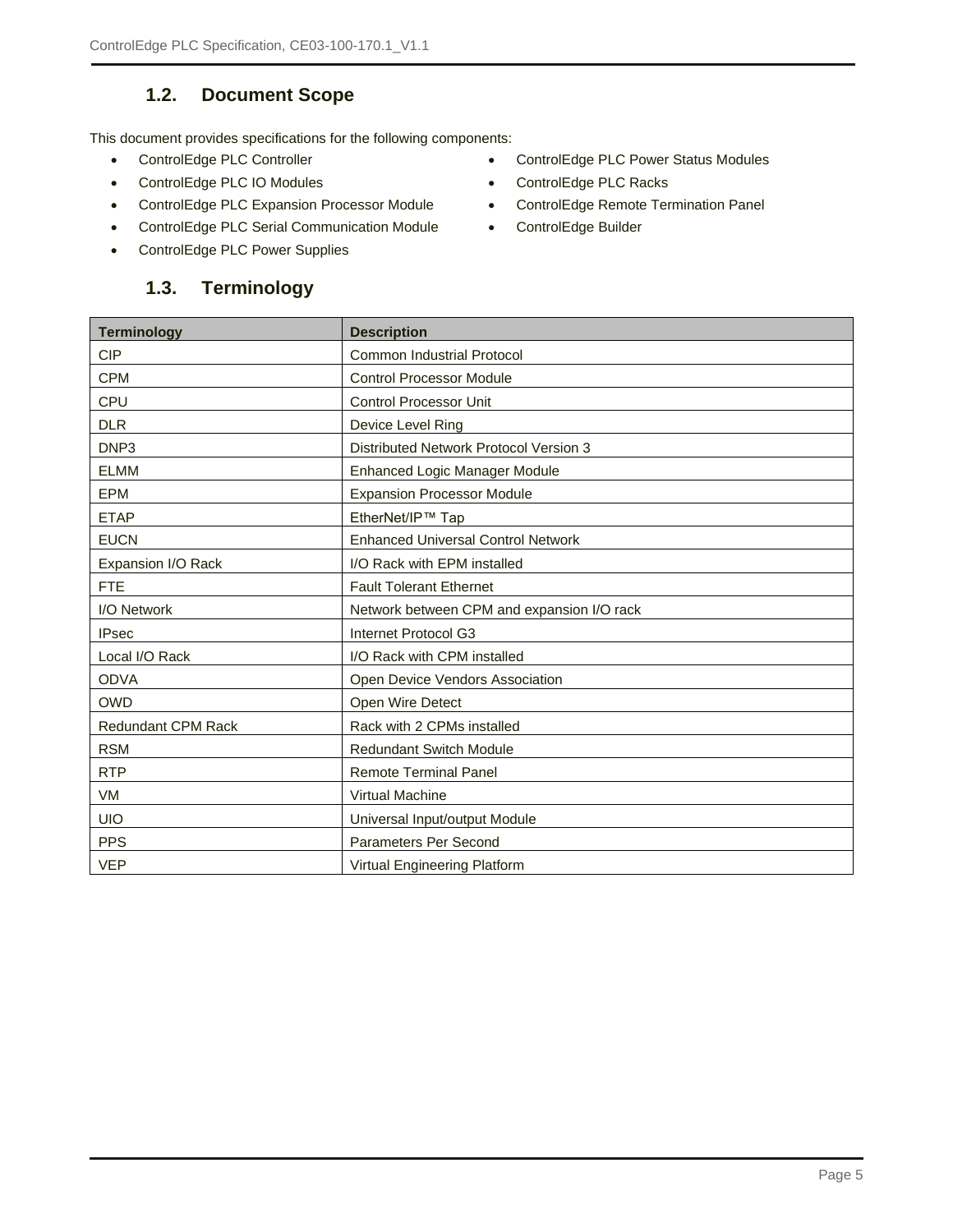## <span id="page-5-0"></span>**2. Specifications**

## **2.1. Control Processor Module (900CP1-0200)**

<span id="page-5-2"></span><span id="page-5-1"></span>The ControlEdge PLC has a rack based modular hardware design with control processor modules that plug onto different rack options depending on system configuration requirement.

#### **2.1.1. Performance and Capability**

| <b>Item</b>                                              | <b>Specification</b>         |
|----------------------------------------------------------|------------------------------|
| Maximum I/O Modules per controller                       | $144^{1,2}$                  |
| Maximum Analog channels per controller                   | 23041,2                      |
| Maximum Digital channels per controller                  | 46081,2                      |
| Maximum expansion I/O racks for non-redundant controller | 11                           |
| Maximum expansion I/O racks for redundant controller     | 12                           |
| Command execution time                                   | 85us per 1000 commands in ST |
|                                                          |                              |

Note:

1. I/O capability, as a soft limit, will decrease depending on the number of used EtherNet/IP connections and PROFINET IO Devices connected. Refer performance calculator tool for details.

<span id="page-5-3"></span>2. I/O capability is based on I/O module type selection and combination. For more information, refer section [2.5.](#page-14-0)

#### **2.1.2. Hardware specification and Features**

| <b>Item</b>                      | <b>Specification</b>                                                         |
|----------------------------------|------------------------------------------------------------------------------|
| Processor                        | Dual Core ARM® Cortex™-A9 Core (32 bit) 667 MHz                              |
| User Programming memory, (Flash) | 10 MB (Program 5 MB, Data 5 MB)                                              |
| SD card support                  | 32GB Class 6 / Class 10 industry standard                                    |
| Running Memory (RAM)             | 256MB with Error Correction Code                                             |
| <b>Controller Redundancy</b>     | Supported (Hot Standby)                                                      |
| <b>Real-Time Clock</b>           | 2 weeks of retention after a power loss                                      |
| CPU Watchdog                     | CPU automatically resets if error is detected                                |
| Nonvolatile memory               | 16Mb                                                                         |
| Nonvolatile memory data life     | 20+ years (no battery required)                                              |
| Real-time clock resolution       | 1 <sub>ms</sub>                                                              |
| I/O Scan Time                    | 10 ms - 3000ms (adjustable per control strategy)                             |
|                                  | Internal parameters, variables and outputs are maintained during transition. |
| Switchover                       | Switchover time <100 ms                                                      |
|                                  | <b>Run Locked</b>                                                            |
| <b>Operating Modes</b>           | Stop Locked                                                                  |
|                                  | <b>Remote Running</b>                                                        |
|                                  | <b>Remote Stopped</b>                                                        |
| LED                              | 2 LEDs, three color each, indicate the status and role of the CPM            |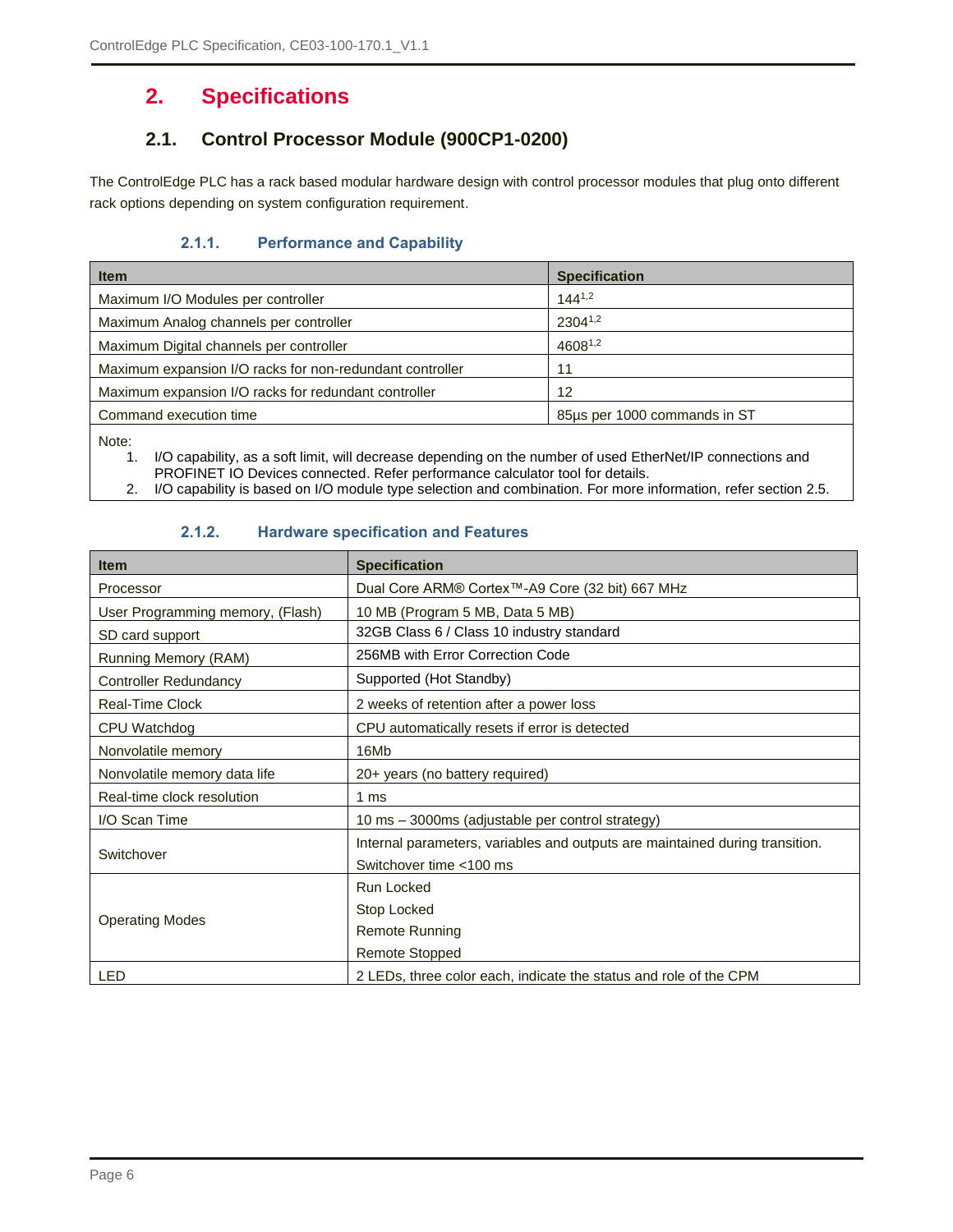<span id="page-6-0"></span>

| <b>Item</b>                                                                                                           | <b>Specification</b>                                                                           |  |
|-----------------------------------------------------------------------------------------------------------------------|------------------------------------------------------------------------------------------------|--|
| <b>Ethernet Ports</b>                                                                                                 | 4                                                                                              |  |
| Network connection                                                                                                    | Shielded RJ45 connector, auto-crossover                                                        |  |
| Network port speed                                                                                                    | 10/100BaseTx, auto-detecting                                                                   |  |
| <b>Isolation</b>                                                                                                      | 1500 Volts RMS 1 minute, 60 Hz                                                                 |  |
| <b>Transient Voltage Suppression</b>                                                                                  | 600W peak pulse power capability at 10×1000µs waveform, repetition rate:0.01%                  |  |
| Diagnostic LEDs on each port                                                                                          | Yes                                                                                            |  |
| Protocols, CPM ports 1 & 2                                                                                            | MODBUS TCP/UDP OPC UA, HART-IP, CDA Responder, EtherNet/IP Server, EUCN <sup>1</sup> ,<br>DNP3 |  |
| Protocols, CPM ports 3 & 4                                                                                            | I/O Communication, EtherNet/IP Server and Client, PROFINET                                     |  |
| Embedded Firewall <sup>2</sup>                                                                                        | Supported on ports 1&2                                                                         |  |
| IPsec <sup>3</sup>                                                                                                    | Supported on ports 1&2                                                                         |  |
| <b>FTE</b>                                                                                                            | Supported on ports 1&2                                                                         |  |
| Time Synchronization <sup>4</sup>                                                                                     | SNTP, DNP3                                                                                     |  |
| Note:<br>EUCN is available, only when CPM is working as PLC-FTE (formerly ELMM). PLC-FTE is a separate firmware<br>1. |                                                                                                |  |

#### **2.1.3. Communication Capabilities**

image.

2. For detailed information of Firewall, refer to ControlEdge PLC and ControlEdge RTU Network and Security Guide.

3. Running on Windows 10 or Windows Server 2016 OS.

4. PLC's time can be synchronized from either NTP/SNTP server or DNP3 Master.

#### **Modbus Protocol**

| <b>Item</b>                                  | <b>Specification</b>                                                                                |
|----------------------------------------------|-----------------------------------------------------------------------------------------------------|
| Device Function                              | <b>Master and Slave</b>                                                                             |
| Multi-Master support                         | Yes                                                                                                 |
| Ethernet support                             | MODBUS TCP and Modbus UDP <sup>1</sup> , Configurable TCP port number<br>and TCP Inactivity Timeout |
| Serial support                               | Modbus RTU or ASCII (Master/Slave)<br>via Serial Communication Module (900ES1-100)                  |
| Slave connection                             | 64 per Ethernet port, 32 per Serial port, 128 per CPM                                               |
| Master connection per CPM                    | 16 per Ethernet port                                                                                |
| Maximum Number of Registers per CPM as slave | 16000                                                                                               |
| Register Size <sup>2</sup>                   | 16, 32, 64 Bits                                                                                     |
| <b>Ethernet Network Connection</b>           | 10/100 Base-T, RJ-45                                                                                |
| Note:<br>User Datagram Protocol<br>1.        |                                                                                                     |

2. 32 and 64 Bits is available, only when CPM is working as Modbus Master.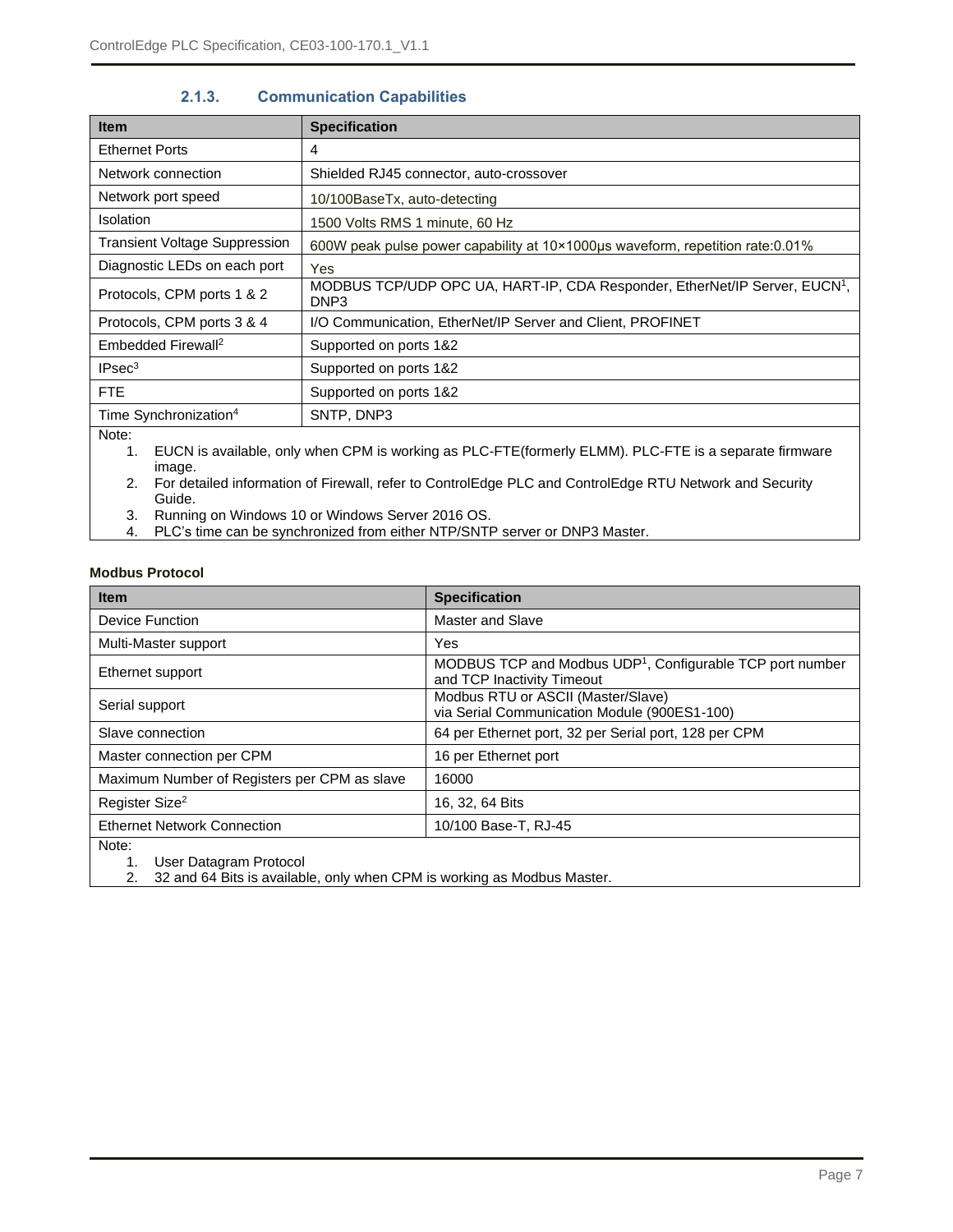#### **OPC UA Protocol**

| <b>Item</b>                                                                                                                                                                                                                                                                                                                                                   | <b>Specification</b>                                                                                                                                                                   |  |
|---------------------------------------------------------------------------------------------------------------------------------------------------------------------------------------------------------------------------------------------------------------------------------------------------------------------------------------------------------------|----------------------------------------------------------------------------------------------------------------------------------------------------------------------------------------|--|
| <b>Device Function</b>                                                                                                                                                                                                                                                                                                                                        | Server and Client                                                                                                                                                                      |  |
| Generic OPC information models                                                                                                                                                                                                                                                                                                                                | Data Access (DA), Subscription                                                                                                                                                         |  |
| Technology specific information models                                                                                                                                                                                                                                                                                                                        | PLCOpen V1.0                                                                                                                                                                           |  |
| Number of OPC UA Client per CPM                                                                                                                                                                                                                                                                                                                               | 10                                                                                                                                                                                     |  |
| Number of OPC UA Server per CPM                                                                                                                                                                                                                                                                                                                               | 10                                                                                                                                                                                     |  |
| Number of variables for one CPM acting as OPC UA<br>Server                                                                                                                                                                                                                                                                                                    | 2000                                                                                                                                                                                   |  |
| Number of variables for one CPM acting as OPC UA<br>Client                                                                                                                                                                                                                                                                                                    | 500                                                                                                                                                                                    |  |
| Supported data types                                                                                                                                                                                                                                                                                                                                          | BOOL, SBYTE, BYTE, INT16, UINT16, INT32, UINT32, INT64,<br>FLOAT, DOUBLE, STRING (max 255 characters), DateTime                                                                        |  |
| <b>Certified Profile</b>                                                                                                                                                                                                                                                                                                                                      | Embedded UA Server Profile, Minimum UA Client Profile                                                                                                                                  |  |
| <b>Additional Facets</b>                                                                                                                                                                                                                                                                                                                                      | Attribute Read Client Facet.<br>Attribute Write Client Facet,<br>DataChange Client Facet,<br><b>Method Client Facet</b>                                                                |  |
| <b>Security Policies</b>                                                                                                                                                                                                                                                                                                                                      | SecurityPolicy - Basic128Rsa15,<br>SecurityPolicy - Basic256,<br>SecurityPolicy - Basic256Sha256,<br>SecurityPolicy - Aes128_Sha256_RsaOaep,<br>SecurityPolicy - Aes256_Sha256_RsaOaep |  |
| <b>User Identity Tokens</b>                                                                                                                                                                                                                                                                                                                                   | User Token - Anonymous Facet,<br>User Token - User Name Password Server Facet                                                                                                          |  |
| Certificate Management                                                                                                                                                                                                                                                                                                                                        | Global Discovery Services "Push" model - UA Server<br>Global Discovery Services "Pull" model - UA Client                                                                               |  |
| Note: MDIS is an application based on OPC UA, so they have the same specification. The MDIS library has a set of OPC<br>UA function blocks representing all the MDIS OPC UA object types as defined in the MDIS OPC UA Companion<br>Specification V1.2. The MDIS OPC UA Object function blocks are used to obtain data from MDIS OPC UA compliant<br>Servers. |                                                                                                                                                                                        |  |

#### **CDA Protocol**

Control Data Access (CDA) is a protocol used for communication between the PLC Controller and controllers in Experion PKS and PlantCruise/LX system. All supported points in ControlEdge PLC can be browsed<sup>1</sup> in Experion Control Builder for CDA communication.

| <b>Item</b>                                                                                                                                                                                               | <b>Specification</b>                                                                              |  |
|-----------------------------------------------------------------------------------------------------------------------------------------------------------------------------------------------------------|---------------------------------------------------------------------------------------------------|--|
| <b>Supported Experion Controllers</b>                                                                                                                                                                     | C300, ACE, SIM-C300, SIM-ACE, UOC, vUOC                                                           |  |
| Maximum Peer to Peer Outgoing Data                                                                                                                                                                        | 1000 PPS (Parameters Per Second)                                                                  |  |
| Number of CDA Responder connections                                                                                                                                                                       | 20                                                                                                |  |
| Supported Data Types                                                                                                                                                                                      | BOOL, SINT, INT, DINT, USINT, UINT, UINT, REAL, LREAL,<br>BYTE, WORD, DWORD, ULINT, LWORD, STRING |  |
| Note:<br>Browsing feature of PLC tags will be supported from Experion R511.3 or later version.<br>Ear CDA link redundance it is suggested to deploy DLC ETE firmware when connecting to Experien ETE<br>ົ |                                                                                                   |  |

2. For CDA link redundancy, it is suggested to deploy PLC-FTE firmware when connecting to Experion FTE network.

3. CDA communication on PLC is designed for peer to peer communication between PLC and Experion Controllers. For communication to Experion Server/Stations, it is suggested to use OPC UA with ControlEdge PLC channel.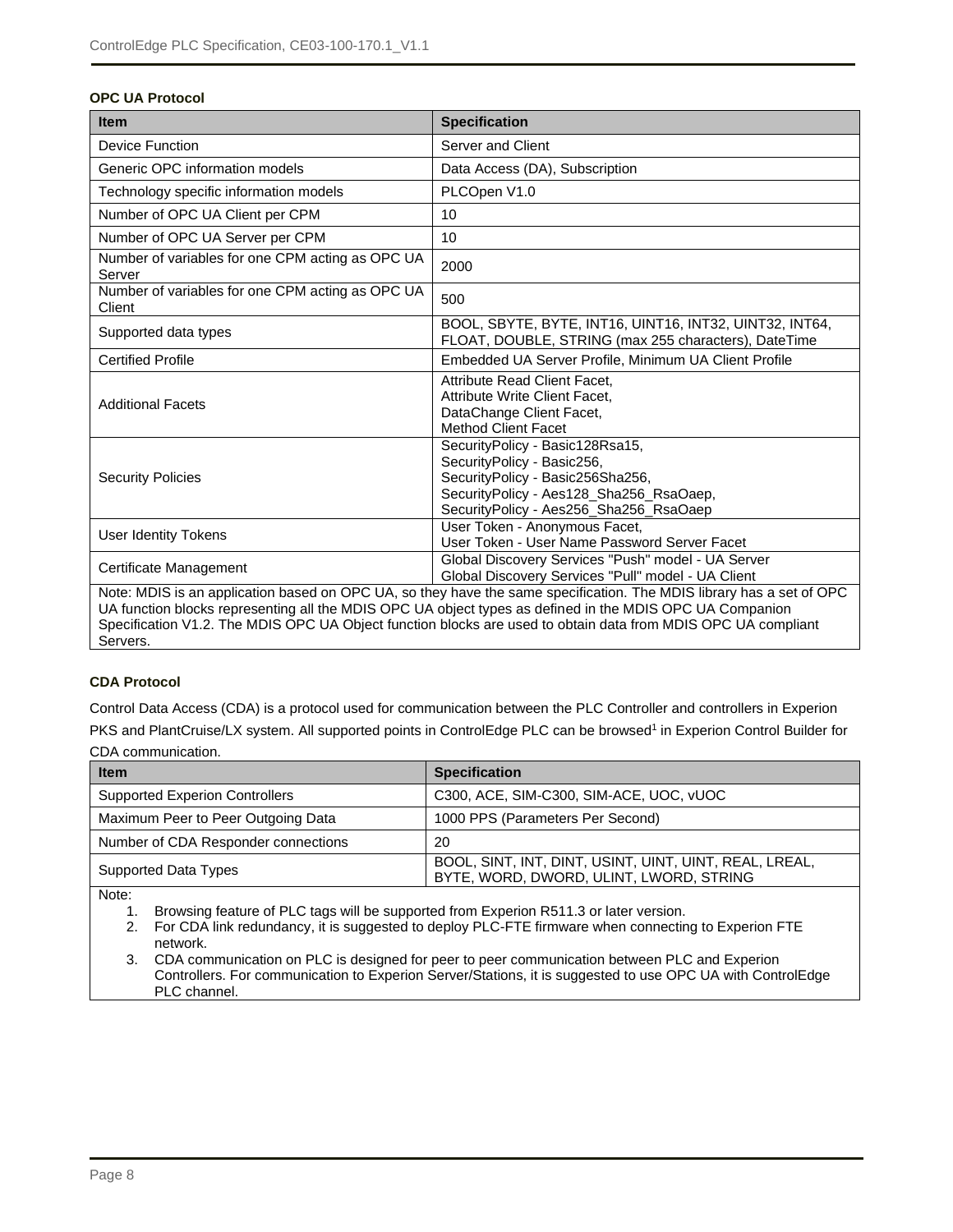#### **EtherNet/IP Protocol**

EtherNet/IP™ is an application layer protocol for industrial automation applications. It uses all the transport and control protocols used in traditional Ethernet including the Transport Control Protocol (TCP), the User Datagram Protocol (UDP), the Internet Protocol (IP) and the media access and signaling technologies found in off-the-shelf Ethernet interfaces and devices. It allows the user to address a broad spectrum of process control needs using a single technology. The Common Industrial Protocol (CIP) is an industrial protocol for industrial automation applications. It is used in EtherNet/IP.

| Item                                             | <b>Specification</b>                                                                                                                                                                                                                                                                                                                                                                                                       |
|--------------------------------------------------|----------------------------------------------------------------------------------------------------------------------------------------------------------------------------------------------------------------------------------------------------------------------------------------------------------------------------------------------------------------------------------------------------------------------------|
| <b>Device Function</b>                           | Server and Client                                                                                                                                                                                                                                                                                                                                                                                                          |
| Certification                                    | <b>ODVA Conformant</b>                                                                                                                                                                                                                                                                                                                                                                                                     |
| Maximum Packets/Parameters per Seconds           | 8000 PPS (Packets per Second) for Class 1 Implicit messaging<br>1000 PPS (Parameter per Second) for Class 3 Explicit messaging                                                                                                                                                                                                                                                                                             |
| Client Class 1 Implicit (I/O) Messaging          | CIP Connections: 160<br>Total Combined Input and Output Data Size: 320KB<br>Maximum Data Size: 1024 Bytes per device<br>Connection Type (Target to Originator): Multicase/Unicast<br><b>Transport Trigger: Cyclic</b><br>Data Type: Based on EDS file or BYTE, DINT, INT, REAL (generic<br>module)<br>Tag Access Method: Data Read/Write<br>RPI: 20-3200ms<br>Electronic Keying: Supported<br>Network Levels: Single Level |
| Client Class 3 Explicit (Peer to peer) Messaging | Class 3 CIP Connation: 10<br>Maximum Data Size: 480 Byte (Read), 256 Byte (Write)<br>Connection Type: Peer to Peer<br><b>Transport Trigger: Application</b><br>Data Type: BOOL, SINT, INT, DINT, USINT, UNIT, UDINT, REAL<br><b>RPI: Follow Task Cycle Time</b>                                                                                                                                                            |
| Server Class 3 Explicit Messaging                | CIP Connection: 32<br>Connection Type: Peer to Peer<br>Tag Access Method: Data Read/Write<br>Data Type: BOOL, SINT, INT, DINT, USINT, UNIT, UDINT, REAL<br>RPI: Follow Task Cycle Time                                                                                                                                                                                                                                     |
| Network Topology                                 | DLR, STAR, LINEAR <sup>1</sup> , MIXED                                                                                                                                                                                                                                                                                                                                                                                     |
| <b>Qualified Switch Type</b>                     | MOXA <sup>2, 3</sup> , Stratix5700, Stratix 8000, 1783-ETAP                                                                                                                                                                                                                                                                                                                                                                |
| Note:                                            |                                                                                                                                                                                                                                                                                                                                                                                                                            |

1. LINEAR topology is supported only for non-redundant CPM.

2. Qualified MOXA switches are listed in the section [2.3](#page-11-3)

3. Communication between ControlEdge PLC controller and I/O modules in the I/O expansion rack is only supported through MOXA switches.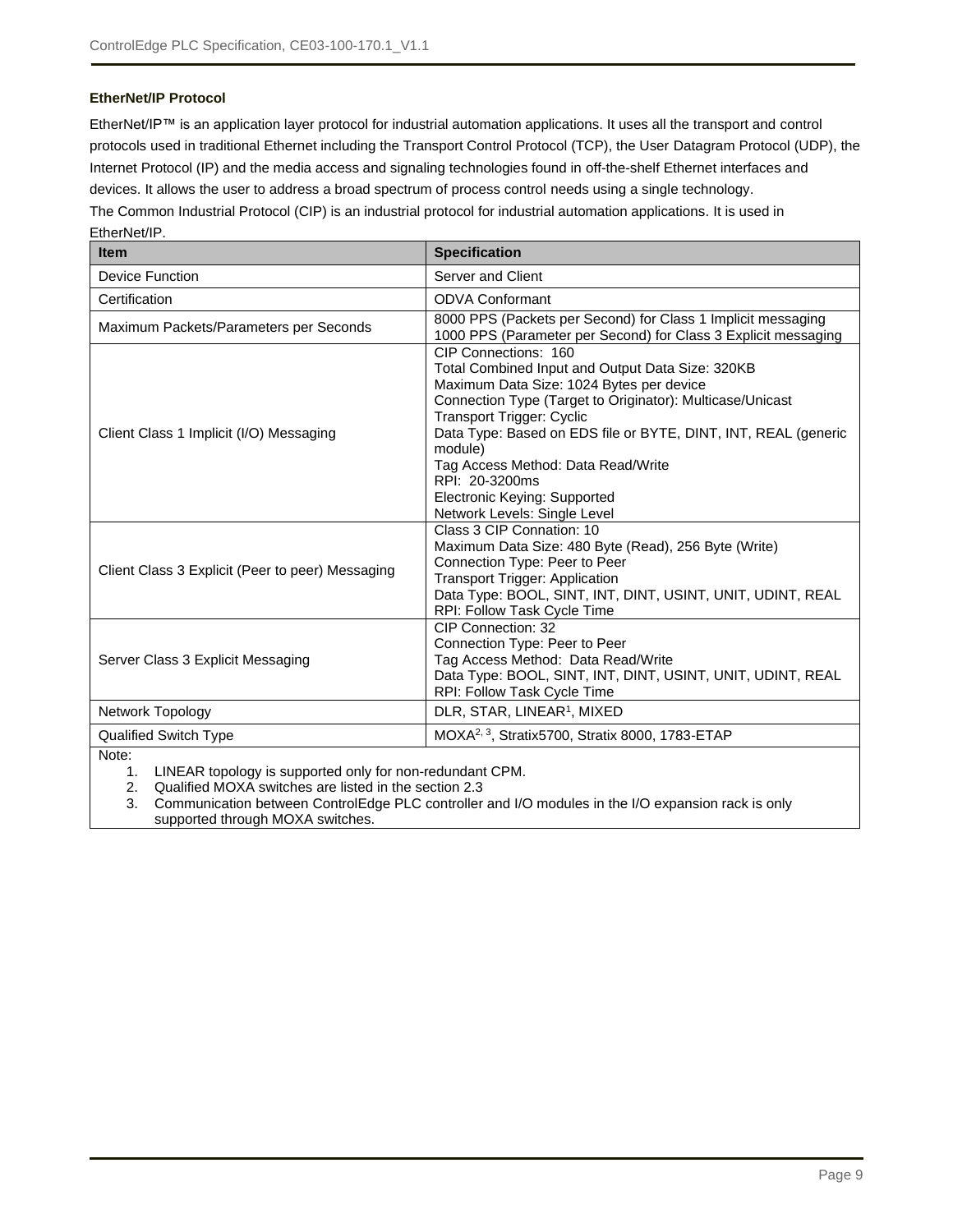#### **PROFINET Protocol**

PROFINET™ is an Ethernet open standard (IEC 61158) defined by PI (PROFIBUS and PROFINET International) and complies with the industrial Ethernet requirements. PROFINET IO is Ethernet based automation standard. PROFINET uses TCP/IP for diagnostics, non-real time critical data and for communicating with other non PROFINET IO based devices. PROFINET uses real-time protocol for IO data access. This real-time protocol co-exists with TCP/IP stack without restrictions.

| <b>Item</b>                                     | <b>Specification</b>                              |
|-------------------------------------------------|---------------------------------------------------|
| CPM as a PROFINET IO Controller                 | Yes                                               |
| CPM as a PROFINET IO Device                     | No.                                               |
| Number of PROFINET Devices                      | 128                                               |
| <b>PROFINET IO Device Minimum Scan Interval</b> | $8 \text{ ms}^1$                                  |
| Max. Size of Cyclic Input and Output Data       | 64 KB includes IOxS <sup>2</sup> status bytes     |
| <b>Acyclic Communication</b>                    | <b>No</b>                                         |
| <b>DCP</b> Function                             | <b>No</b>                                         |
| Alarms                                          | <b>No</b>                                         |
| Diagnostics                                     | Yes                                               |
| <b>HART Support</b>                             | <b>No</b>                                         |
| <b>Controller Redundancy</b>                    | Yes. S2 redundancy is not supported. <sup>3</sup> |

Note:

1. 8 ms is the fastest scan interval setting for CPM. However, the fastest scan interval depends on both Controller and connected device scan speeds.

2. IOxS means IOPS and IOCS.<br>3. PROFINET is supported on re 3. PROFINET is supported on redundant PLC. S2 redundancy is not supported. PROFINET devices will take about 3 sec to connect to redundant controllers after switchover.

4. A separate license SP-IPROF01 is needed for each logic controller.

#### **DNP3 Protocol**

| <b>Item</b>                                                                         | <b>Specification</b>                                                |  |
|-------------------------------------------------------------------------------------|---------------------------------------------------------------------|--|
| Device Function                                                                     | <b>Outstation (Slave)</b>                                           |  |
| Protocol Compliance Level <sup>1</sup>                                              | Level $3+$                                                          |  |
| Capacity of events buffered                                                         | Flash memory: 100,000 events or<br>Optional SD Card: 500,000 events |  |
| Data monitoring by multiple DNP3 Masters                                            | Yes, on separate ports<br>(5 masters per port, 10 masters total)    |  |
| <b>Register Capacity</b>                                                            | 6,000 per Ethernet port                                             |  |
| <b>Report by Exception Capability</b>                                               | Yes                                                                 |  |
| <b>Ethernet Support</b>                                                             | Yes, configurable TCP port number - default 20000                   |  |
| Serial Support                                                                      | No                                                                  |  |
| Check Before Operate (CBO) Support                                                  | Yes                                                                 |  |
| Note:<br>See ControlEdge PLC DNP Device Profile Document (DPD) for complete details |                                                                     |  |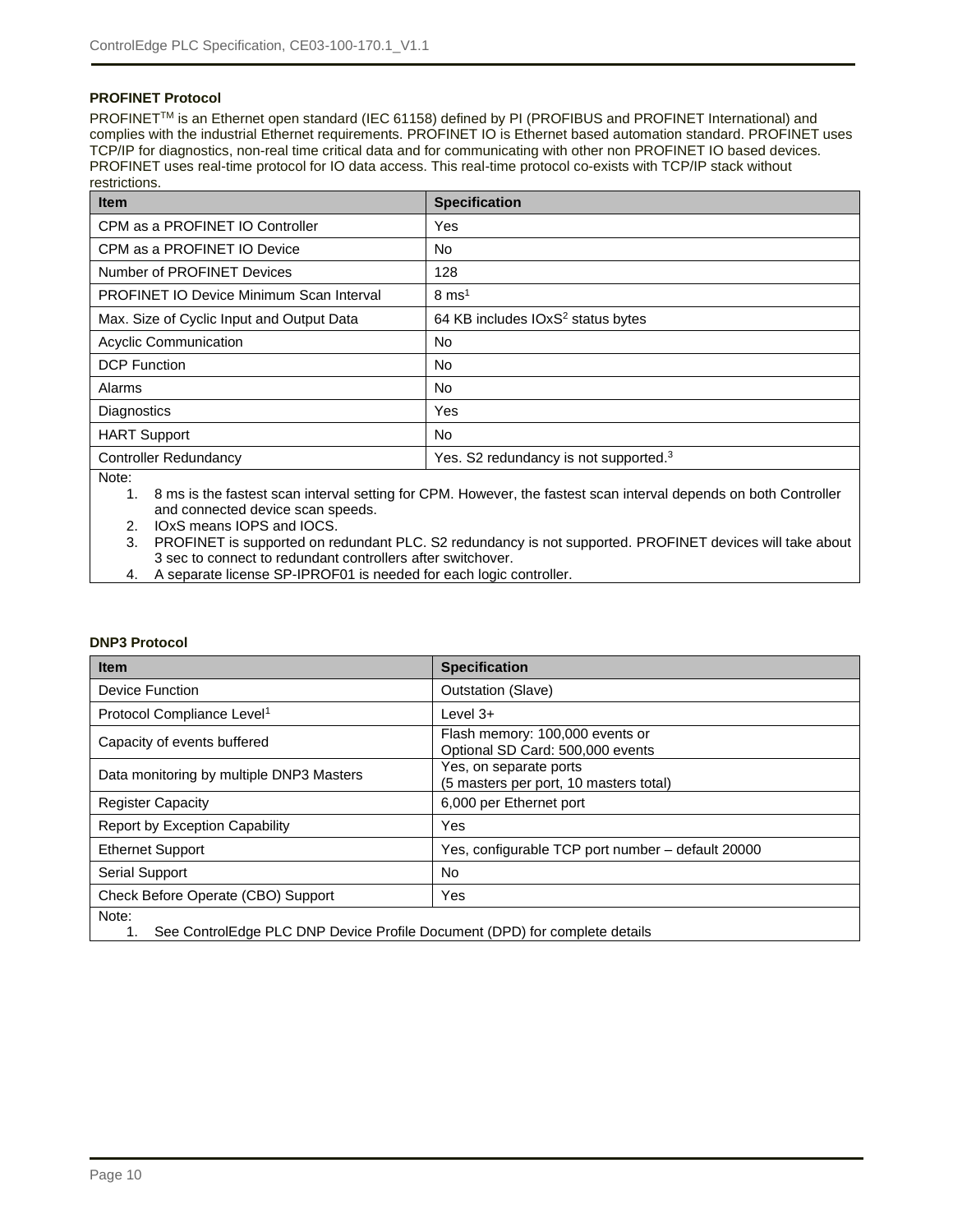#### **HART-IP Protocol**

Honeywell's Field Device Manager<sup>1</sup> R500.2 and FDM Express<sup>1</sup> R500 Express onwards uses HART-IP for instrument asset management of ControlEdge PLC connected HART devices.

| <b>Item</b>                                                                                                                                                  | <b>Specification</b>                                                                                                                                                                                                                 |  |
|--------------------------------------------------------------------------------------------------------------------------------------------------------------|--------------------------------------------------------------------------------------------------------------------------------------------------------------------------------------------------------------------------------------|--|
| Device Function                                                                                                                                              | Read system capacity of ControlEdge PLC<br>Read ControlEdge PLC and HART devices identity information<br>HART command passes through to the connected HART devices<br>HART delayed response mechanism to maximize system performance |  |
| HART-IP Protocol, Version 7, based on TCP/IP<br>Configurable TCP port number<br>Ethernet support<br>Support single Honeywell Field Device Manager connection |                                                                                                                                                                                                                                      |  |
| Note: For more information about FDM, please refer to FDM Specification.                                                                                     |                                                                                                                                                                                                                                      |  |

#### **EUCN Protocol**

EUCN is a communication protocol for ELMM applications. ELMM requires software release TPN R688.1 or later version.

| <b>Item</b>                                                                                                                                   | <b>Specification</b>                                                                                                                     |  |
|-----------------------------------------------------------------------------------------------------------------------------------------------|------------------------------------------------------------------------------------------------------------------------------------------|--|
| <b>FTE Protocol</b>                                                                                                                           | Honeywell Proprietary protocol that provides built-in communication redundancy on the<br>uplink communication ports, i.e., ETH1 and ETH2 |  |
| <b>EUCN Communication</b>                                                                                                                     | Honeywell Proprietary UCN protocol built over FTE<br>Has a built-in firewall and connects to Level 2 network directly                    |  |
| Note: EUCN Protocol support also provides Logic Manager Point processing capability on ControlEdge PLC. Refer to<br><b>LMM Specifications</b> |                                                                                                                                          |  |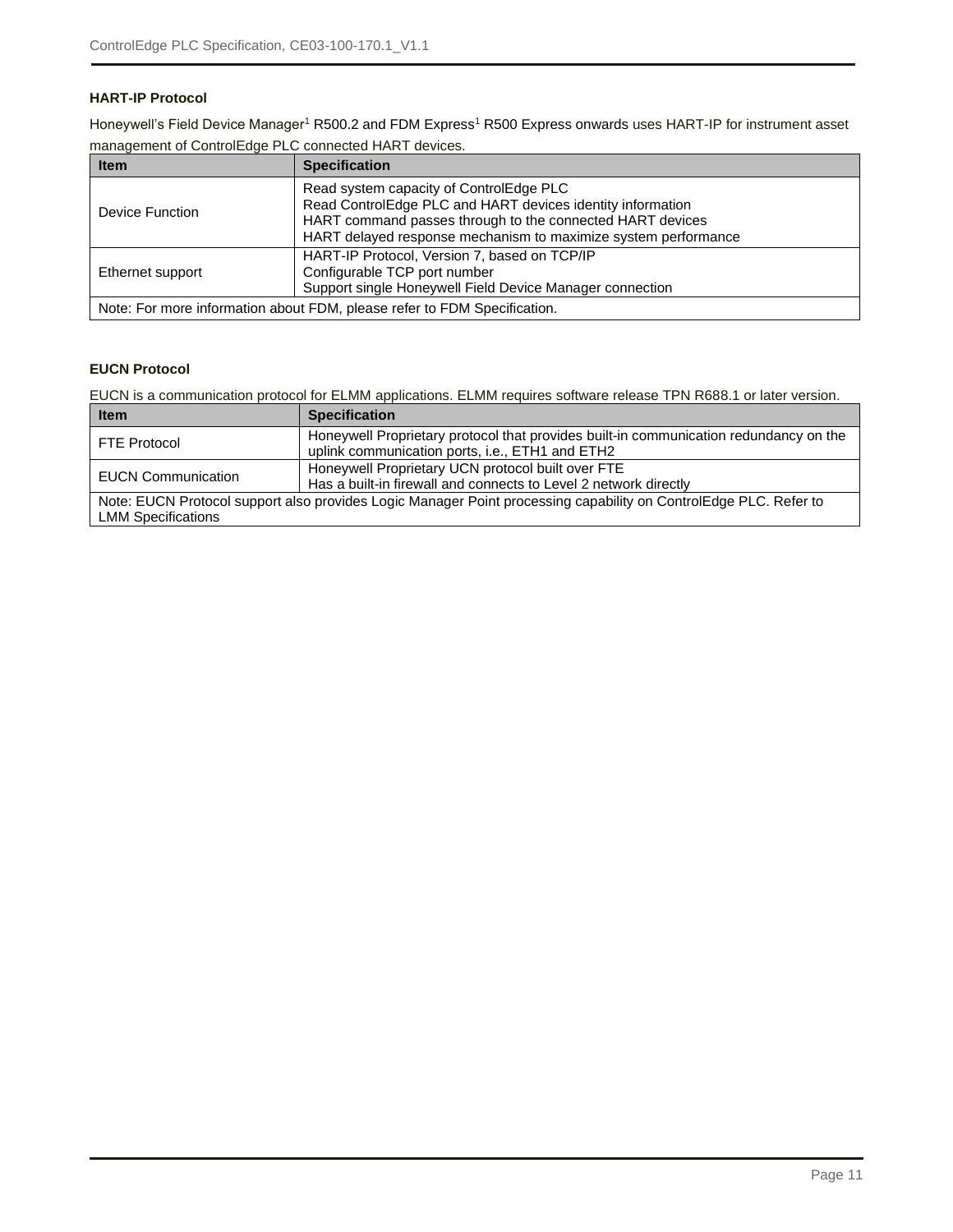### **2.2. Expansion Processor Module (900SP1-0200)**

<span id="page-11-1"></span><span id="page-11-0"></span>EPM acts as the interface module between expansion I/O and control processor module. Required for I/O racks to communicate to CPMs in a different rack.

| 2.2.1. |  | <b>Hardware specification and Features</b> |  |  |
|--------|--|--------------------------------------------|--|--|
|--------|--|--------------------------------------------|--|--|

| <b>Item</b>           | <b>Specification</b>                                        |
|-----------------------|-------------------------------------------------------------|
| Processor             | Dual Core ARM <sup>®</sup> Cortex™-A9 Core (32 bit) 667 MHz |
| Rotary Address Switch | Determine the Rack address range from 1 to 99               |
| <b>LED</b>            | 2 LEDs, three color each, indicate the status of EPM        |

#### **2.2.2. Communication Capabilities**

<span id="page-11-2"></span>

| <b>Item</b>                          | <b>Specification</b>                                               |
|--------------------------------------|--------------------------------------------------------------------|
| <b>Ethernet Ports</b>                | 2                                                                  |
| Network connection                   | Shielded RJ45 connector, auto-crossover                            |
| Network port speed                   | 10/100BaseTx, auto-detecting                                       |
| <b>Isolation</b>                     | 1500 Volts RMS 1 minute, 60 Hz                                     |
| <b>Transient Voltage Suppression</b> | 600W peak pulse power capability at 10×1000µs waveform, repetition |
|                                      | rate: 0.01%                                                        |
| Diagnostic LEDs on each port         | Yes                                                                |
| Protocols, EPM ports 1 & 2           | I/O Communication                                                  |

### <span id="page-11-3"></span>**2.3. I/O Network Topology**

ControlEdge 900 platform hardware supports Star, Ring and DLR topology to connect Expansion IO rack and EtherNet/IP and PROFINET IO devices with CPM rack.

| <b>Item</b>                    | <b>Specification</b>                                                      |
|--------------------------------|---------------------------------------------------------------------------|
| Expansion I/O Network Topology | Star, Ring or DLR topology supported up to 100base Tx using standard RJ45 |
|                                | connections for both Redundant and non-redundant systems.                 |
|                                | Shielded Ethernet cable                                                   |
|                                | 100 m (328 ft.) CPM to EPM (expansion I/O rack), or to switch.            |
| I/O network maximum cable      |                                                                           |
| lengths                        | Fiber optic cable                                                         |
|                                | Multi-mode: 5000m (16,404 ft.) <sup>1</sup> CPM to EPM or to switch.      |
|                                | Single-mode: 40km (131,234 ft.) <sup>1</sup> CPM to EPM or to switch.     |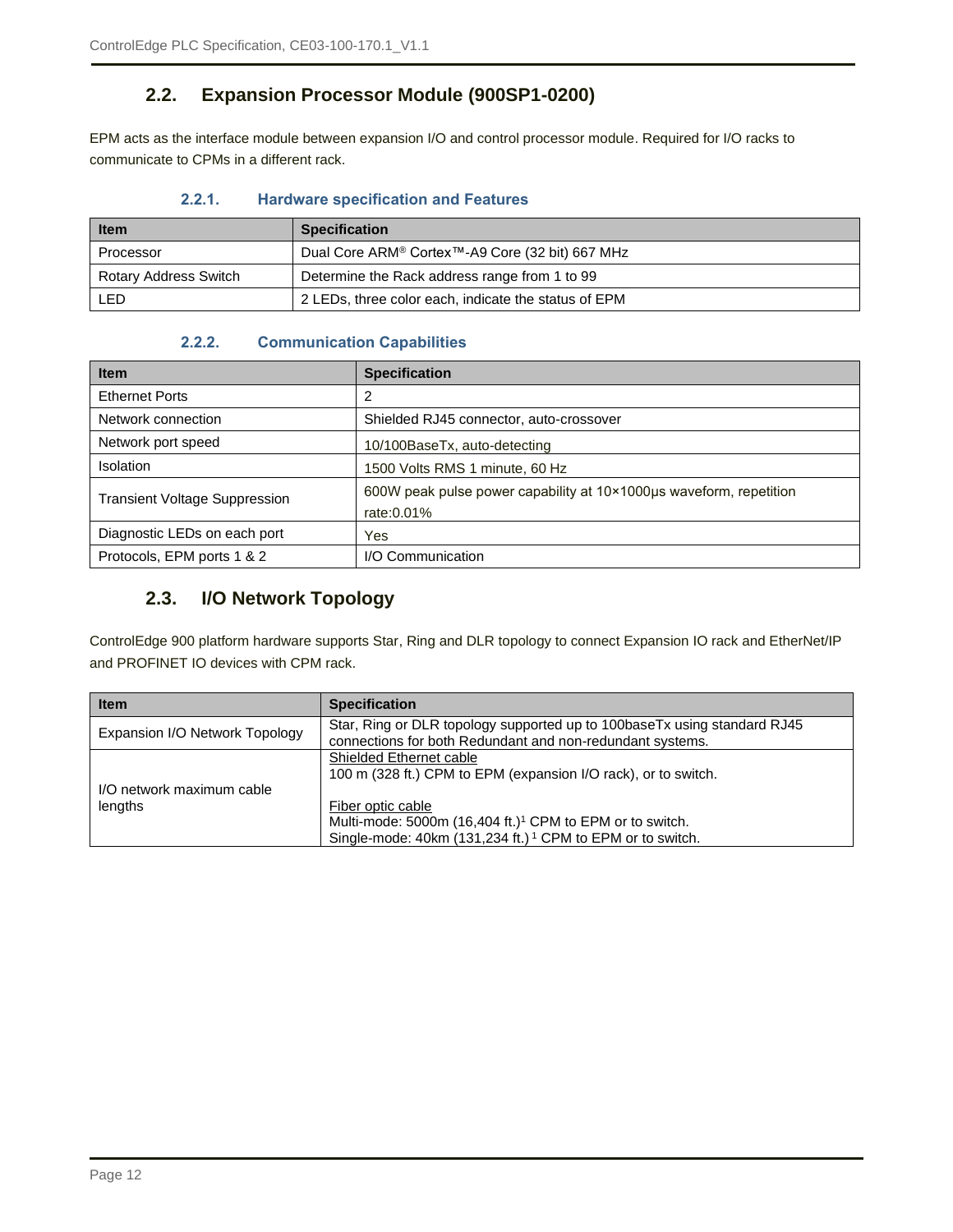| <b>Item</b>                                                              | <b>Specification</b>                                                                                                                                                                                                                                                                                                                                                                                                                                                                                                                                                                                                                                                                                                                                                                                                                                                                                                                  |
|--------------------------------------------------------------------------|---------------------------------------------------------------------------------------------------------------------------------------------------------------------------------------------------------------------------------------------------------------------------------------------------------------------------------------------------------------------------------------------------------------------------------------------------------------------------------------------------------------------------------------------------------------------------------------------------------------------------------------------------------------------------------------------------------------------------------------------------------------------------------------------------------------------------------------------------------------------------------------------------------------------------------------|
| Network Switch and Fiber Optic<br>Equipment Recommendations <sup>2</sup> | Unmanaged Ethernet Switches <sup>3</sup><br>• Moxa model EDS-308 with (eight) 10/100 Ethernet ports<br>• Moxa model EDS-308-SS-SC with (six) 10/100 Ethernet ports, (two) single<br>mode fiber ports with SC Connectors<br>• Moxa model EDS-316-MM-SC with (fourteen) 10/100 Ethernet ports, (two)<br>multi-mode fiber ports with SC Connectors<br>• Moxa model EDS-316-SS-SC with (fourteen) 10/100 Ethernet ports, (two)<br>single mode fiber ports with SC Connectors<br>Fiber Optic Converters <sup>3</sup><br>• Qualified Moxa IMC-101-M-SC with 10/100BaseT(X) to 100BaseFX multi-mode<br>fiber port with SC connectors<br>• Qualified Moxa IMC-101-S-SC with 10/100BaseT(X) to 100BaseFX single<br>mode fiber port with SC connectors<br><b>Copper Ethernet cable</b><br>• Shielded CAT5 Cable<br>Fiber optic cable<br>• 50/125 µm with SC connectors on both ends (Multi)<br>• G.652 with SC connectors on both ends (Single) |
| Note:<br>1.<br>2.<br>າ                                                   | Select qualified MOXA switch as I/O Network Switch. For detail information refer to MOXA datasheet.<br>Honeywell Model number is available in Model number list.<br>All Ethernet Switches and Eiher Optic convertors require 24VDC Power                                                                                                                                                                                                                                                                                                                                                                                                                                                                                                                                                                                                                                                                                              |

3. All Ethernet Switches and Fiber Optic convertors require 24VDC Power.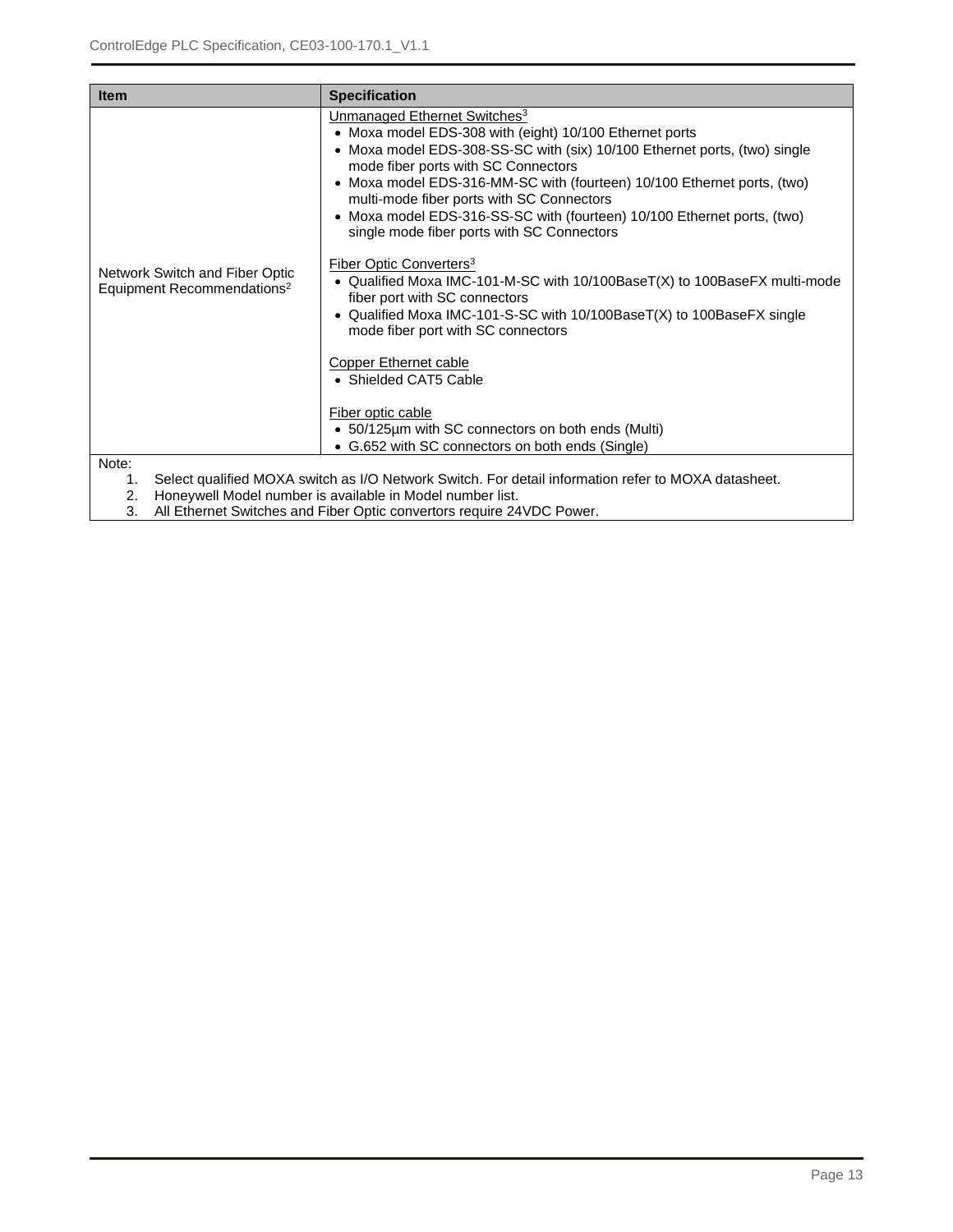## **2.4. Serial Communication Module (900ES1-100)**

<span id="page-13-0"></span>Serial Communication module provide 2\* RS232 Port and 2\* RS485 port. Supporting Modbus Serial communication protocol and user defined protocol.

| <b>Item</b>                       | <b>Specification</b>                                        |
|-----------------------------------|-------------------------------------------------------------|
|                                   | Modbus ASCII Master                                         |
|                                   | Modbus ASCII Slave                                          |
| Protocol support                  | <b>Modbus RTU Master</b>                                    |
|                                   | Modbus RTU Slave                                            |
|                                   | User defined Protocol                                       |
| Connector                         | 2*RS232:9-Pin D-sub male connector, share the same isolator |
|                                   | 2*RS485: Isolated from each other and from RS232 ports      |
| Galvanic Isolation                | 2000 VDC                                                    |
| Maximum slave devices             | 32                                                          |
| connected per RS485 port          |                                                             |
| Module status LED                 | Supported                                                   |
| Channel communication LED         | Supported                                                   |
| Maximum communication module      | 6                                                           |
| per CPM                           |                                                             |
| <b>Operation Temperature</b>      | $0 - 60$ degC                                               |
| Storage Temperature               | $-40 \sim 85 \text{ degC}$                                  |
| Baud rate                         | 300bps to 115200bps, adjustable                             |
| Flow control                      | None, RTS-CTS, RTS                                          |
| Parity                            | None, Odd, Even                                             |
| Data Bits                         | None, Odd, Even                                             |
| <b>Stop Bits</b>                  | 7, 8 (7 is not supported on Modbus RTU protocol)            |
| Experion Integration - Diagnostic | Supported                                                   |
| Maximum Length of User Defined    | 532 Bytes                                                   |
| Protocol                          |                                                             |
| Supported data types on User      | USINT, UINT, UDINT, LINT REAL, LREAL                        |
| <b>Defined Protocol</b>           |                                                             |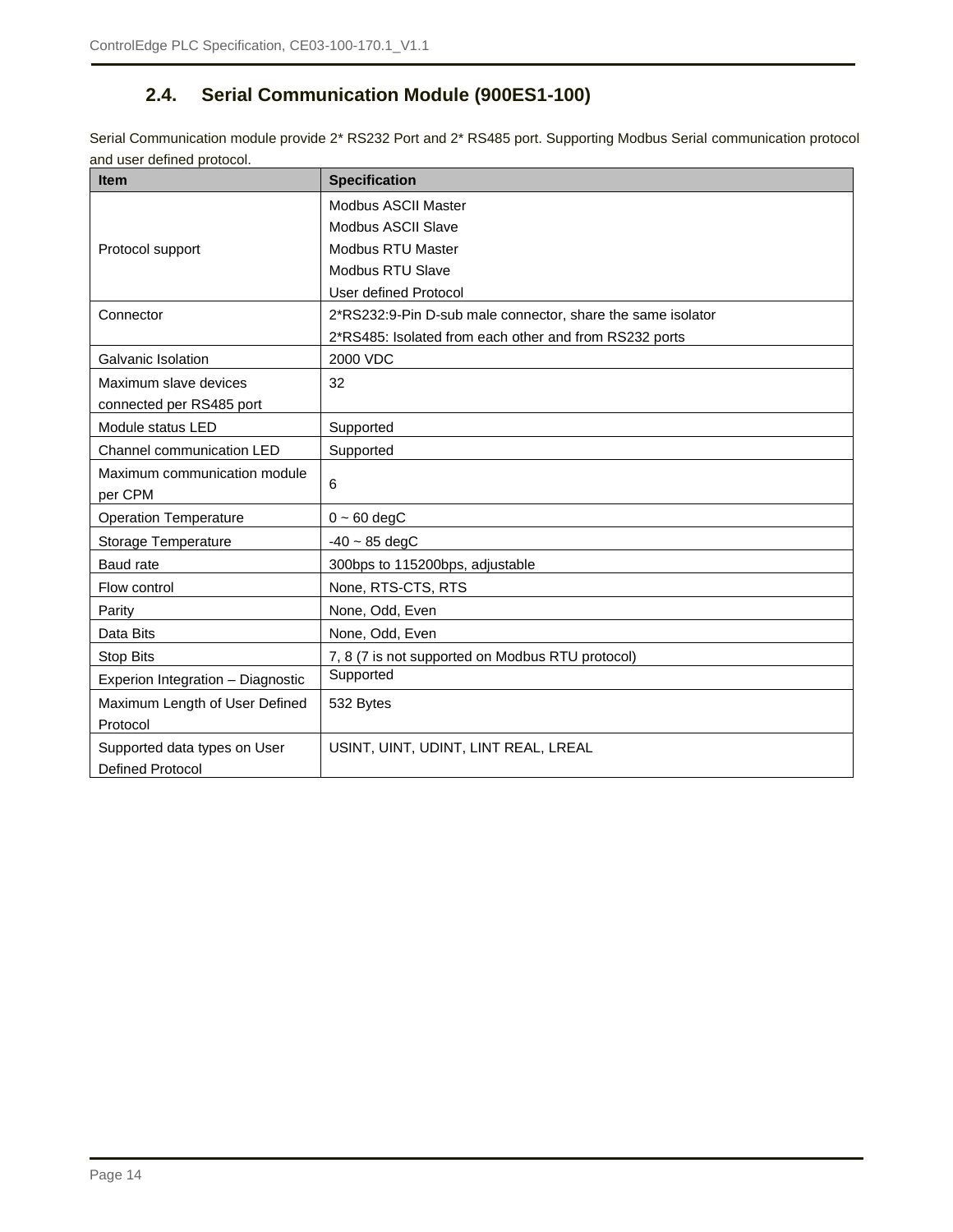## **2.5. Input/output Module**

<span id="page-14-0"></span>ControlEdge PLC supports various input/output modules. This document provides technical information to configure

ControlEdge PLC IO Modules. The following IO modules are included in this document.

- Universal Input/output module, 16 channels
- Universal AI RTD, TC, V 8 Channel
- Analog Input High Level, 16 Channel
- Analog Output,0 to 20mA, 4 Channel
- Analog Output 0 to 20mA, 8 Channel
- Digital Input 120/240 VAC, 16 Channel
- Digital Input 24 VDC, 32 Channel
- Digital Input Contact, 16 Channel
- Digital Input, 120/240 VAC -125VDC, 16 Channel
- Digital Output 120/240 VAC, 16 Channel
- Digital Output 24 VDC, 32 Channel
- Digital Relay Output, 8 Channel
- <span id="page-14-1"></span>Pulse/Frequency, 4 Channel

#### **2.5.1. Universal Input/output Module (900U01-0100, HW Revision E, Version 02 in Builder)**

Universal IO channel can be soft configured as AI with HART, AO with HART, DI or DO.

| <b>Item</b>              | <b>Specification</b>                 |  |
|--------------------------|--------------------------------------|--|
| Channels                 | 16 (Isolate to rack)                 |  |
| Galvanic Isolation       | 1.5 kVDC Module to Rack (Logic Side) |  |
|                          | 1.5 kVDC Module to Module            |  |
|                          | 24V DC(Typical)                      |  |
| 24V Field Supply Voltage | 22VDC(Min)                           |  |
|                          | 27V DC(Max)                          |  |
|                          | Max 4.2 Amps per module              |  |
| Load                     | 500 mA per channel                   |  |

#### **Analog Input**

| <b>Item</b>                                                          | <b>Specification</b>                                                                     |
|----------------------------------------------------------------------|------------------------------------------------------------------------------------------|
| Input type                                                           | Current (2, 3, or 4 wire devices), with HART Support                                     |
| Input Channels                                                       | 16 Maximum per module<br>(with or without open wire detect)                              |
| A/D Converter Resolution                                             | 16 Bit                                                                                   |
| Input Range                                                          | 0 to 20 mA or 4 to 20 mA                                                                 |
| Crosstalk, dc to 60 Hz (channel-to-channel)                          | 58dB                                                                                     |
| Input Impedance                                                      | 250 $\Omega$ nominal                                                                     |
| Maximum Input Voltage (any input<br>referenced to common, no damage) | $0 - 30V$                                                                                |
| Hardware accuracy                                                    | 0.1% of full-scale $(23.5 \pm 2^{\circ}C)$<br>0.25% of full-scale (0 to $+60^{\circ}$ C) |
| <b>Transmitter Field Power Conditioning</b>                          | Current limited to 24 mA                                                                 |
| Input Filter                                                         | First-order low-pass 100Hz                                                               |
| Max HART Multi-drop Connection                                       | One device per channel                                                                   |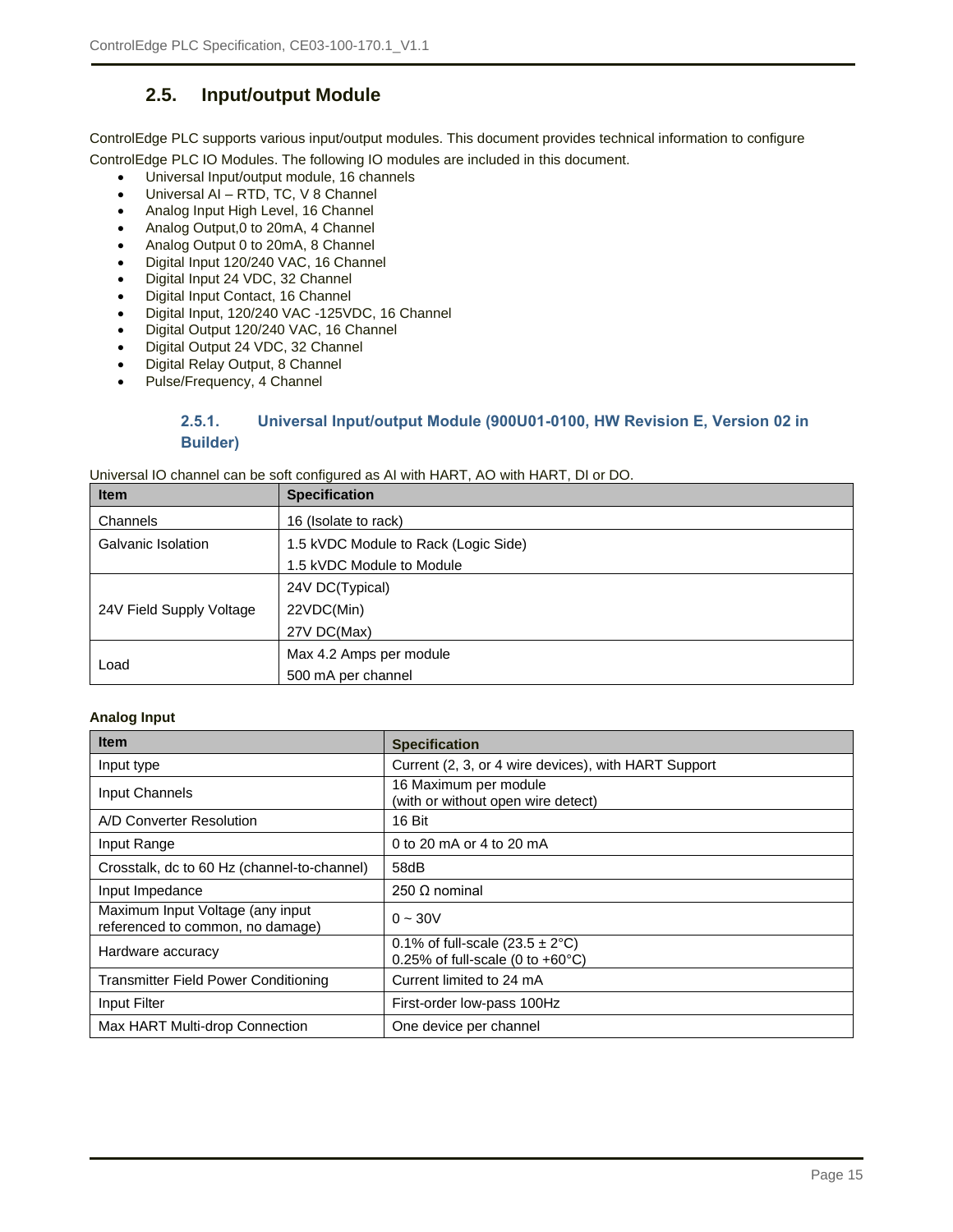#### **Analog Output**

| <b>Item</b>                                                                 | <b>Specification</b>                                                        |
|-----------------------------------------------------------------------------|-----------------------------------------------------------------------------|
| Output Type                                                                 | 4 to 20 mA current loop &<br>0 to 20 mA current loop<br>with HART supported |
| <b>Output Channels</b>                                                      | 6 Maximum per module <sup>1</sup><br>(with or without open wire detect)     |
| <b>Output Ripple</b>                                                        | =< 125 mV peak-to-peak at power line frequency, across 250 Ohm load         |
| <b>Output Temperature Drift</b>                                             | 0.5 % of FSR                                                                |
| <b>Output Current Linearity</b>                                             | $< 0.05\%$                                                                  |
| Resolution                                                                  | 12 Bit                                                                      |
| <b>Calibrated Accuracy</b>                                                  | <0.5% of Full Scale (25°C) including linearity                              |
| Directly Settable Output Current Range                                      | $0 \text{ mA}$ to 23 mA                                                     |
| Maximum Resistive Load                                                      | 500 Ohms                                                                    |
| Minimum Resistive Load                                                      | 100 Ohms                                                                    |
| Maximum Output Compliant Voltage<br>$(24 V supply = 22 VDC through 28 VDC)$ | 14 VDC                                                                      |
| Maximum Open Circuit Voltage                                                | 24 VDC                                                                      |
| Fail Safe value configuration                                               | Yes<br><b>Hold Last Value</b><br><b>Failsafe Value</b>                      |
| Max HART Multi-drop Connection                                              | One device per channel                                                      |
| Note:                                                                       |                                                                             |

1. Connecting greater than *100 ohms resistance load will increase maximum AO channel number per UIO module.* Please refer to the *'ControlEdge 900 Platform Hardware Planning and Installation Guide HWDOC-X430-en-N'* to determine channel usage in different scenarios.

#### **Digital Input with Open Wire Detect**

| <b>Item</b>                  | <b>Specification</b>       |
|------------------------------|----------------------------|
| Open Voltage                 | 24 <sub>V</sub>            |
| <b>Short Circuit Current</b> | 7 mA                       |
| Open Contact                 | $15 k\Omega > 0.1 W$       |
| <b>Closed Contact</b>        | $5 k\Omega > 0.25 W$       |
| Short circuit detection:     | $1 > 6mA + (-5%)$          |
| Closed contact detection:    | $2.8mA < I < 6mA +/-5%$    |
| Lead Breakage Detection      | $1 < 0.9$ mA +/-5%         |
| Input filter                 | First-order low-pass 100Hz |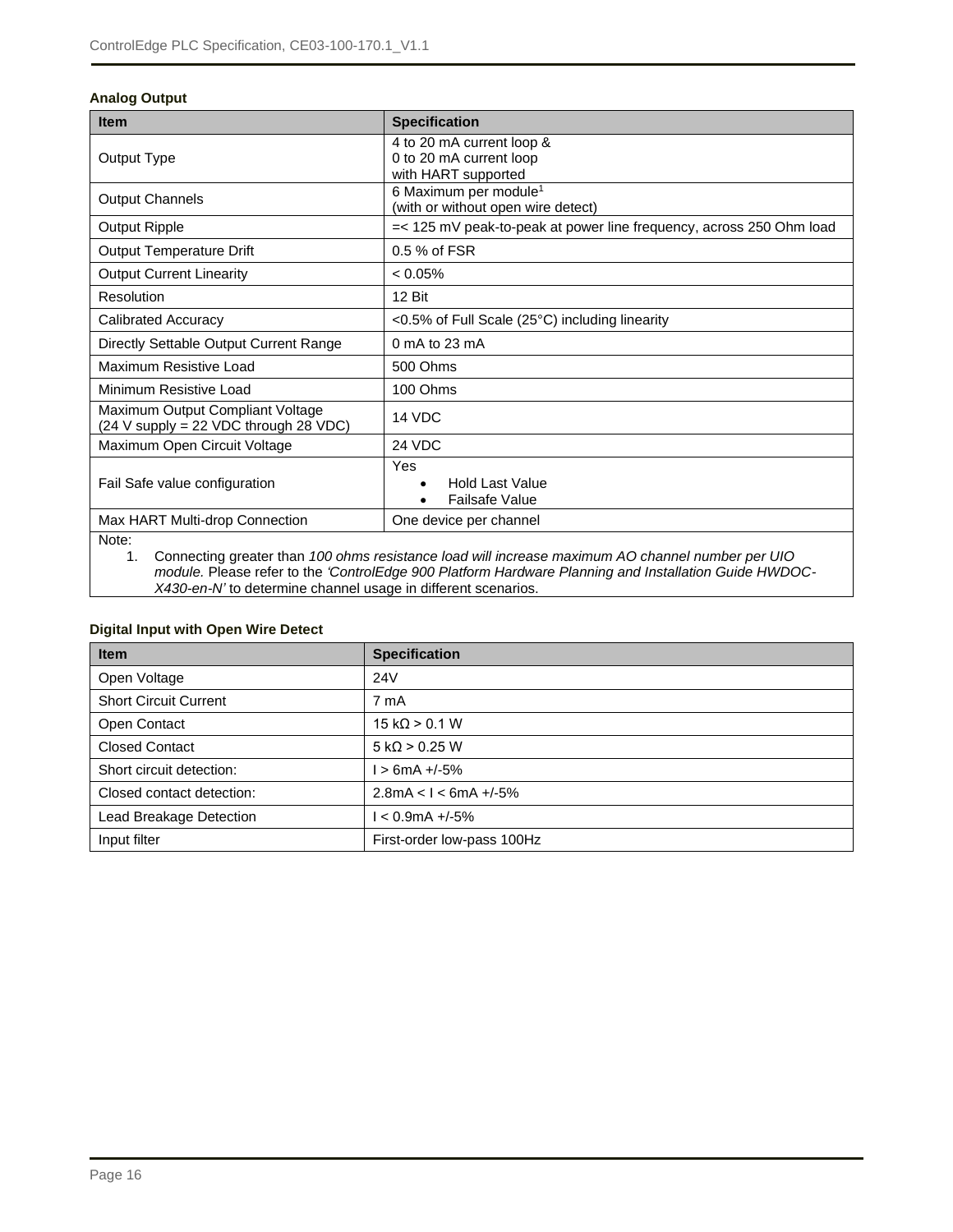#### **Digital Input without Open Wire Detect**

| <b>Item</b>              | <b>Specification</b>                          |  |
|--------------------------|-----------------------------------------------|--|
| Open Voltage             | 24V                                           |  |
| Closed contact current   | 7 mA $\pm$ 5%, after open state detection     |  |
|                          | 3.5 mA $\pm$ 5%, after closed state detection |  |
| Closed contact detection | l > 2.81mA                                    |  |
| Open contact detection   | $l < 1.8$ m $A$                               |  |
| Input filter             | First-order low-pass 100Hz                    |  |

#### **Digital Output**

| <b>Item</b>                   | <b>Specification</b>                                                                                                                                                                                                         |  |  |
|-------------------------------|------------------------------------------------------------------------------------------------------------------------------------------------------------------------------------------------------------------------------|--|--|
| <b>Output Channels</b>        | 16 Maximum per module (with or without open wire detect)                                                                                                                                                                     |  |  |
| Output Type                   | Solid state source, short circuit proof                                                                                                                                                                                      |  |  |
| <b>Load Current</b>           | 0mA Minimum to 0.5A Maximum per channel 1<br>4.2 A Maximum per module                                                                                                                                                        |  |  |
| On-State Voltage              | 24 V (typical), load current @ 0.5A                                                                                                                                                                                          |  |  |
| Off-State Voltage             | 0 VDC                                                                                                                                                                                                                        |  |  |
| <b>Off-State Leak Current</b> | $< 0.1 \text{ mA}$                                                                                                                                                                                                           |  |  |
| Fail Safe State configuration | <b>Yes</b><br><b>Hold Last State</b><br><b>Failsafe State</b>                                                                                                                                                                |  |  |
| Note:<br>1.                   | A Universal IO Channel configured for Digital Output can incorrectly report Line Monitoring failures if the load<br>current is less than 10mA. Applications using such light loads need to disable Line Monitoring for those |  |  |

current is less than 10mA. Applications using such light loads need to disable Line Monitoring for those channels to avoid nuisance alarms. The recommended resistive load should be from 48 Ohm to 2.4 kOhm @ 24VDC.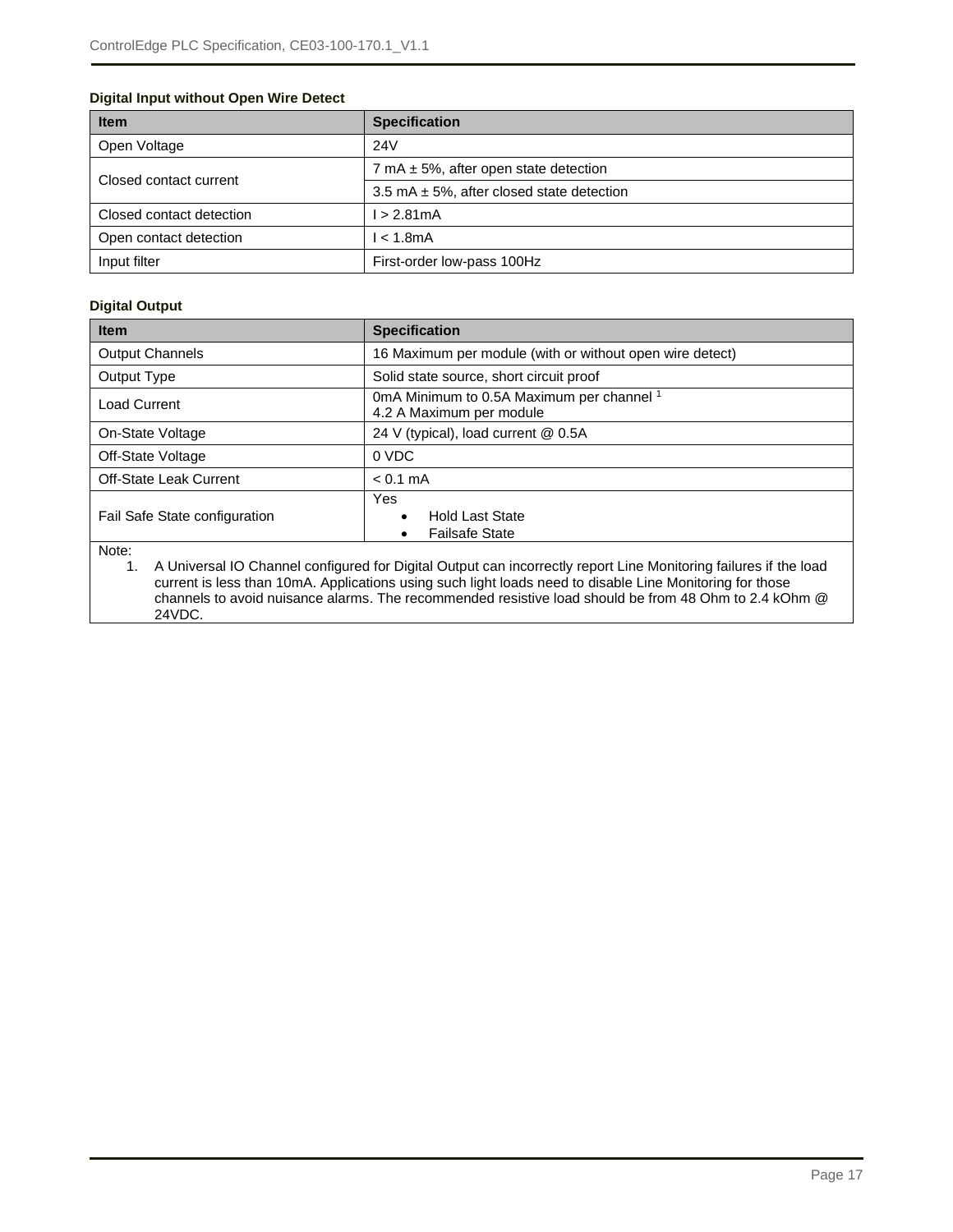#### **2.5.2. Universal AI (900A01-0202)**

<span id="page-17-0"></span>The Universal Analog Input module supports up to 8 user-configurable inputs on a per point basis for thermocouple, RTD, Resistance, V, mV, mA. Point-to-point isolation and back-plane isolation are provided. Modules perform analog to digital conversion in synchronization with CPU control execution, eliminating data interchange latency. All analog input modules are processed in parallel, eliminating scan time increases as modules are added. A green blinking status LED on the module indicates when the module is being scanned and red status LED when module diagnostics exist. A user-selectable BURURNOUTN value is supported on a per channel basis. A warning signal is provided for thermocouple inputs to indicate maintenance is needed prior to a sensor failure. A sensor failure signal is also provided.

| <b>Item</b>                       | <b>Specification</b>                                                                                                                                                                                                                                                                                  |  |
|-----------------------------------|-------------------------------------------------------------------------------------------------------------------------------------------------------------------------------------------------------------------------------------------------------------------------------------------------------|--|
| Inputs per module                 | 8 (isolated)                                                                                                                                                                                                                                                                                          |  |
| Input types                       | mV, V, T/C, RTD, ohms, mA                                                                                                                                                                                                                                                                             |  |
| <b>Signal Source</b>              | See Analog Input Reference Accuracy for range types. Thermocouple with cold<br>junction compensation<br>RTD, PT100 3 wire, 40 ohms balanced maximum<br>Thermocouples: 100 Ohms/Leg<br>100 (except Low), 500 & 1000 RTD: 100 Ohms/Leg<br>100 YIS: 100 Ohms/Leg<br>100-Low RTD & 10-ohm Cu: 10 Ohms/Leg |  |
| Input Impedance                   | 10 megohms for T/C and mV inputs; >1 megohm for volts and 250 ohms for mA<br>inputs                                                                                                                                                                                                                   |  |
| Galvanic Input Isolation          | 400 VDC point to point, 1K VDC to logic<br>RTDs are isolated in pairs                                                                                                                                                                                                                                 |  |
| Noise Rejection                   | Series Mode >60dB.<br>Common Mode >130dB at 120VAC.                                                                                                                                                                                                                                                   |  |
| <b>Burnout</b>                    | T/C, mV, V configurable to upscale, downscale, defined value, or none.                                                                                                                                                                                                                                |  |
| Over-range limit                  | +/- 10% for linear ranges (volts). +/-1% for non-linear ranges (T/C, RTD).                                                                                                                                                                                                                            |  |
| <b>T/C Break Detection</b>        | Via current pulse                                                                                                                                                                                                                                                                                     |  |
| Faulty thermocouple detection     | If greater than 100 ohms, a warning status is provided as an output for the AI<br>block                                                                                                                                                                                                               |  |
| Accuracy                          | Factory configured accuracy = $\pm$ 0.1 % of range ( $\pm$ 0.2 % of range for 0V<br>to 10V and -10V to 10V)<br>Cold junction accuracy = $\pm$ 0.7 °C                                                                                                                                                  |  |
|                                   | Reference conditions:<br>Temperature = $25 °C \pm 3 °C$ (77 °F $\pm 5 °F$ )<br>Humidity = $45%$ to 55% RH non-condensing<br>Line voltage = Nominal $\pm$ 1 %<br>Source resistance = $0$ ohm<br>Series mode and common mode = $0 \vee$ Frequency = Nominal $\pm 1 \%$                                  |  |
| Temp. Effect on Accuracy          | ± 0.01% of full scale per degree Celsius maximum                                                                                                                                                                                                                                                      |  |
| A/D Converter                     | One per module                                                                                                                                                                                                                                                                                        |  |
| A/D Resolution                    | 15 Bits                                                                                                                                                                                                                                                                                               |  |
| <b>Reference Junction Sensing</b> | Via 2 RTDs at top/bottom of module                                                                                                                                                                                                                                                                    |  |
| Update rate                       | 500ms (Analog to Digital Converter per module)                                                                                                                                                                                                                                                        |  |
| Long term Stability               | 0.1% per year                                                                                                                                                                                                                                                                                         |  |
| Calibration                       | Data is stored in non-volatile memory Redundant Factory Calibration Individual                                                                                                                                                                                                                        |  |
| Diagnostics                       | Monitoring of Factory Calibration, 24 VDC supply, and configuration.                                                                                                                                                                                                                                  |  |
| <b>Channel Configuration Data</b> | Stored in non-volatile memory                                                                                                                                                                                                                                                                         |  |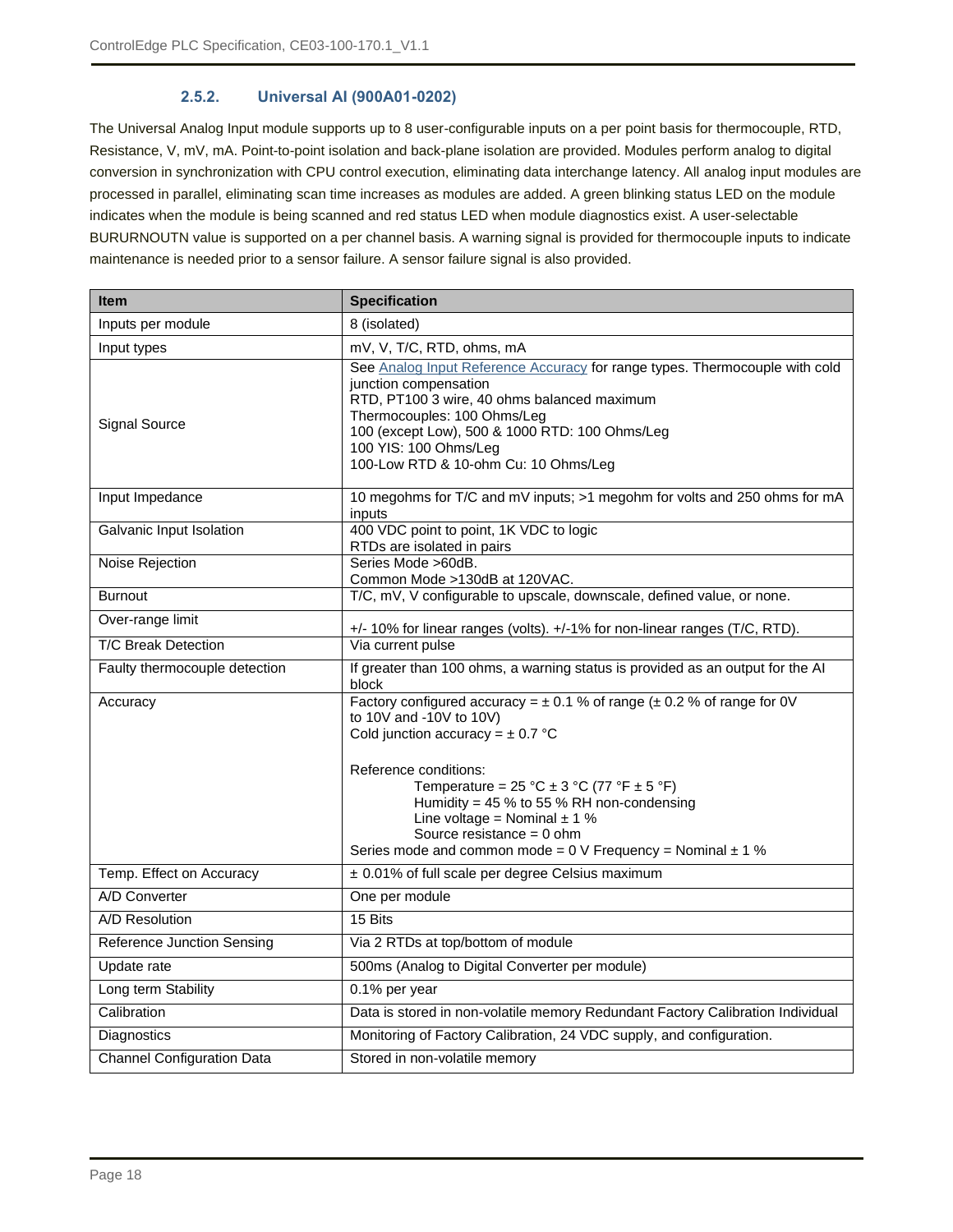<span id="page-18-0"></span>

| <b>Input Type</b>          | Range        |                  | <b>Reference Accuracy</b> |           |
|----------------------------|--------------|------------------|---------------------------|-----------|
| <b>Thermocouple inputs</b> | $\circ$ F    | $\circ$ C        | $\circ$ F                 | $\circ$ C |
| B T/C                      | 0 to 105     | $-18$ to $41$    | <b>NA</b>                 | <b>NA</b> |
|                            | 105 to 150   | 41 to 66         | 55.0                      | 30.6      |
|                            | 150 to 500   | 66 to 260        | 30.0                      | 16.7      |
|                            | 500 to 1000  | 260 to 538       | 8.0                       | 4.5       |
|                            | 1000 to 3300 | 538 to 1815      | 4.0                       | 2.3       |
| E T/C                      | -454 to -202 | $-270$ to $-130$ | 25.0                      | 14.0      |
|                            | -202 to 1832 | -130 to 1000     | 2.3                       | 1.3       |
| $E$ (low) $T/C$            | -200 to 1100 | -129 to 593      | 2.0                       | 1.2       |
| J T/C                      | 0 to 1600    | -18 to 871       | 1.2                       | 0.6       |
| J (low) T/C J              | 20 to 770    | -7 to 410        | 1.0                       | 0.5       |
| T/C                        | -292 to 32   | $-180$ to $0$    | 1.0                       | 0.5       |
| KT/C                       | 0 to 2400    | -18 to 1316      | 2.0                       | 1.2       |
| K (low) T/C                | -20 to 1000  | -29 to 538       | 1.6                       | 0.8       |
| K T/C (mid)** K            | 0 to 1800    | -18 to 982       | 1.8                       | 1.0       |
| T/C                        | 32 to 2192   | 0 to 1200        | 2.0                       | 1.2       |
| Ni-NiMo (NNM68)            | 32 to 500    | 0 to 260         | 2.0                       | 1.2       |
|                            | 500 to 2500  | 260 to 1371      | 1.5                       | 0.8       |
| Ni-NiMo (low)              | 32 to 1260   | 0 to 682         | 1.3                       | 0.7       |
| NiMo-NiCo (NM90)           | 32 to 500    | 0 to 260         | 2.0                       | 1.2       |
|                            | 500 to 2500  | 260 to 1371      | 1.5                       | 0.7       |
| NiMo-NiCo (low)            | 32 to 1260   | 0 to 682         | 1.3                       | 0.7       |
| N T/C                      | 0 to 2372    | -18 to 1300      | 2.0                       | 1.2       |
| N T/C                      | 0 to 1472    | $-18$ to $800$   | 1.4                       | 0.9       |
| $N$ T/C                    | 32 to 2192   | 0 to 1200        | 2.0                       | 1.2       |
| R T/C                      | 0 to 500     | -18 to 260       | 5.0                       | 2.8       |
|                            | 500 to 3100  | 260 to 1704      | 2.2                       | 1.2       |
| S T/C                      | 0 to 500     | -18 to 260       | 4.5                       | 2.5       |
|                            | 500 to 3100  | 260 to 1704      | 2.2                       | 1.2       |
| T T/C                      | -300 to 700  | -184 to 371      | 4.0                       | 2.3       |
|                            | -100 to 700  | -73 to 371       | 2.0                       | 1.2       |
| T (low) T/C $W_$           | -200 to 500  | -129 to 260      | 1.0                       | 0.5       |
| $W_{26}$                   | -4 to 600    | -20 to 2320      | 27.0                      | 15.0      |
|                            | 600 to 3600  | 316 to 1982      | 4.0                       | 2.3       |
|                            | 3600 to 4200 | 1982 to 2316     | 4.2                       | 2.4       |
| $W_5W_{26}$ T/C *          | 0 to 600     | $-18$ to $316$   | 3.5                       | 2.0       |
|                            | 600 to 3600  | 316 to 1982      | 3.0                       | 1.7       |
|                            | 3600 to 4200 | 1982 to 2316     | 3.5                       | 2.0       |
|                            | 0 to 2240    | -18 to 1227      | 2.5                       | 1.4       |

#### **Analog Input Reference Accuracy**

 $\sqrt[k+1]{\mathsf{W}_2\mathsf{W}_2}$  is also known as type "C" Thermocouple.

\*\* Type K thermocouple (mid-range) has a working range from 75 to 1800 °F, 25 to 982 °C. Input measurements below 75°F or 25°C may cause the input to default to the programmed failsafe value. Use type K low or full ranges if measurements are required outside the mid- working range.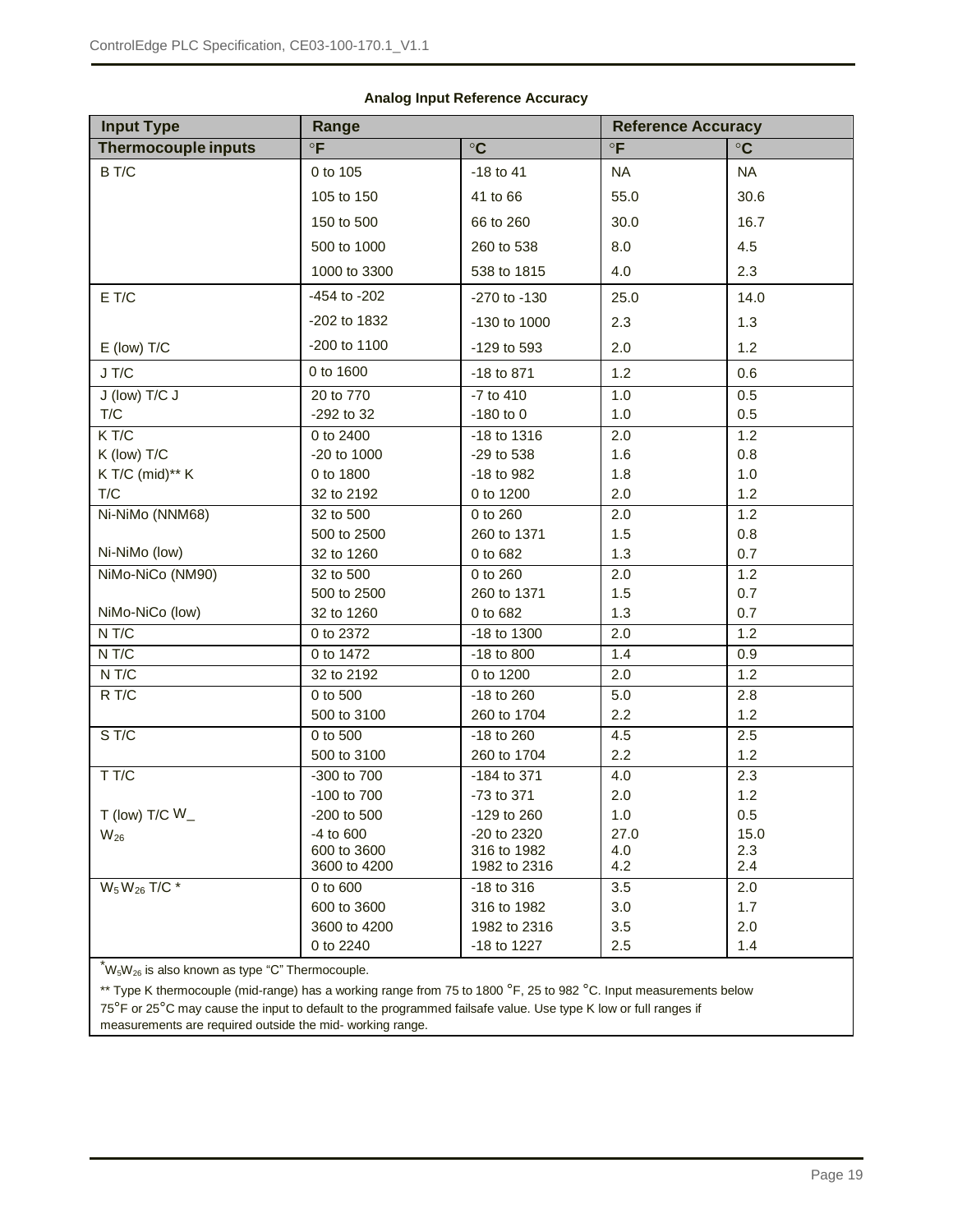#### **2.5.3. Analog Input High Level, 16 Channel (900A16-0103)**

<span id="page-19-0"></span>The High Level Analog Input module supports up to 16 user-configurable inputs on a per point basis for Voltage or current. Point-to-point isolation and back-plane isolation are provided. Modules perform analog to digital conversion in synchronization with CPU control execution, eliminating data interchange latency. All analog input modules are processed in parallel, eliminating scan time increases as modules are added.

A green blinking status LED on the module indicates when the module is being scanned. A red status LED when module or channel diagnostics exist.

| <b>Item</b>                       | <b>Specification</b>                                                                                                                                                                                                                                                                                                      |  |
|-----------------------------------|---------------------------------------------------------------------------------------------------------------------------------------------------------------------------------------------------------------------------------------------------------------------------------------------------------------------------|--|
| Inputs per module                 | 16 (isolated)                                                                                                                                                                                                                                                                                                             |  |
| Input types                       | V, mA                                                                                                                                                                                                                                                                                                                     |  |
| <b>Signal Source</b>              | See High Level Analog Input Reference Accuracy for range types.                                                                                                                                                                                                                                                           |  |
| Input Impedance                   | >1 megohm for volts and 250 ohms for mA inputs                                                                                                                                                                                                                                                                            |  |
| Galvanic Input Isolation          | 400 VDC point to point, solid state switching; 1K VDC to logic.                                                                                                                                                                                                                                                           |  |
| Noise Rejection                   | Series Mode > 31dB<br>Common Mode >90dB at 120VAC                                                                                                                                                                                                                                                                         |  |
| Over-range limit                  | +/- 10% for linear ranges (volts).                                                                                                                                                                                                                                                                                        |  |
| Accuracy                          | Factory configured accuracy = $\pm$ 0.1 % of range.<br>Reference conditions<br>Temperature = $25 °C \pm 3 °C$ (77 °F $\pm 5 °F$ )<br>Humidity = $45%$ to 55% RH non-condensing<br>Line voltage = Nominal $\pm$ 1 %<br>Source resistance = $0$ ohm<br>Series mode and common mode = $0 V$<br>Frequency = Nominal $\pm$ 1 % |  |
| Temp. Effect on Accuracy          | ±0.01% of full scale per degree Celsius maximum                                                                                                                                                                                                                                                                           |  |
| A/D Converter                     | One per module                                                                                                                                                                                                                                                                                                            |  |
| A/D Resolution                    | $±15$ Bits                                                                                                                                                                                                                                                                                                                |  |
| Update rate                       | 100ms (Analog to Digital Converter per module)                                                                                                                                                                                                                                                                            |  |
| Long term Stability               | 0.1% per year                                                                                                                                                                                                                                                                                                             |  |
| Calibration                       | Data is stored in non-volatile memory<br><b>Redundant Factory Calibration</b>                                                                                                                                                                                                                                             |  |
| Diagnostics                       | Monitoring of Factory Calibration, 24 VDC supply, and configuration.                                                                                                                                                                                                                                                      |  |
| <b>Channel Configuration Data</b> | Stored in non-volatile memory.                                                                                                                                                                                                                                                                                            |  |

#### **High Level Analog Input Specifications**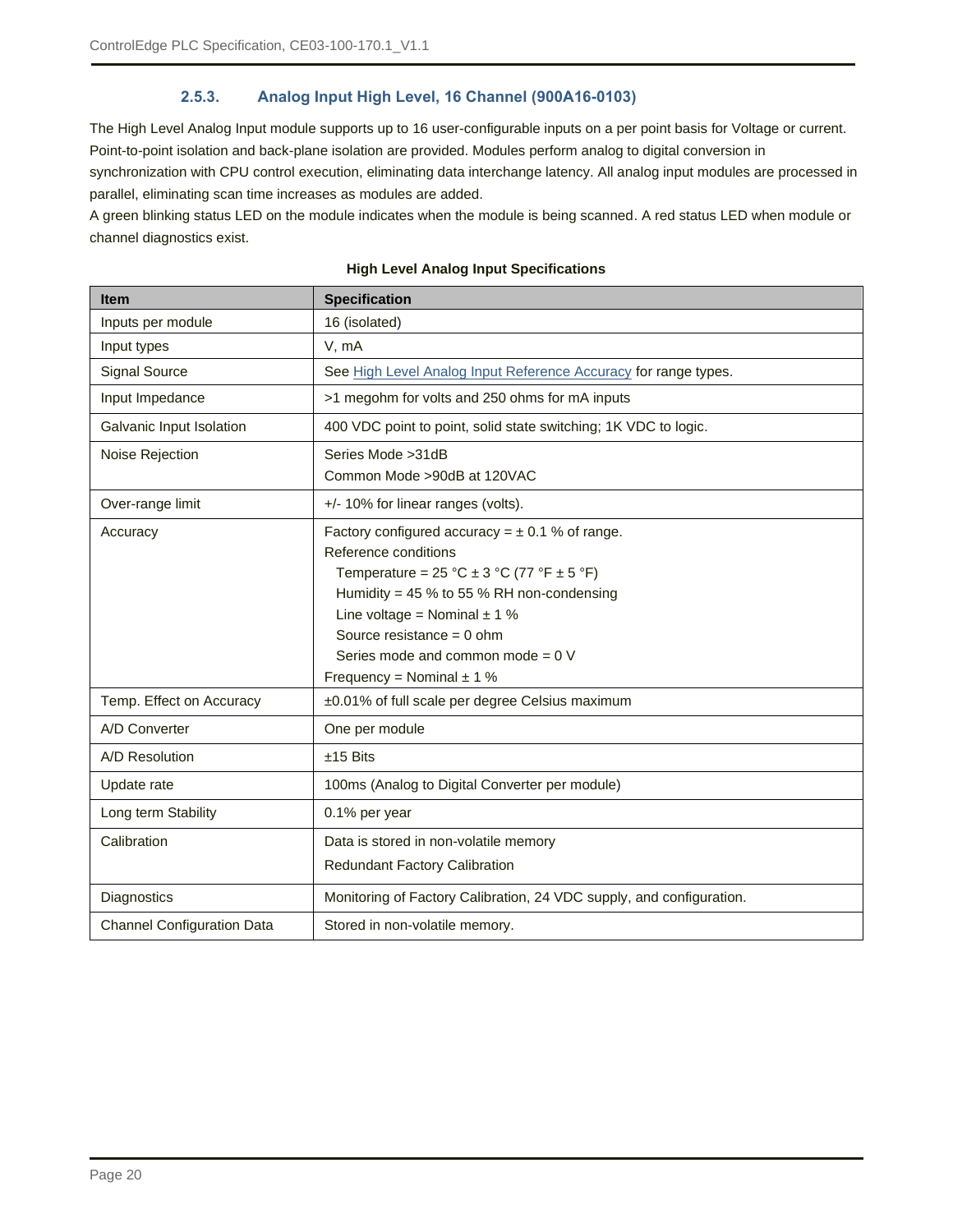<span id="page-20-0"></span>

| <b>Input Type</b>                                                              | Range           | <b>Reference Accuracy</b> |  |
|--------------------------------------------------------------------------------|-----------------|---------------------------|--|
| <b>Milliamperes</b>                                                            | 4 to 20 mAdc    | $\pm$ 0.15% F.S. (mA)**   |  |
|                                                                                | $0$ to 20 mAdc  | $\pm$ 0.15% F.S. (mA)**   |  |
| **Tolerances for these input types include that of internal Dropping Resistors |                 |                           |  |
|                                                                                |                 |                           |  |
| Volts                                                                          | 0 to 1VDC       | $\pm$ 0.1% F.S. (mV)      |  |
|                                                                                | 0 to 2 VDC      | $\pm$ 0.1% F.S. (mV)      |  |
|                                                                                | 0 to 5 VDC      | $\pm$ 0.1% F.S. (mV)      |  |
|                                                                                | $0$ to 10 VDC   | $\pm$ 0.1% F.S. (mV)      |  |
|                                                                                | 1 to 5 VDC      |                           |  |
|                                                                                | $-1$ to 1 VDC   | $\pm$ 0.1% F.S. (mV)      |  |
|                                                                                | $-2$ to 2 VDC   | $\pm$ 0.1% F.S. (mV)      |  |
|                                                                                |                 | $\pm$ 0.1% F.S. (mV)      |  |
|                                                                                | $-5$ to 5 VDC   |                           |  |
|                                                                                | $-10$ to 10 VDC | $\pm$ 0.1% F.S. (mV)      |  |

#### **High Level Analog Input Reference Accuracy**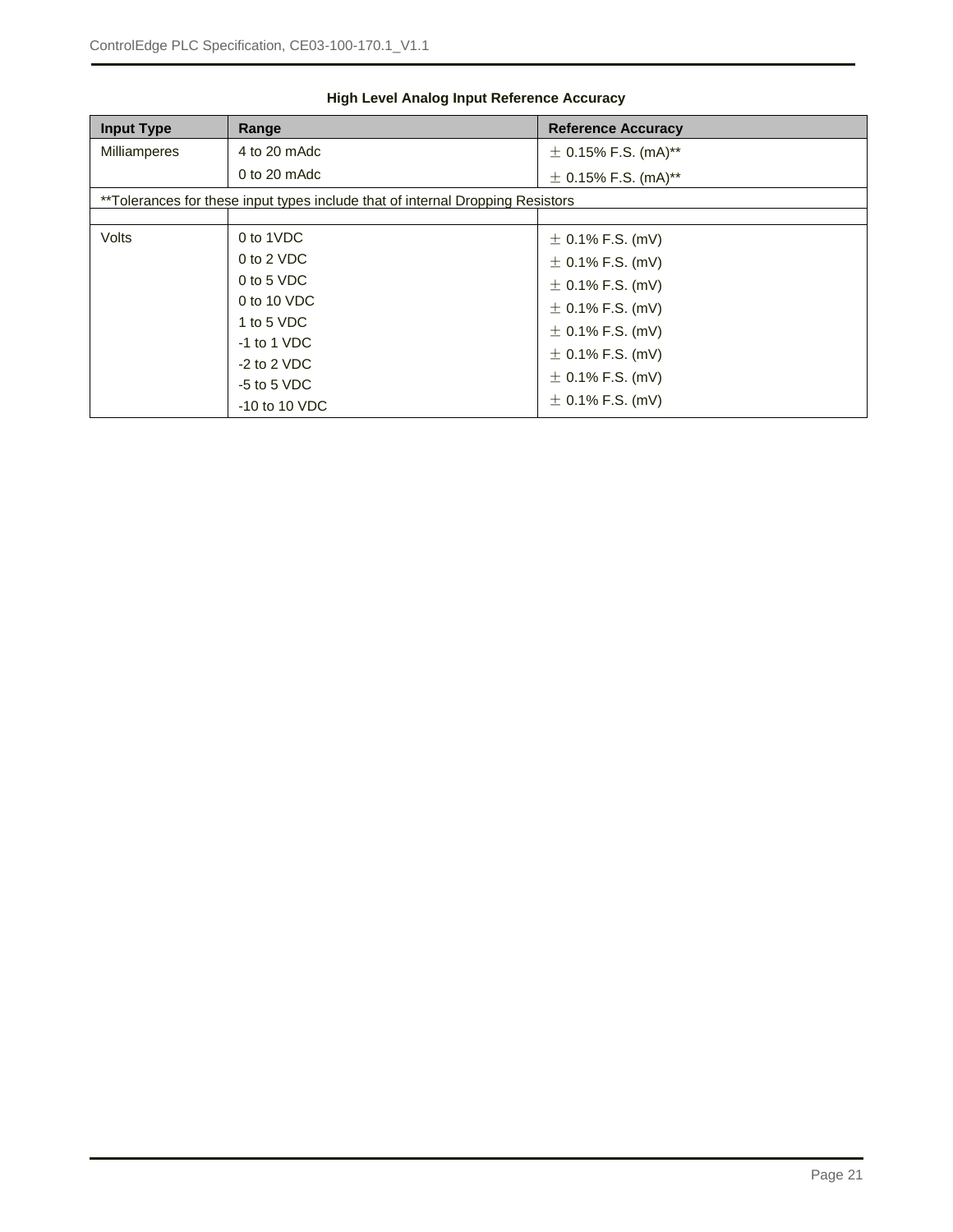#### **2.5.4. Analog Output, 0 to 20mA, 4 Channel (900B01-0301)**

<span id="page-21-0"></span>The Analog Output module provides 4 isolated 0 to 21.8 mA outputs that may be scaled by the user to any span within this range on a per output basis.

A green blinking status LED on the module indicates when the module is being scanned. A red status LED when module or channel diagnostics exist. A user specified failsafe value is supported to allow predictable operation in the event communication between the module and the controller is interrupted.

**Item Internal Contract Contract Contract Specification** Outputs per module | 4 (isolated) Current 0 to 21.8 mA range selectable Load resistance 250 ohms max Galvanic Isolation **1** 500VDC Channel to Channel. Galvanic Isolation from logic | 600 VDC Accuracy 10.1% full scale at reference conditions Modules per rack 10 max, up to 12 with product ambient temperature de-rating (see figure below) Minimum current sensing | > 3.5 mA per output Calibration Data Data is stored in non-volatile memory. Redundant Factory Calibration, with automatic rejection of Bad version. Diagnostics Monitoring of Factory Calibration, Configuration, and +24 VDC power supply. Output Verification Feedback to controller that indicates output current flowing. D/A Resolution 12 bits Fail Safe State configuration | Yes • Hold Last Value • Failsafe Value User specified scan rate  $\vert$  It is supported by the slew rate function block. Slew Rate is the maximum rate of change required to drive the output from full OFF (0%-typically 0 mA or 4 mA) to full ON (100%-typically 20mA). The block will convert this to a maximum change of the milliamp output per execution cycle of this block.12 Number of AO per Rack  $11$  $10$ 9  $\overline{0}$  $\overline{35}$ 5 10 15 20 25 30 40 45 50 55 60 Temperature ( $^{\circ}$ C)  $\longrightarrow$ 

Outputs are updated synchronous with IOM scan time which has minimum value is 500ms.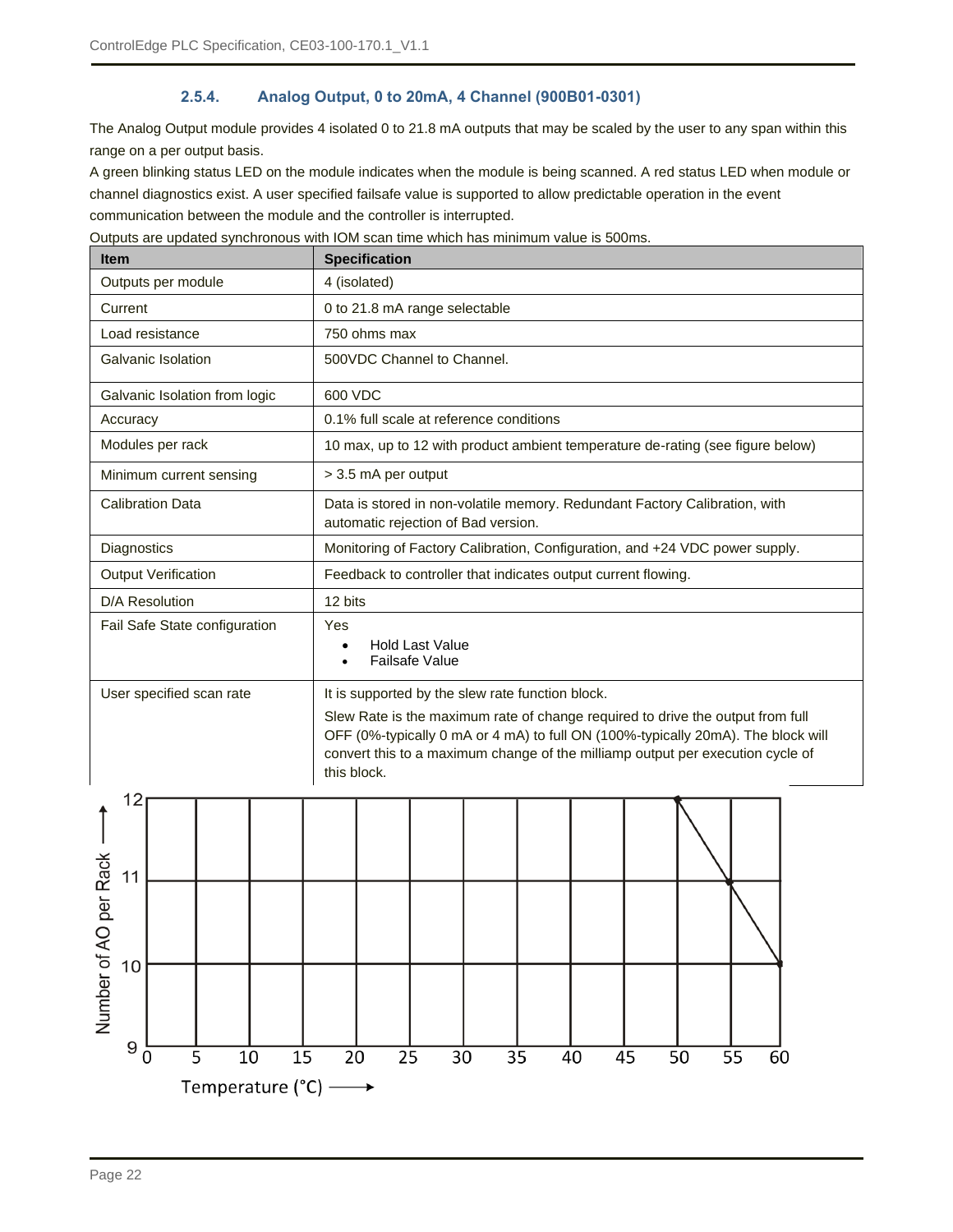#### **2.5.5. Analog Outputs 0 to 20mA, 8 Channel (900B08-0202)**

<span id="page-22-0"></span>The Analog Output module provides eight 0 to 21.0 mA outputs that may be scaled by the user to any span within this range on a per output basis. Outputs are isolated in groups of 4 with no isolation between outputs in a group. All points are isolated from controller logic.

A green blinking status LED on the module indicates when the module is being scanned. A red status LED when module or channel diagnostics exist. A user specified failsafe value is supported to allow predictable operation in the event communication between the module and the controller is interrupted.

Outputs are updated synchronous with control execution. A user-specified rate of change limit may be applied to each output when needed by slew rate function block. Requires Euro style 36-terminal terminal block.

| <b>Item</b>                   | <b>Specification</b>                                                                                                                                                                                                                                                |  |  |
|-------------------------------|---------------------------------------------------------------------------------------------------------------------------------------------------------------------------------------------------------------------------------------------------------------------|--|--|
| Outputs per module            | 8, isolated in 2 groups of 4 outputs (1-4, 5-8)                                                                                                                                                                                                                     |  |  |
| Current                       | 0 to 21.0 mA range selectable                                                                                                                                                                                                                                       |  |  |
| Load resistance               | 750 ohms max                                                                                                                                                                                                                                                        |  |  |
| Galvanic Isolation            | 500VDC group to group. Groups 1-4, 5-8                                                                                                                                                                                                                              |  |  |
| Galvanic Isolation from logic | 500 VDC                                                                                                                                                                                                                                                             |  |  |
| Accuracy                      | 0.1% full scale at reference conditions                                                                                                                                                                                                                             |  |  |
| Modules per rack              | 5 max when powered from internal 24V backplane power                                                                                                                                                                                                                |  |  |
| Minimum current sensing       | > 0.5 mA per output                                                                                                                                                                                                                                                 |  |  |
| <b>Calibration Data</b>       | Data is stored in non-volatile memory. Redundant Factory Calibration, with<br>automatic rejection of Bad version.                                                                                                                                                   |  |  |
| Diagnostics                   | Monitoring of Factory Calibration, Configuration, and +24 VDC power supply.                                                                                                                                                                                         |  |  |
| <b>Output Verification</b>    | Feedback to controller that indicates output current flowing.                                                                                                                                                                                                       |  |  |
| D/A Resolution                | 13+ bits (1 part in 13332)                                                                                                                                                                                                                                          |  |  |
| Fail Safe State configuration | Yes<br><b>Hold Last Value</b><br>Failsafe Value                                                                                                                                                                                                                     |  |  |
| User specified scan rate      | It is supported by the slew rate function block.                                                                                                                                                                                                                    |  |  |
|                               | Slew Rate is the maximum rate of change required to drive the output from full<br>OFF (0%-typically 0 mA or 4 mA) to full ON (100%-typically 20mA). The block will<br>convert this to a maximum change of the milliamp output per execution cycle of<br>this block. |  |  |

A DIP switch on the module selects the use of 24V from Rack PS (internal) power or external loop power via a separate 24V DC power source. The as-shipped (default) switch setting is external power.

External Power Source requirements:

| <b>Item</b> | <b>Specification</b> |
|-------------|----------------------|
| Voltage     | Vin: 18 to 36 Vdc    |
| Current     | 350 mA Per module    |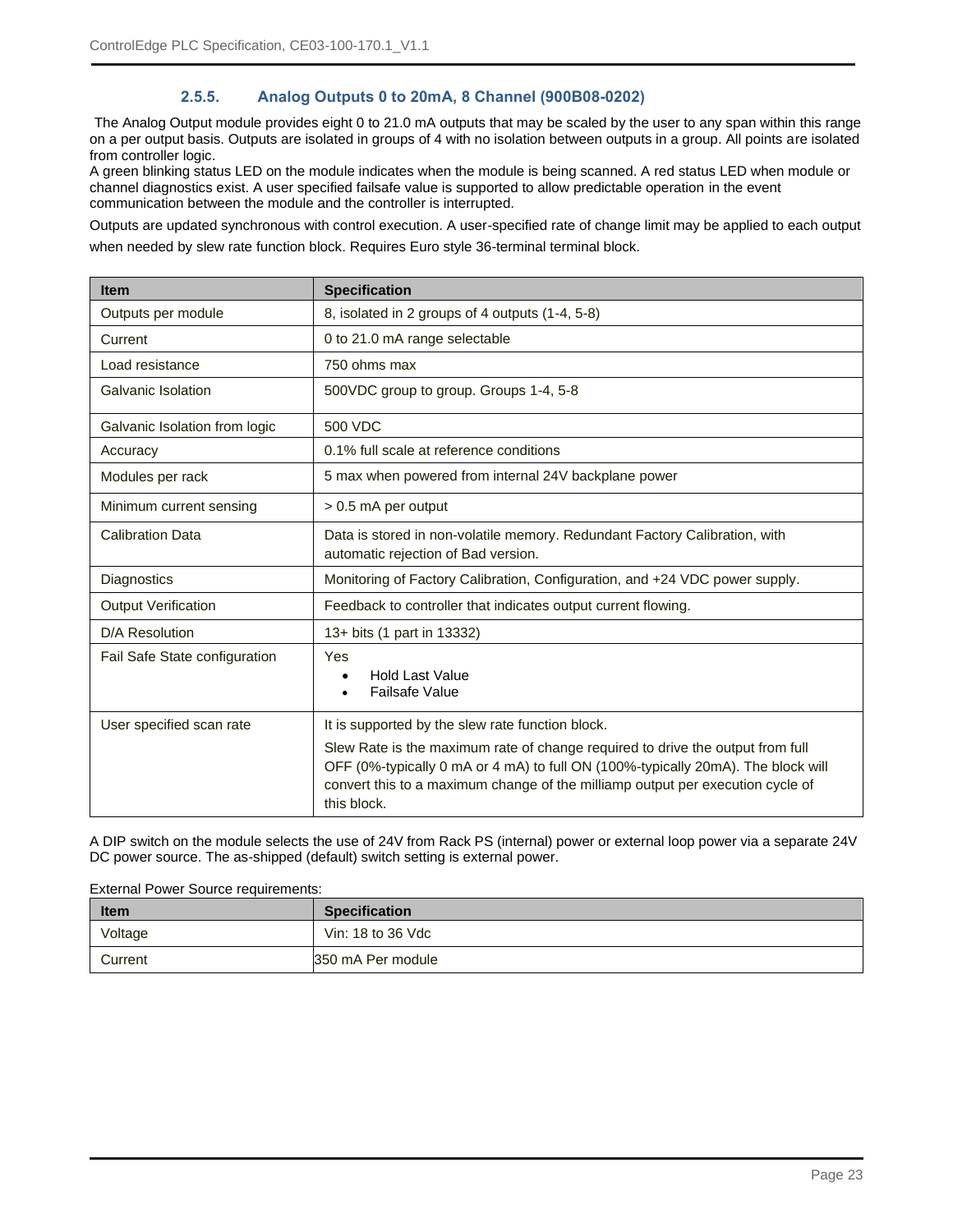#### **2.5.6. Digital Input 120/240 VAC (900G03-0202)**

<span id="page-23-0"></span>The AC Digital Input modules are externally powered and accommodate two circuit voltages for up to 8 inputs each. Two common terminals are provided for each circuit. AC power applied between the common terminal and an input cause the input to turn ON. There is a green LED state indicator for each channel on the module to indicate when a digital input is ON. Logic in the controller allows the state to be inverted when necessary.

A green blinking status LED on the module indicates when the module is being scanned and red status LED when module diagnostics exist.

| <b>Item</b>                          | <b>Specification</b>                                           |
|--------------------------------------|----------------------------------------------------------------|
| Inputs per module                    | 16 (sinking)                                                   |
| Input Voltage Range                  | 80 VAC to 264 VAC                                              |
| Peak Voltage                         | <b>264 VAC</b>                                                 |
| <b>AC Frequency</b>                  | 47 Hz to 63 Hz                                                 |
| Galvanic Isolation                   | 2 groups of 8 inputs (350VAC max.)                             |
| ON Voltage Level                     | <b>75 VAC</b>                                                  |
| OFF Voltage Level                    | 20 VAC                                                         |
| Input Impedance                      | 48 K ohms nominal                                              |
| Input Current                        | 1 mA nominal @ 120 VAC, 60 Hz<br>2 mA nominal @ 230 VAC, 50 Hz |
| Minimum ON Current                   | $0.3 \text{ mA}$                                               |
| Maximum OFF Current                  | $0.2 \text{ mA}$                                               |
| OFF to ON response time <sup>1</sup> | 4 ms + 1.5 line cycles maximum                                 |
| ON to OFF response time <sup>1</sup> | 4 ms + 2 line cycles maximum                                   |
| Note:                                |                                                                |

1. Excluding controllers scan time and excluding transmission time from module to backplane.



#### **Active input De-rating table for ACDI**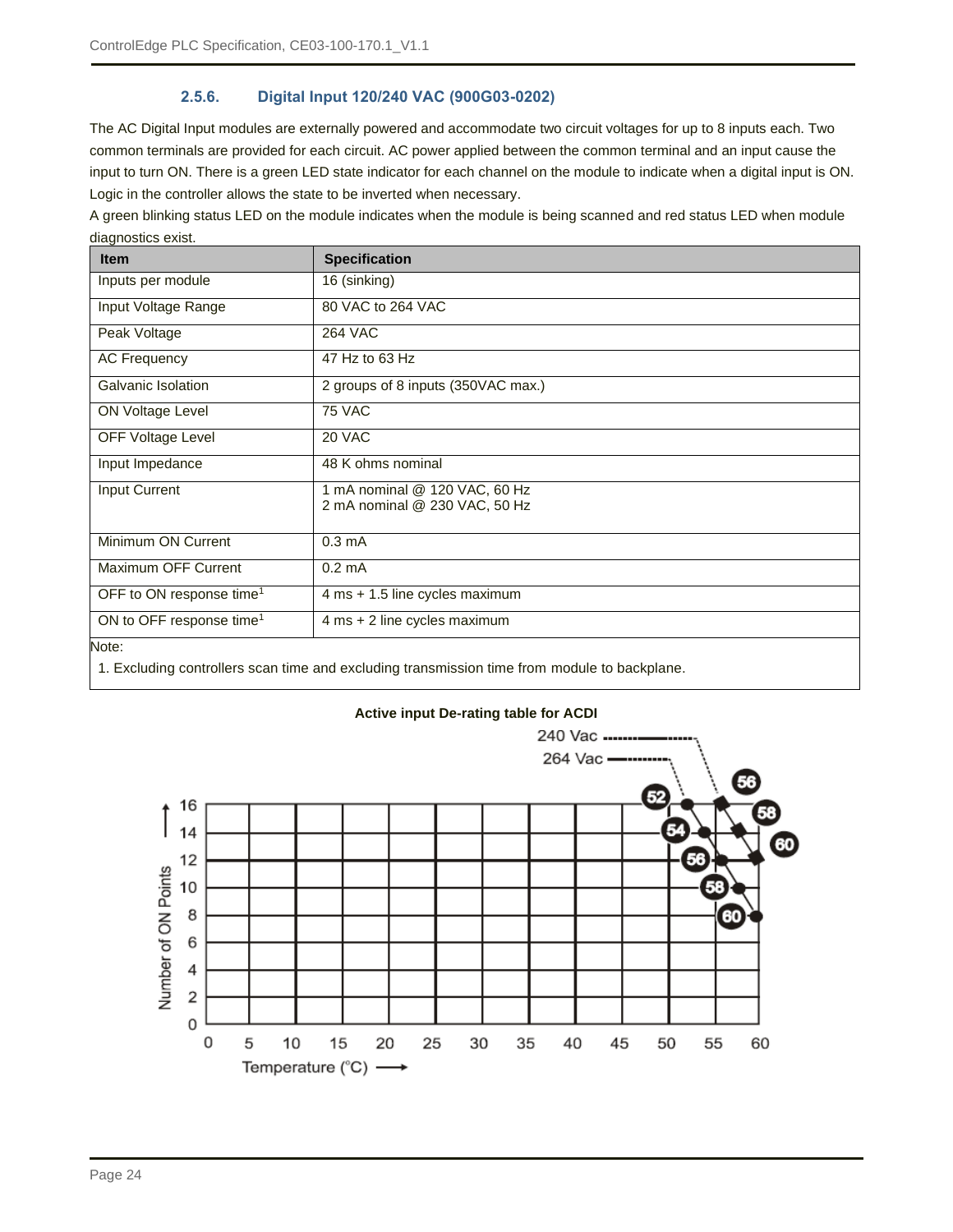#### **2.5.7. Digital Input 24 VDC (900G32-0101)**

<span id="page-24-0"></span>The DC Digital Input module provides 32 inputs separated in to 2 groups of 16 channels each. Each group has a pair of screw terminals for the COM connection. DC power applied between the common terminal and an input cause the input to turn ON. There is a green LED state indicator for each channel on the module to indicate when a digital input is ON. A green blinking status LED on the module indicates when the module is being scanned. Red status LED when module diagnostics exist. Logic in the controller allows the state to be inverted when necessary.

| <b>Item</b>                          | <b>Specification</b>                    |
|--------------------------------------|-----------------------------------------|
| Inputs per module                    | 32 (sinking)                            |
| Input Voltage Range                  | 10 VDC to 32 VDC                        |
| Peak Voltage                         | 32 VDC                                  |
| Galvanic Isolation                   | 2 groups of 16 inputs (30VDC max.)      |
| ON Voltage Level                     | 9.5 VDC minimum                         |
| <b>OFF Voltage Level</b>             | 3.5 VDC maximum                         |
| Input Impedance                      | 6.9 K ohms nominal                      |
| <b>Input Current</b>                 | 1.7 mA @ 12 VDC 3.5 mA @ 24 VDC nominal |
| Minimum ON Current                   | 1.0 <sub>m</sub> A                      |
| Maximum OFF Current                  | 0.7 <sub>m</sub> A                      |
| OFF to ON response time <sup>1</sup> | 5 ms max                                |
| ON to OFF response time <sup>1</sup> | 5 ms max                                |
| Note:                                |                                         |

Requires Euro style 36-terminal terminal block.

<span id="page-24-1"></span>1. Excluding controllers scan time and excluding transmission time from module to backplane.

#### **2.5.8. Digital Input Module - Contact type (900G01-0202)**

The Contact Closure Digital Input Module is self-powered, providing 15VDC to external switching hardware to close the input loop. A closed external circuit causes current flow to the input to establish an ON state. Logic in the controller allows this state to be inverted when necessary. Four common terminals are provided to simplify field wiring.

There is a green LED state indicator for each channel to indicate when a digital input is ON. A green blinking status LED on the module indicates when the module is being scanned. A red status LED when module diagnostics exist.

| <b>Item</b>                          | <b>Specification</b>                                                                                           |
|--------------------------------------|----------------------------------------------------------------------------------------------------------------|
| Inputs per module                    | 16 (single-ended)                                                                                              |
| Voltage Supplied by controller       | 15 VDC normal                                                                                                  |
| Maximum contact resistance           | 1000 ohms                                                                                                      |
| <b>Galvanic Isolation</b>            | Isolation – Between Field wiring (input or output) and Module                                                  |
| OFF to ON response time <sup>1</sup> | 4 ms max                                                                                                       |
| ON to OFF response time <sup>1</sup> | 6 ms max                                                                                                       |
| Switching current                    | 2.6 mA nominal                                                                                                 |
| Note:<br>.                           | restricted that the state of the state of the state of the state of the state of the state of the state of the |

1. Excluding controllers scan time and excluding transmission time from module to backplane.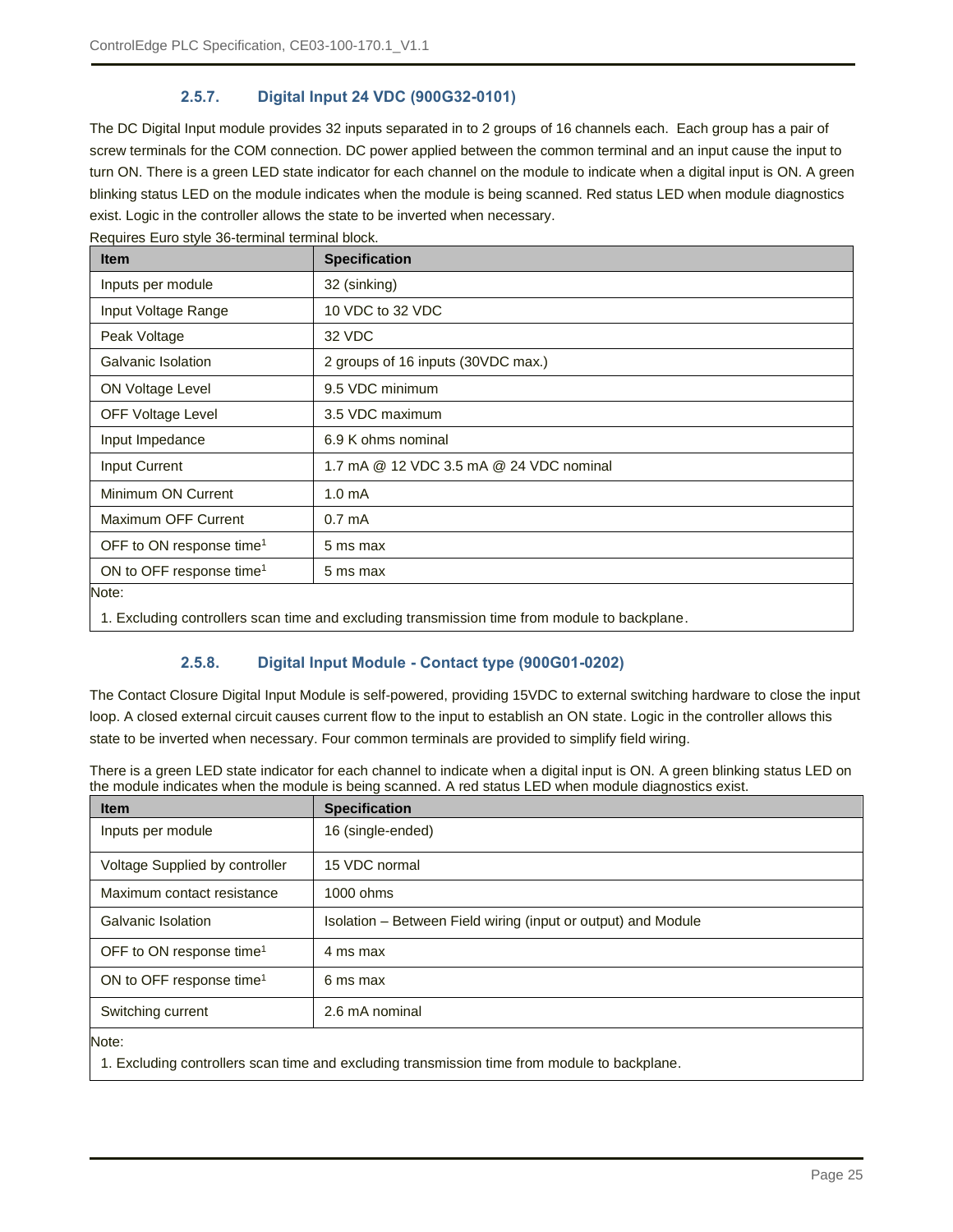#### **2.5.9. Digital Input, 120/240 VAC-125VDC (900G04-0101)**

<span id="page-25-0"></span>The AC/DC Input Module provides sixteen individually isolated, inputs that are powered externally. Two terminals are provided for each circuit. AC or DC power applied between the input terminals cause the inputs to turn on. There is a green LED state indicator for each channel on the module to indicate when a digital input is ON.

A green blinking status LED on the module indicates when the module is being scanned. A red status LED when module diagnostics exist. Logic in the controller allows the state to be inverted when necessary.

Requires Euro style 36-terminal terminal block. **Item AC Application AC Application DC Application** Inputs per Module 16 16 16 Input Voltage Range | 80 VAC to 264 VAC 80 V 80 VDC to 125 VDC Peak Voltage 264 VAC 2012 150 VDC AC Frequency 147 Hz to 63 Hz

| Galvanic Isolation                   | Input to Input & Input to Chassis (350VAC max)        | Input to Input & Input to Chassis<br>(350VAC max) |
|--------------------------------------|-------------------------------------------------------|---------------------------------------------------|
| On Voltage Level                     | <b>75 VAC</b>                                         | <b>75 VDC</b>                                     |
| Off Voltage Level                    | 20 VAC                                                | 30 VDC                                            |
| Input Impedance                      | 48 k ohms nominal                                     | 48 k ohms nominal                                 |
| <b>Input Current</b>                 | 1 ma nom. @120 VAC, 60 Hz<br>2 ma nom. @240VAC, 50 Hz | 2 ma nom. @125 VDC                                |
| Minimum On Current                   | $0.3 \text{ mA}$                                      | $0.3 \text{ mA}$                                  |
| Maximum Off Current                  | $0.2 \text{ mA}$                                      | $0.2 \text{ mA}$                                  |
| Off to On response time <sup>1</sup> | $6$ ms $+$ 1.5 line cycles max.                       | $6 \text{ ms} + 2 \text{ line cycles max.}$       |
| On to Off response time <sup>1</sup> | $6 \text{ ms} + 2 \text{ line cycles max.}$           | $6 \text{ ms} + 2 \text{ line cycles max.}$       |

Note:

1. Nominal times excluding controllers scan time and excluding transmission time from module to backplane. DC application

#### Active Input De-rating table for AC/DC DI

must include controller line filter setting of 500 Hz  $\sim$ 

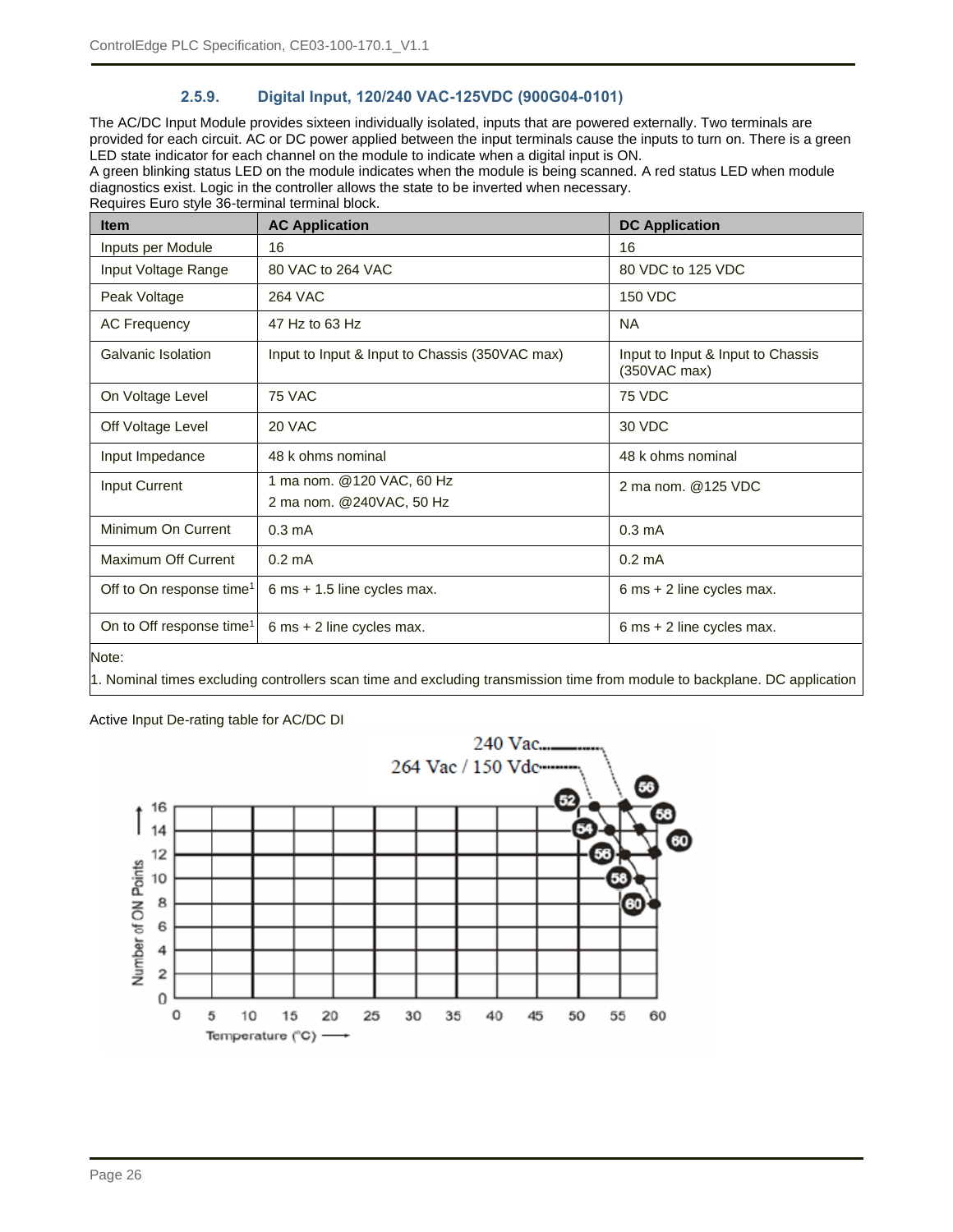#### **2.5.10. Digital Output 120/240 VAC (900H03-0202)**

<span id="page-26-0"></span>The AC Digital Output module provides 8 isolated zero switching Triac solid-state outputs. A shorting comb (900J02- 0001/900J10-0001) is available for use with barrier type terminal blocks to simplify connections to a common voltage source for all outputs. Each output has a MOV for transient over- voltage protection and a field-replaceable fuse.

There is a green LED state indicator for each channel on the module to indicate when a digital output is ON.

A green blinking status LED on the module indicates when the module is being scanned. Red status LED when module diagnostics exist.

| <b>Item</b>                                 | <b>Specification</b>                                                             |
|---------------------------------------------|----------------------------------------------------------------------------------|
| Outputs per Module                          | 8                                                                                |
| Galvanic Isolation                          | Per output to output, output to logic                                            |
| <b>Operating Voltage</b>                    | 85 VAC to 240 VAC                                                                |
| Output Type                                 | Triac (zero switching voltage)                                                   |
| Peak Voltage                                | <b>250 VAC</b>                                                                   |
| <b>AC Frequency</b>                         | 47 Hz to 63 Hz                                                                   |
| <b>ON Voltage Drop</b>                      | $<$ 2.0 VAC ( $>$ 0.1 A)<br>$<$ 3.0 VAC $(<$ 0.1 A)                              |
| <b>Transient Over voltage</b><br>Protection | <b>MOV</b>                                                                       |
| Maximum Load Current                        | 2 A per point, 8 A max. per module, resistive load                               |
| Maximum Leakage Current                     | 4 mA (240 VAC, 60 Hz)<br>1.2 mA (100 VAC, 60 Hz)<br>0.9 mA (100 VAC, 50 Hz)      |
| Maximum Inrush Current                      | 15 A for 10 ms                                                                   |
| Minimum Load                                | 50 mA                                                                            |
| OFF to ON response time <sup>1</sup>        | 3 ms + 0.5 line cycle max                                                        |
| ON to OFF response time <sup>1</sup>        | 3 ms + 0.5 line cycle max                                                        |
| Fail Safe State configuration               | Yes<br><b>Hold Last State</b><br>$\bullet$<br><b>Failsafe State</b><br>$\bullet$ |
| <b>Fuses</b>                                | 1 per output, 3.15 A Time-lag. Replacement part: Littelfuse<br>37413150410       |
| Note:                                       |                                                                                  |

1. Excluding controllers scan time and excluding transmission time from module to backplane.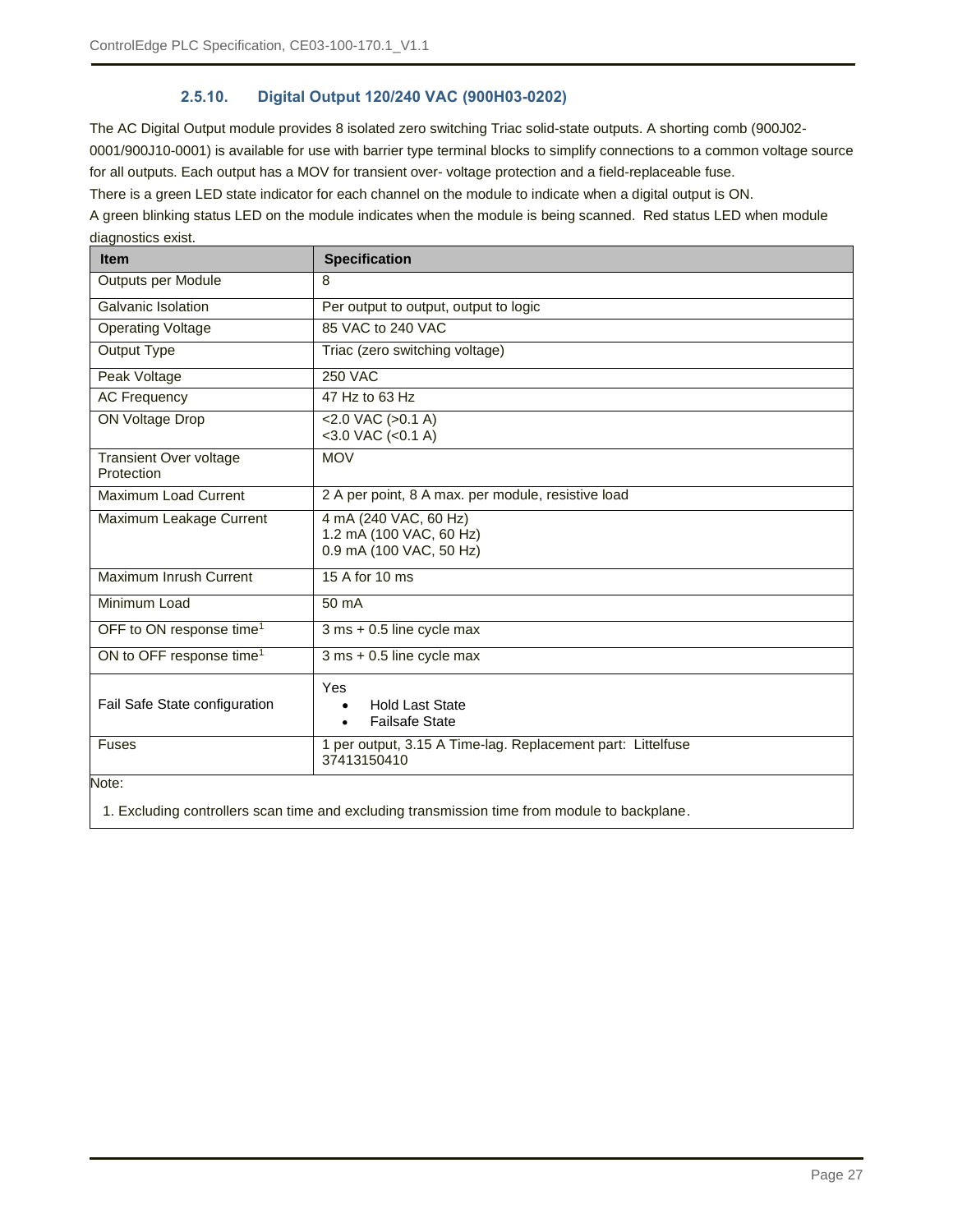#### **2.5.11. Digital Output 24 VDC (900H32-0102)**

<span id="page-27-0"></span>The DC digital Output module provides 32 outputs separated in to 2 groups of 16 channels each that are powered externally. Each group has a pair of screw terminals for +V and COM connections. The outputs are high side switching (current sourcing) type. Over current protection is provided for all outputs in 4 groups of 8 channels each. In case of short circuit for any output channel, that whole group of 8 is switched off. Power cycling is not required to reset the module.

There is a green LED state indicator for each channel on the module to indicate when a digital output is ON.

A green blinking status LED on the module indicates when the module is being scanned and red status LED when module diagnostics exist. Requires Euro style 36-terminal terminal block.

| <b>Item</b>                          | <b>Specification</b>                                                                                                                                                       |  |  |
|--------------------------------------|----------------------------------------------------------------------------------------------------------------------------------------------------------------------------|--|--|
| Outputs per module                   | 32 (current sourcing, high side).                                                                                                                                          |  |  |
| Galvanic Isolation                   | 2 groups of 16 outputs                                                                                                                                                     |  |  |
| <b>Operating Voltage</b>             | 10.5 to 32 VDC                                                                                                                                                             |  |  |
| Output Type                          | High side driver                                                                                                                                                           |  |  |
| Peak Voltage                         | 32 VDC                                                                                                                                                                     |  |  |
| ON Voltage Drop                      | 0.15 VDC @ 0.5 A load                                                                                                                                                      |  |  |
| <b>Overload Protection</b>           | Active Current Limiting is integrated into the output driver as 4 groups of 8 channels<br>each. Power cycling is not required to reset the module after a fault condition. |  |  |
| Maximum Load Current                 | 0.5 A per point, 6 A max per channel group<br>12 A max. per module, resistive load<br>0.25 A per point incandescent lamp load<br>(5 mH max)                                |  |  |
| Maximum Leakage<br>Current           | 0.15mA @ 32 VDC                                                                                                                                                            |  |  |
| Maximum Inrush Current               | 2 A for 10 ms                                                                                                                                                              |  |  |
| Minimum Load                         | 0.0 <sub>m</sub> A                                                                                                                                                         |  |  |
| OFF to ON response time <sup>1</sup> | 6 ms                                                                                                                                                                       |  |  |
| ON to OFF response time <sup>1</sup> | 6 ms                                                                                                                                                                       |  |  |
| Fail Safe State configuration        | Yes<br><b>Hold Last State</b><br>$\bullet$<br><b>Failsafe State</b>                                                                                                        |  |  |
| <b>Fuses</b>                         | Electronic limiting                                                                                                                                                        |  |  |
| Note:                                |                                                                                                                                                                            |  |  |

1. Excluding controllers scan time and excluding transmission time from module to backplane.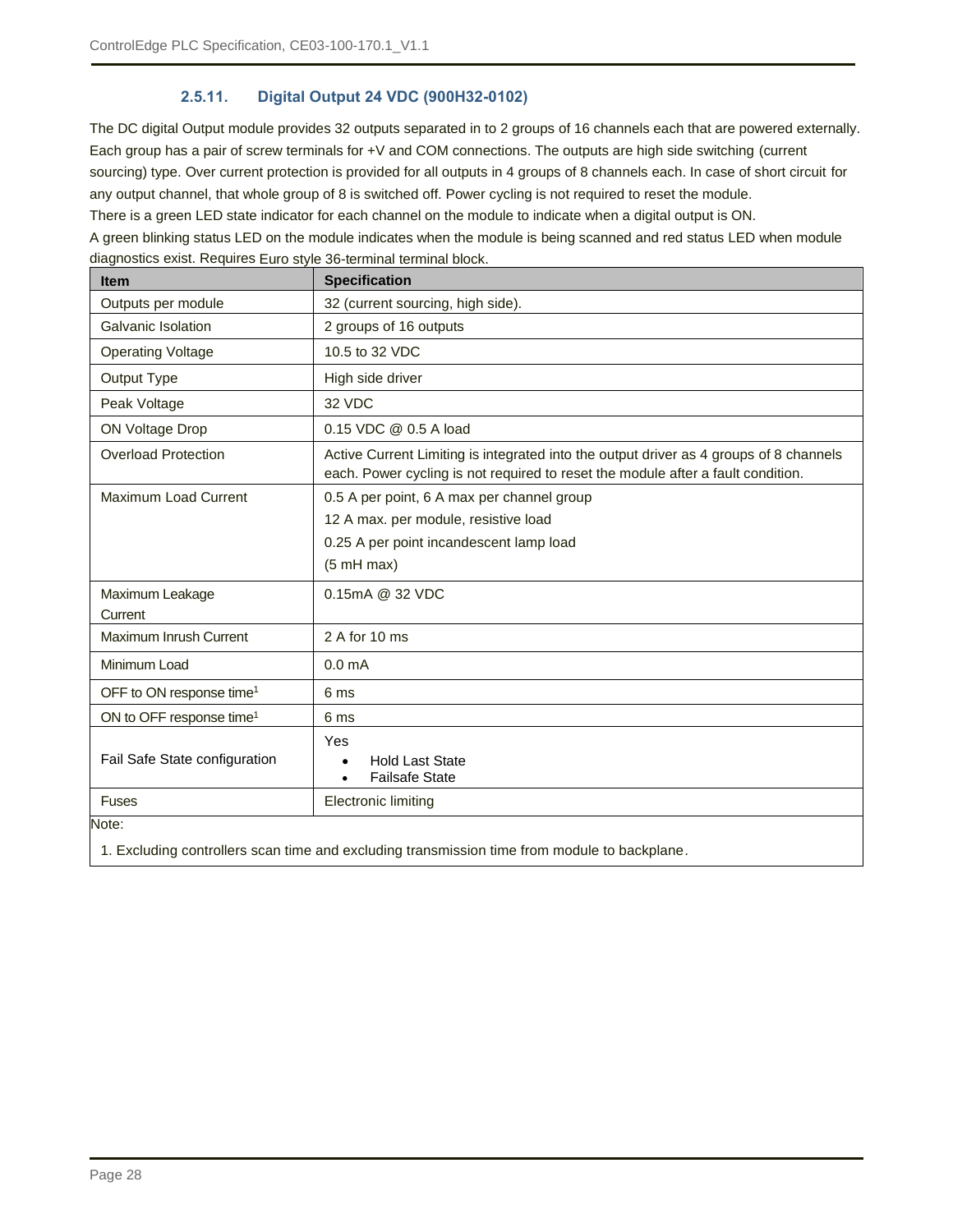#### **2.5.12. Relay Output Module, 8 Channel (900H01-0202)**

<span id="page-28-0"></span>The Relay Output Module provides eight individually isolated, electromechanical relay outputs. Four of the outputs are Form-C, and the other four are Form-A. Output are not fused in the Relay module. Install a fuse for each output at the field device that is appropriate for the load and the wire used.

There is a green LED state indicator for each channel on the module to indicate when a digital output is ON.

A green blinking status LED on the module indicates when the module is being scanned. A red status LED when module or channel diagnostics exist.

| <b>Item</b>                          | <b>Specification</b>                                |  |  |
|--------------------------------------|-----------------------------------------------------|--|--|
| Output channel                       | 4 form A, 4 form C                                  |  |  |
| <b>Output Device</b>                 | Electromechanical relay                             |  |  |
| Voltage                              | 120/240VAC, 30 VDC                                  |  |  |
| <b>Current Rating</b>                | 4A @ 240VAC or 30VDC resistive load                 |  |  |
|                                      | 0.5 A @ 240VAC or 30VDC incandescent lamp load      |  |  |
| Galvanic Isolation                   | <b>Relay Output Contact to Relay Output Contact</b> |  |  |
|                                      | Relay Output Contact to Logic                       |  |  |
| Max. Leakage Current                 | 1 mA@ 350 VDC                                       |  |  |
| De-rating                            | Max. outputs at max. load - none                    |  |  |
|                                      | Max. modules per rack - none                        |  |  |
| OFF to ON response time <sup>1</sup> | 11 ms max                                           |  |  |
| ON to OFF response time <sup>1</sup> | 8 ms max                                            |  |  |
| Expected life (min. operations)      | Mechanical at 180 cpm: 5 x 10E7                     |  |  |
|                                      | Electrical: 10E5                                    |  |  |
| Fail Safe State configuration        | <b>Yes</b>                                          |  |  |
|                                      | <b>Hold Last State</b><br>$\bullet$                 |  |  |
| Note:                                | <b>Failsafe State</b><br>٠                          |  |  |

1. Excluding controllers scan time and excluding transmission time from module to backplane.

#### Life expectancy curves (1a1b type)



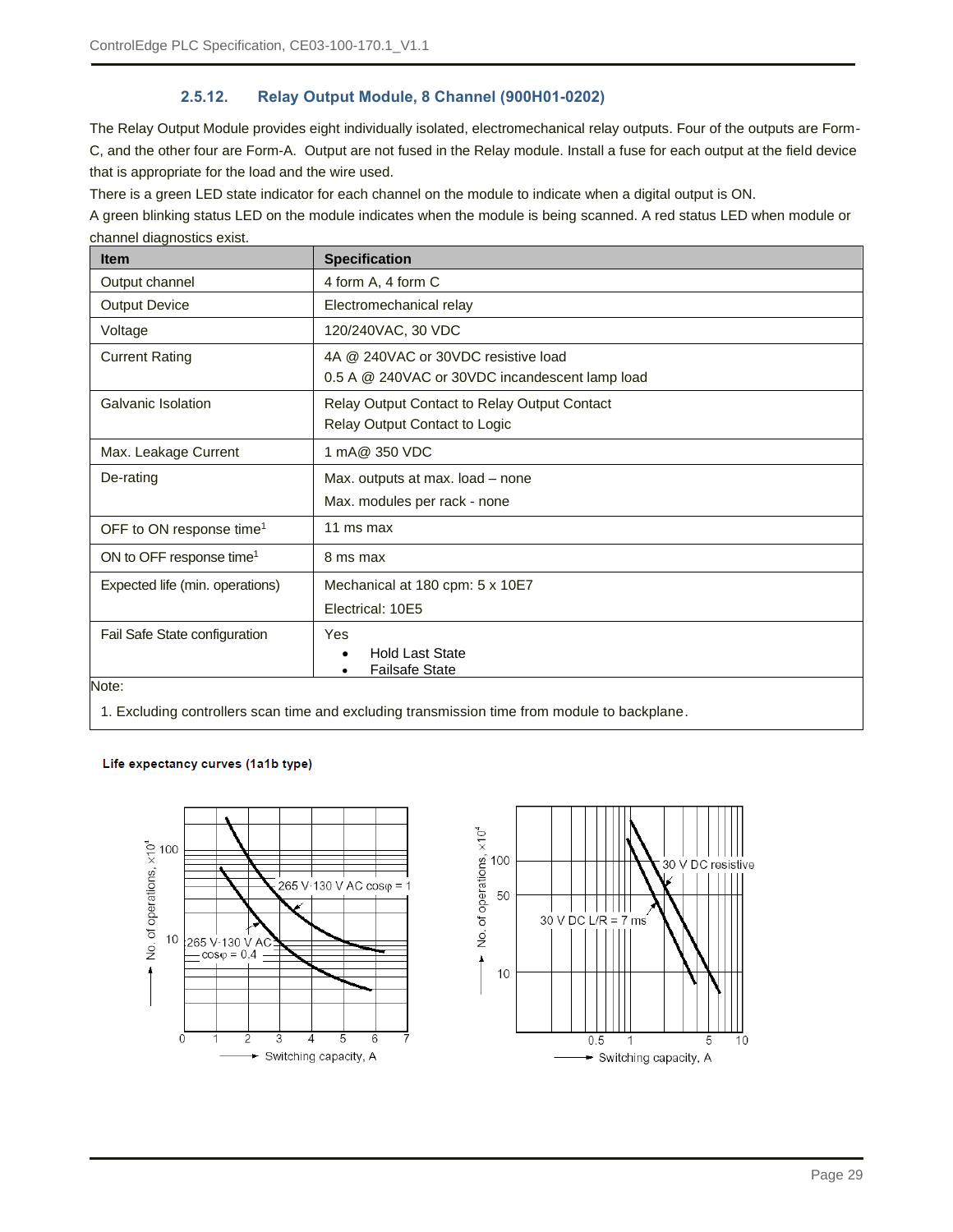#### **2.5.13. 4 Channel Pulse/Frequency/Quadrature Module – DC Voltage type (900K01-0201)**

<span id="page-29-0"></span>The 4 Channel Pulse/Frequency/Quadrature\* Module provides three different functionalities in the form of Pulse Input, Frequency measurement and Pulse Output. Each of these channels can be configured for any one of these three functions. A green blinking status LED on the module indicates when the module is being scanned. A red status LED when module or channel diagnostics exist.

\*Note! Quadrature signal is not supported in current release.

| <b>Item</b>                                                                                                                                                                                                                                              | <b>Specification</b>                                                                                                                 |  |  |
|----------------------------------------------------------------------------------------------------------------------------------------------------------------------------------------------------------------------------------------------------------|--------------------------------------------------------------------------------------------------------------------------------------|--|--|
| Input voltage range                                                                                                                                                                                                                                      | 0 VDC to 24VDC                                                                                                                       |  |  |
| Input per module                                                                                                                                                                                                                                         | $\overline{4}$                                                                                                                       |  |  |
| Digital Output type                                                                                                                                                                                                                                      | Open collector, 5 to 24V, 30mA max, used for fast signaling                                                                          |  |  |
| <b>Pulse Input Specification</b>                                                                                                                                                                                                                         |                                                                                                                                      |  |  |
| Input Voltage Range                                                                                                                                                                                                                                      | 0 VDC to 24 VDC                                                                                                                      |  |  |
| <b>ON Voltage Level</b>                                                                                                                                                                                                                                  | 3.0 VDC minimum                                                                                                                      |  |  |
| <b>OFF Voltage Level</b>                                                                                                                                                                                                                                 | 1.0 VDC maximum                                                                                                                      |  |  |
| Input Impedance                                                                                                                                                                                                                                          | 25K ohm                                                                                                                              |  |  |
| Frequency                                                                                                                                                                                                                                                | 10 KHz maximum                                                                                                                       |  |  |
| Minimum Pulse Width                                                                                                                                                                                                                                      | 3 µsec                                                                                                                               |  |  |
| <b>Pulse Counter</b>                                                                                                                                                                                                                                     | 32 bits                                                                                                                              |  |  |
| <b>Preset Value</b>                                                                                                                                                                                                                                      | User may configure a preset count value within the range of 32 bit counter                                                           |  |  |
| <b>Preset Action</b>                                                                                                                                                                                                                                     | Settable as ON or OFF in HC Designer                                                                                                 |  |  |
| <b>Digital Output</b>                                                                                                                                                                                                                                    | • If preset action ON, output turns ON for 1 second.                                                                                 |  |  |
|                                                                                                                                                                                                                                                          | . If preset action OFF, output latches ON, and remains ON until counter reset<br>command.                                            |  |  |
| Counting based on Preset                                                                                                                                                                                                                                 | When the count equals preset value:                                                                                                  |  |  |
|                                                                                                                                                                                                                                                          | . If preset action ON, counter is reset and immediately resumes count.                                                               |  |  |
|                                                                                                                                                                                                                                                          | . If preset action OFF, counter is not reset and counts beyond preset value.                                                         |  |  |
| Counter HOLD                                                                                                                                                                                                                                             | When the HOLD input to the pulse input I/O data type is ON in ControlEdge<br>Builder, the counter holds its current value.           |  |  |
| <b>Counter RESET</b>                                                                                                                                                                                                                                     | The counter may be reset only via its I/O data type in ControlEdge Builder, when<br>an OFF to ON transition occurs on the RST input. |  |  |
| The OVERFLOW flag (STS=33) gets set when the module counter overflows. This<br><b>Counter Flags</b><br>flag can be reset when an OFF to ON transition occurs on RST input. Also, the<br>PREI flag is set when the digital output of the module turns ON. |                                                                                                                                      |  |  |
| <b>Frequency Input Specifications</b>                                                                                                                                                                                                                    |                                                                                                                                      |  |  |
| Input Voltage Range                                                                                                                                                                                                                                      | 0 VDC to 24 VDC                                                                                                                      |  |  |
| ON Voltage Level                                                                                                                                                                                                                                         | 3.0 VDC minimum                                                                                                                      |  |  |
| <b>OFF Voltage Level</b>                                                                                                                                                                                                                                 | 1.0 VDC maximum                                                                                                                      |  |  |
| Input Impedance                                                                                                                                                                                                                                          | 25k ohm                                                                                                                              |  |  |
| Frequency                                                                                                                                                                                                                                                | 10 HZ minimum                                                                                                                        |  |  |
|                                                                                                                                                                                                                                                          | 100K HZ maximum                                                                                                                      |  |  |
| Minimum Pulse width (frequency                                                                                                                                                                                                                           | 500 µsec (10 Hz to 500 Hz)                                                                                                           |  |  |
| ranges)                                                                                                                                                                                                                                                  | 50 µsec (10 Hz to 5 KHz)                                                                                                             |  |  |
|                                                                                                                                                                                                                                                          | 2.5 µsec (10 Hz to 100 KHz)                                                                                                          |  |  |
| <b>Digital Output</b>                                                                                                                                                                                                                                    | ON if put frequency out of range, else OFF                                                                                           |  |  |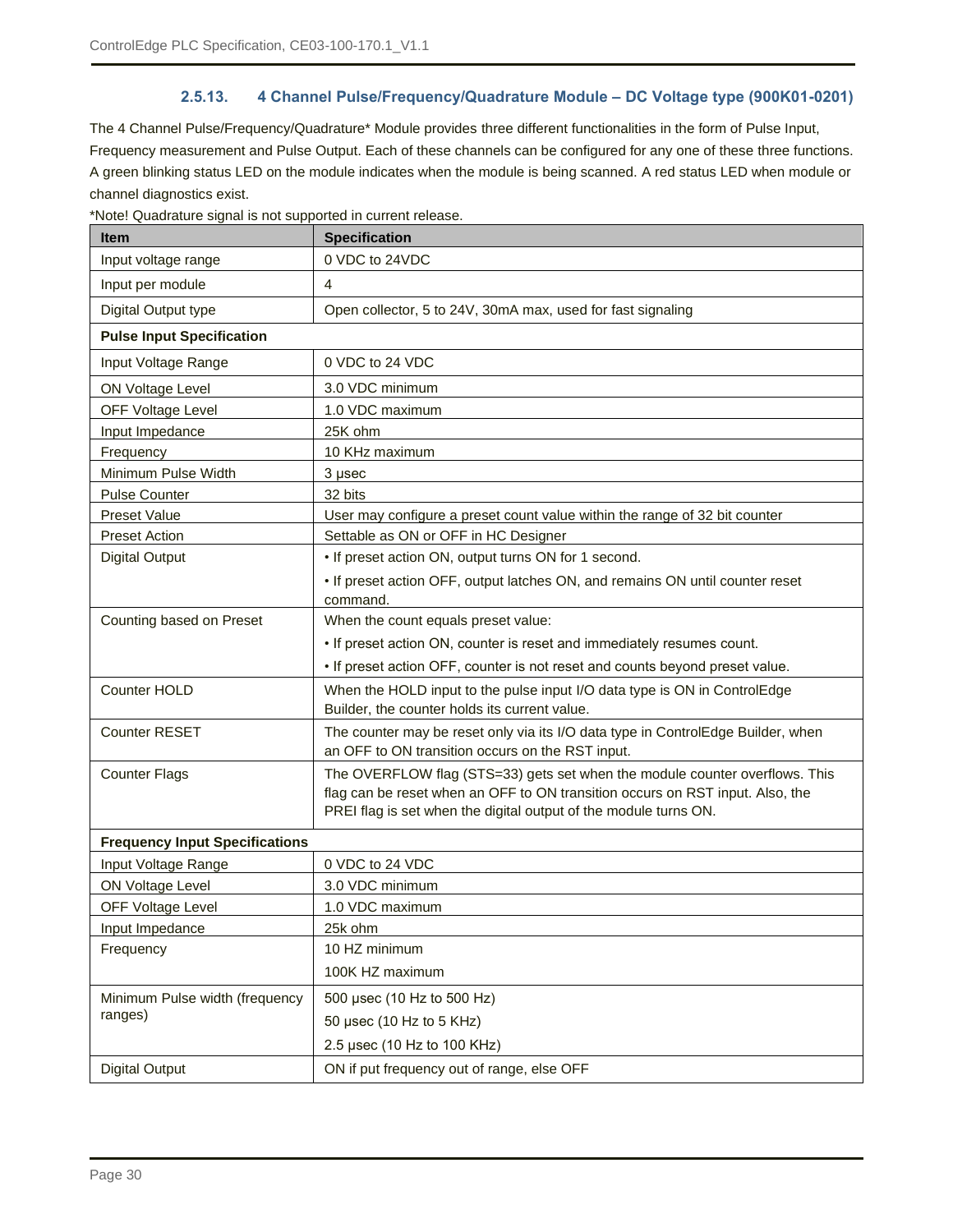| <b>Pulse Output Specifications</b> |                                                                                                                                                                                                                      |  |
|------------------------------------|----------------------------------------------------------------------------------------------------------------------------------------------------------------------------------------------------------------------|--|
| <b>Channels Used</b>               | Any one of the channels can be used for Pulse Output. However, the use of a<br>particular channel for outputting pulses will render the particular input channel<br>unusable for either of pulse or frequency input. |  |
| Digital Output Type                | Open Collector, 5 to 24V, 30 mA max.                                                                                                                                                                                 |  |
| <b>Frequency Range</b>             | $25$ Hz $-$ 10KHz                                                                                                                                                                                                    |  |
| Duty Cycle                         | Always 50%                                                                                                                                                                                                           |  |
| <b>Pulse Output Duration</b>       | Selectable CONTINUOUS or NUMBERED PULSES.                                                                                                                                                                            |  |

#### **2.5.14. IOM scan time**

<span id="page-30-0"></span>

| I/O module                                                                | IOM scan time (in local I/O rack or remote I/O |
|---------------------------------------------------------------------------|------------------------------------------------|
| 900U01-0100 - Universal Input/Output Module                               | 10 <sub>ms</sub>                               |
| 900A01-0202 - Universal Analog Input -RTD, TC, V, 8 Channel               | 500 <sub>ms</sub>                              |
| 900A16-0103 - Analog Input High Level, 16 Channel                         | 100 <sub>ms</sub>                              |
| 900B01-0301 - Analog Output, 0 to 20 mA, 4 Channel                        | 500 <sub>ms</sub>                              |
| 900B08-0202 - Analog Outputs 0 to 20mA, 8 Channel                         | 500 <sub>ms</sub>                              |
| 900G03-0202 - Digital Input, 120/240 VAC, 16 Channel                      | 10 <sub>ms</sub>                               |
| 900G32-0101 - Digital Input, 24 VDC, 32 Channel                           | 10 <sub>ms</sub>                               |
| 900G01-0202 - Digital Input, Contact type, 16 Channel                     | 10 <sub>ms</sub>                               |
| 900G04-0101 - Digital Input, 120/240 VAC-125VDC, (16 channel<br>Isolated) | 10ms                                           |
| 900H03-0202 - Digital Output, 120/240 VAC 8 Channel                       | 10 <sub>ms</sub>                               |
| 900H32-0102 - Digital Output, 24 VDC 32 Channel                           | 10 <sub>ms</sub>                               |
| 900H01-0202 - Digital Output - Relay, 8 Channel                           | 10 <sub>ms</sub>                               |
| 900K01-0201 - Pulse/Freg Input, 4 Channel                                 | 10ms                                           |

## <span id="page-30-1"></span>**2.6. I/O Wiring**

Remote Termination Panel provides an easy way to terminate field wiring away from I/O Module. Remote Terminal block plugs on to IO modules and are not required if RTP cables are used.

| <b>Type</b>                         | <b>Removable terminal blocks</b><br>(900TEK-0200, 900TER-0200,<br>900TCK-0200, 900TBR-0200,<br>900TBK-0200)                                                                                                                                                                                                                                                                                                                | Remote Terminal Panel <sup>1</sup> (900RTS-0001,900RTA-L001)                            |
|-------------------------------------|----------------------------------------------------------------------------------------------------------------------------------------------------------------------------------------------------------------------------------------------------------------------------------------------------------------------------------------------------------------------------------------------------------------------------|-----------------------------------------------------------------------------------------|
| <b>Terminal Block</b>               | 20 screw: Barrier or Euro-style, gold-                                                                                                                                                                                                                                                                                                                                                                                     | 40 screw: Euro-style                                                                    |
| <b>Styles</b>                       | plated<br>36 screw: Euro style, gold-plated                                                                                                                                                                                                                                                                                                                                                                                |                                                                                         |
| Wire Size                           | 20-screw:<br>Euro-style - 0.1 mm <sup>2</sup> to 2.0 mm <sup>2</sup> (#14 to 26 AWG) solid or stranded<br>Barrier style - 0.1 mm <sup>2</sup> to 2.0 mm <sup>2</sup> (#14 to 26 AWG) solid or stranded<br>36-screw:<br>Euro-style – 0.1 mm <sup>2</sup> to 3.0 mm <sup>2</sup> (#12 to 26 AWG) solid or stranded<br>40-screw:<br>Euro-style – 0.1 mm <sup>2</sup> to 3.0 mm <sup>2</sup> (#12 to 26 AWG) solid or stranded |                                                                                         |
| Shield terminals<br>$(900TSS-0001)$ |                                                                                                                                                                                                                                                                                                                                                                                                                            | Optional brackets mounted top/bottom of rack. Each strip is 4 slots long with 4 screws. |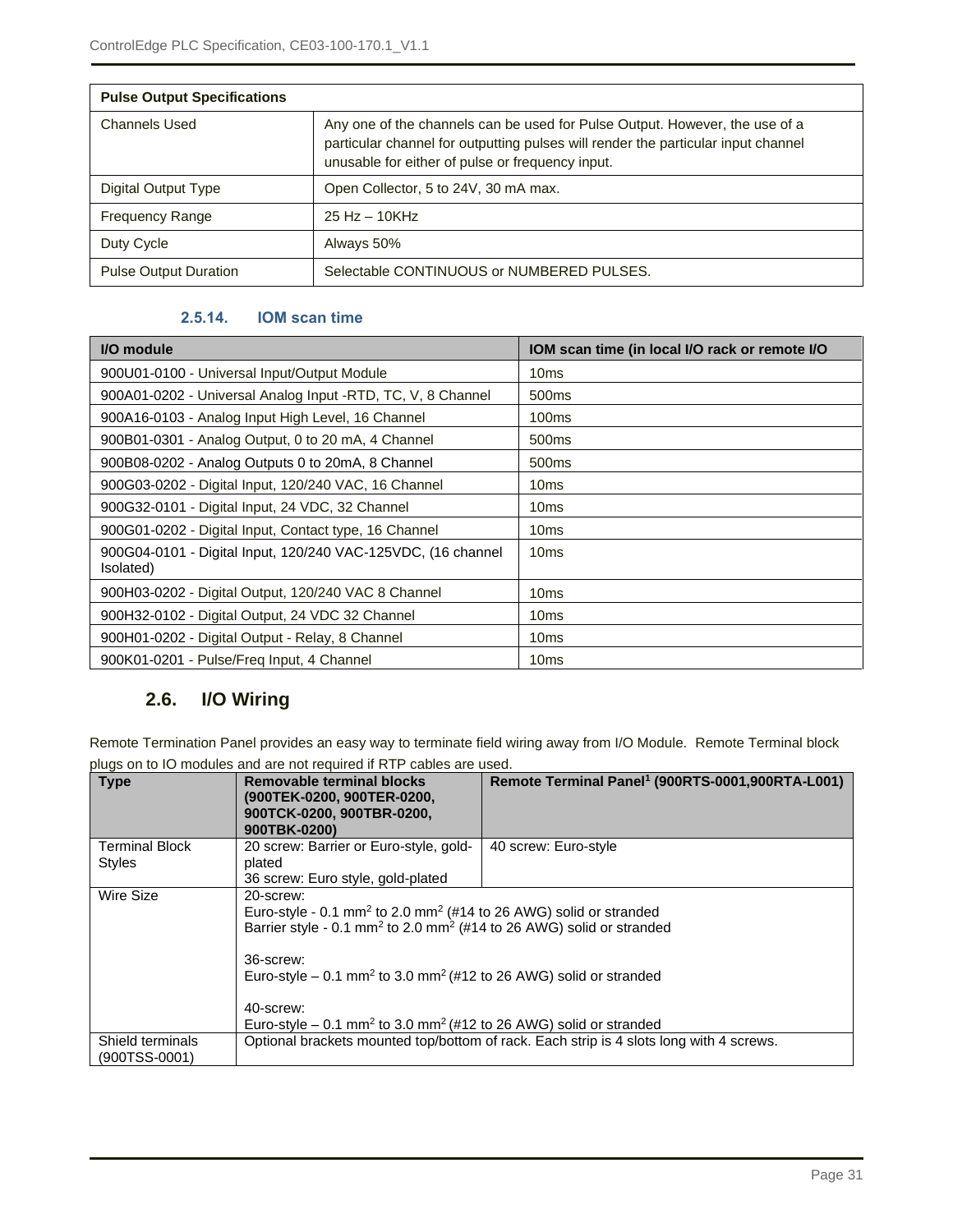| <b>Type</b>                       | Removable terminal blocks<br>(900TEK-0200, 900TER-0200,<br>900TCK-0200, 900TBR-0200,<br>900TBK-0200) | Remote Terminal Panel <sup>1</sup> (900RTS-0001,900RTA-L001) |
|-----------------------------------|------------------------------------------------------------------------------------------------------|--------------------------------------------------------------|
| RTP Cable                         | N/A                                                                                                  | Low Voltage RTP Cable (1.0M, 3.28ft.)                        |
|                                   |                                                                                                      | Low Voltage RTP Cable (2.5M, 8.2ft.)                         |
|                                   |                                                                                                      | Low Voltage RTP Cable (5.0M, 16.4ft.)                        |
|                                   |                                                                                                      | High Voltage RTP Cable (1.0M, 3.28ft.)                       |
|                                   |                                                                                                      | High Voltage RTP Cable (2.5M, 8.2ft.)                        |
|                                   |                                                                                                      | High Voltage RTP Cable (5.0M, 16.4ft.)                       |
|                                   |                                                                                                      | Low Power 16/32CH RTP Cable (1.0M, 3.28ft)                   |
|                                   |                                                                                                      | Low Power 16/32CH RTP Cable (2.5M, 8.2ft)                    |
|                                   |                                                                                                      | Low Power 16/32CH RTP Cable (5.0M, 16.4ft)                   |
|                                   |                                                                                                      | AO - 8 Ch 1.0 M RTP Cable (1.0M, 3.28ft)                     |
|                                   |                                                                                                      | AO - 8 Ch 1.0 M RTP Cable (2.5M, 8.2ft)                      |
|                                   |                                                                                                      | AO - 8 Ch 1.0 M RTP Cable (5.0M, 16.4ft)                     |
| <b>RTP Dimensions</b>             | N/A                                                                                                  | 4.38" L x 3.70" W x 2.60" H                                  |
|                                   |                                                                                                      | 111.1mm L x 94.0mm W x 66.0mm H                              |
| Terminal load rating <sup>2</sup> | 4.2A                                                                                                 | 2.8A (Low Voltage RTP Cable)                                 |
|                                   |                                                                                                      | 4.2 A (High Voltage RTP Cable)                               |

Note:

- 
- 1. Standard 35mm wide DIN Rail. Provides connection of field wiring to I/O within an enclosure only.<br>2. External power supply provides power input for UIO, current load rating needs to be align with cab External power supply provides power input for UIO, current load rating needs to be align with cable rating.

| Below table list the relationship between all I/O modules and their related terminal block or RTP. |                       |                       |             |                     |                  |
|----------------------------------------------------------------------------------------------------|-----------------------|-----------------------|-------------|---------------------|------------------|
| I/O Module                                                                                         | <b>Terminal Block</b> | <b>Terminal Block</b> | <b>RTP</b>  | <b>RTP</b> required | <b>RTP Cable</b> |
|                                                                                                    | (Euro)                | (Barrier)             |             | per module          |                  |
| 900U01-0100                                                                                        | 900TEK-0200           | 900TBK-0200           | 900RTS-0001 |                     | 900RTC-H2xx      |
|                                                                                                    |                       |                       |             |                     | 900RTC-L2xx      |
| 900A01-0202                                                                                        | 900TEK-0200           | 900TBK-0200           | 900RTA-L001 | 1                   | 900RTC-L2xx      |
| 900A16-0103                                                                                        | 900TCK-0200           | N/A                   | 900RTS-0001 | 2                   | 900RTC-34xx      |
| 900B01-0301                                                                                        | 900TEK-0200           | 900TBK-0200           | 900RTS-0001 | 1                   | 900RTC-L2xx      |
| 900B08-0202                                                                                        | 900TCK-0200           | N/A                   | 900RTS-0001 | 1                   | 900RTC-BAxx      |
| 900G03-0202                                                                                        | 900TER-0200           | 900TBR-0200           | 900RTS-0001 |                     | 900RTC-H2xx      |
| 900G32-0101                                                                                        | 900TCK-0200           | N/A                   | 900RTS-0001 | 2                   | 900RTC-34xx      |
| 900G01-0202                                                                                        | 900TEK-0200           | 900TBK-0200           | 900RTS-0001 | 1                   | 900RTC-L2xx      |
| 900G04-0101                                                                                        | 900TCK-0200           | N/A                   | N/A         | N/A                 | N/A              |
| 900H03-0202                                                                                        | 900TER-0200           | 900TBR-0200           | 900RTS-0001 |                     | 900RTC-H2xx      |
| 900H32-0102                                                                                        | 900TCK-0200           | N/A                   | 900RTS-0001 | 2                   | 900RTC-34xx      |
| 900H01-0202                                                                                        | 900TER-0200           | 900TBR-0200           | 900RTR-H001 | 1                   | 900RTC-H2xx      |
| 900K01-0201                                                                                        | 900TEK-0200           | 900TBK-0200           | N/A         | N/A                 | N/A              |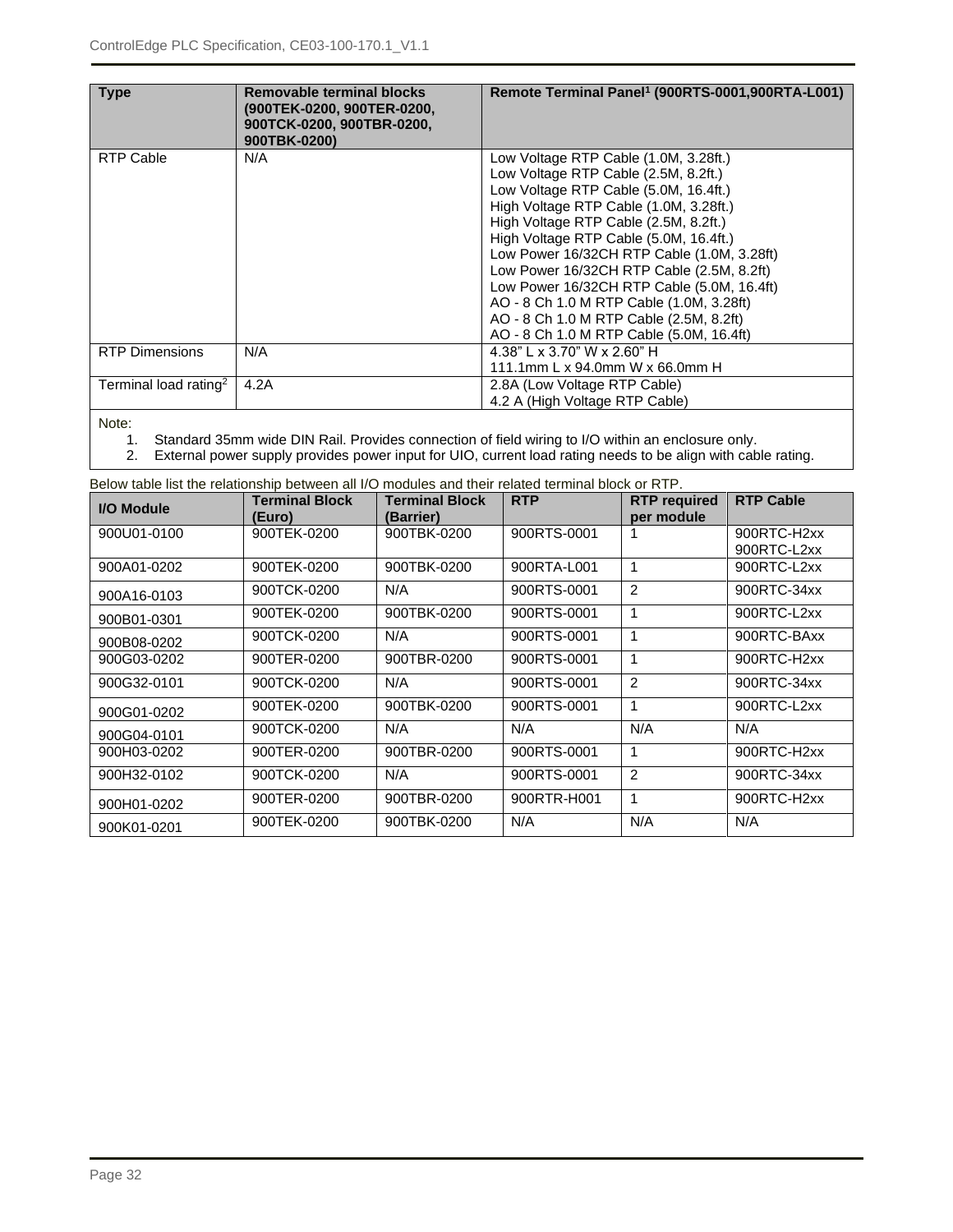## <span id="page-32-0"></span>**2.7. Power Supply**

#### **2.7.1. 120/240VAC Power Supply (900P01-0301)**

<span id="page-32-1"></span>

| <b>Item</b>               | <b>Specification</b>                                                         |  |
|---------------------------|------------------------------------------------------------------------------|--|
| Voltage                   | 90 to 264 V AC, 47 to 63 Hz                                                  |  |
| Current                   | 1.4 A Max continuous                                                         |  |
| Inrush Current            | 40 Amps peak-to-peak for 120 ms at 240 V AC                                  |  |
| Input rating              | 130 VA                                                                       |  |
| Output rating             | 58W                                                                          |  |
| Fuse                      | Internal non-replaceable fuse.                                               |  |
| Power Supply Hold up time | 20milliseconds @ 115V AC, 60HZ maximum Load                                  |  |
| Wiring                    | Screw type terminals, 0.3 mm <sup>2</sup> to 3.3 mm <sup>2</sup> (#12-22AWG) |  |
| Test jacks                | 5 V DC, 24 V DC                                                              |  |

#### **2.7.2. 24VDC Power supply (900P24-0301)**

<span id="page-32-2"></span>

| <b>Item</b>               | <b>Specification</b>                                                         |
|---------------------------|------------------------------------------------------------------------------|
| Voltage                   | 21 to 29V DC                                                                 |
| Current                   | 5A Max. continuous                                                           |
| Inrush Current            | 30A for 3ms @ 29V DC                                                         |
| Input rating              | 72.5W                                                                        |
| Output rating             | 58W                                                                          |
| Fuse                      | Internal non-replaceable fuse.                                               |
| Power Supply Hold up time | 20 milliseconds @ 24V DC, maximum Load                                       |
| Wiring                    | Screw type terminals, 0.3 mm <sup>2</sup> to 3.3 mm <sup>2</sup> (#12-22AWG) |

## **2.8. Power Status Module (900PSM-0200)**

<span id="page-32-3"></span>

| <b>Item</b>          | <b>Specification</b>                    |  |
|----------------------|-----------------------------------------|--|
| Status indication    | Green directional indicators using LEDs |  |
| Power supply Loading | 5V:22mA Max                             |  |

## <span id="page-32-4"></span>**2.9. ControlEdge Builder Specification**

<span id="page-32-5"></span>ControlEdge Builder is ControlEdge PLC's configuration tool to design, configure, program and maintain your PLC project

#### **2.9.1. ControlEdge Builder Capabilities**

| <b>Item</b>                 | <b>Specification</b>                                                                                                                    |
|-----------------------------|-----------------------------------------------------------------------------------------------------------------------------------------|
| IEC 61131-3 Programming     | Yes                                                                                                                                     |
| <b>Controller Simulator</b> | Yes <sup>1</sup>                                                                                                                        |
| Programming Languages       | Ladder Diagram (LD)<br>Function Block Diagram (FBD)<br>Structured Text (ST)<br>Instruction List (IL)<br>Sequential Function Chart (SFC) |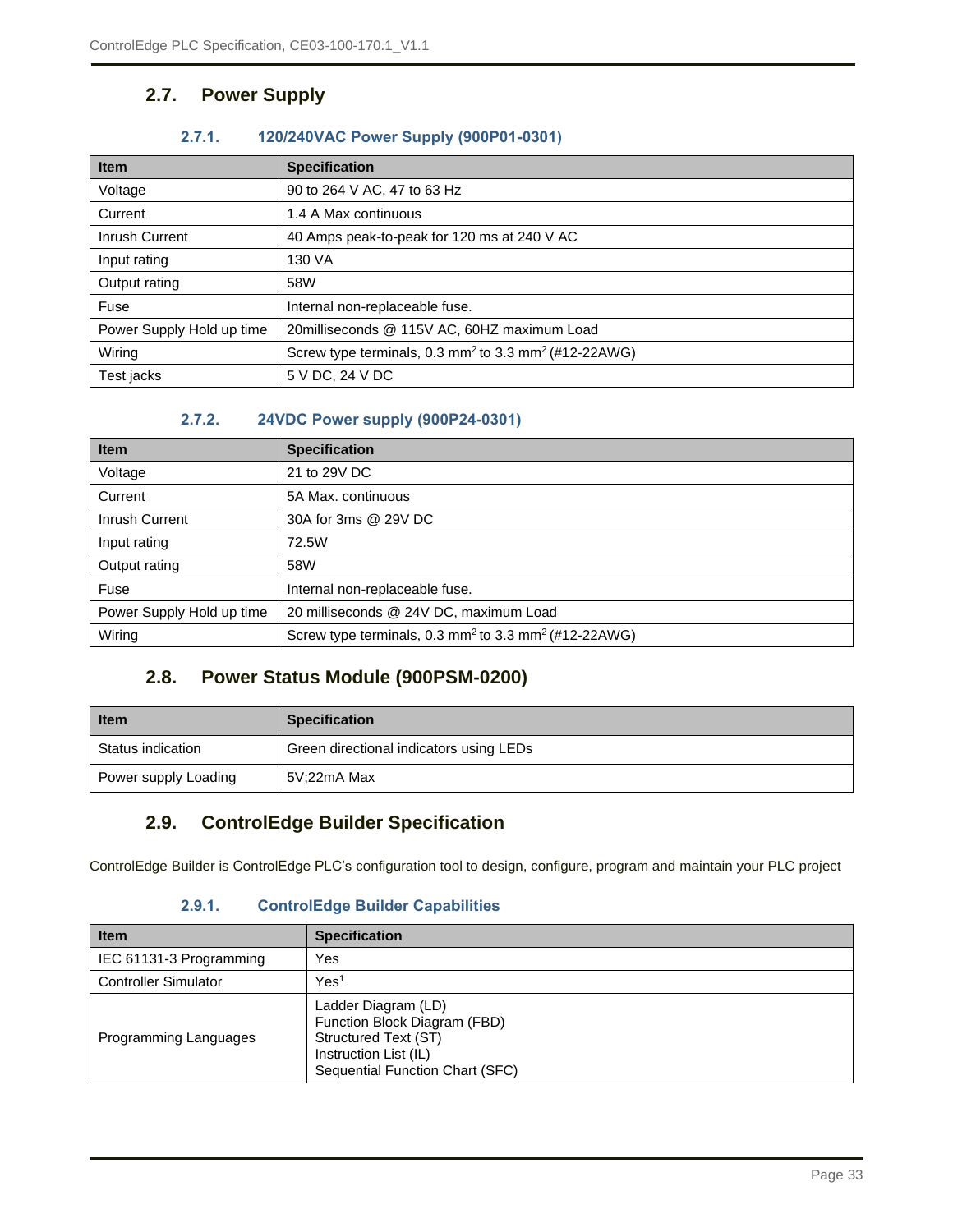| <b>Item</b>                           | <b>Specification</b>                                                                                                                             |  |
|---------------------------------------|--------------------------------------------------------------------------------------------------------------------------------------------------|--|
| Function Block Libraries <sup>2</sup> | Standard IEC61131-3<br><b>Honeywell Control</b><br><b>MODBUS</b><br>OPC UA<br>EtherNet/IP<br><b>HART Command</b><br><b>User Defined Protocol</b> |  |
| Communication Medium to PLC           | Ethernet                                                                                                                                         |  |
| Remote Download of Program            | Yes                                                                                                                                              |  |
| Online changes <sup>3</sup>           | Yes                                                                                                                                              |  |
| <b>Remote Reboot</b>                  | Cold or Warm Reboot                                                                                                                              |  |
| Remote Firmware Upgrade               | Yes                                                                                                                                              |  |
| <b>Remote Diagnostics</b>             | <b>Yes</b>                                                                                                                                       |  |
| Task status in Diagnostic Page        | Yes                                                                                                                                              |  |
| Note:                                 |                                                                                                                                                  |  |

1. Controller Simulator runs on a virtual machine; Not supported on ELMM

2. See Online help in ControlEdge Builder

3. For example, if only one I/O module configuration is changed, other I/O modules will not be impacted when downloading the project. Refer online help in ControlEdge Builder for more information.

#### **2.9.2. ControlEdge Builder Hardware Requirements**

<span id="page-33-0"></span>

| <b>Item</b>               | <b>Specification</b>                                                                         |
|---------------------------|----------------------------------------------------------------------------------------------|
| Minimum Processor         | Pentium or compatible processor (2 GHz)<br>Recommended: Intel® Core™ i5 equivalent or better |
| <b>System RAM</b>         | Minimum: 1 GB<br>Recommended: 4 GB                                                           |
| Operate System            | Windows 7 32-bit or 64-bit with SP1, Windows 10 32-bit or 64-bit                             |
| Hard drive                | 5 GB available memory                                                                        |
| DVD-ROM drive             | Required                                                                                     |
| <b>Graphic Card</b>       | DirectX 9 capable graphics adapter                                                           |
| Display color settings    | True color (32 bit)                                                                          |
| <b>Display Resolution</b> | Recommended resolution: 1280 x 800 or above                                                  |
|                           | Optimal resolutions: 1920 x 800, 1366 x 768, 1280 x 1024 and 1280 x 800                      |

#### **2.9.3. Project Limits in ControlEdge Builder**

<span id="page-33-1"></span>The following table lists the limits valid within one project. Please observe the corresponding notes below the table.

| <b>Item</b>                                                         | <b>Specification</b> |
|---------------------------------------------------------------------|----------------------|
| Configurations in the project tree                                  |                      |
| Resources in the project tree                                       |                      |
| Program instances per resource                                      | 10001                |
| Tasks per resource                                                  | 16 <sup>2</sup>      |
| Program instances per task                                          | 500 <sup>1</sup>     |
| Global variables                                                    | 100000               |
| Local variables per POU                                             | 15000                |
| POUs in a project including POUs from libraries                     | 2000                 |
| Total no. of functions and FBs of different types per<br><b>POU</b> | 6201                 |
| Total no. of functions and FBs of same type per POU                 | 1024 <sup>1</sup>    |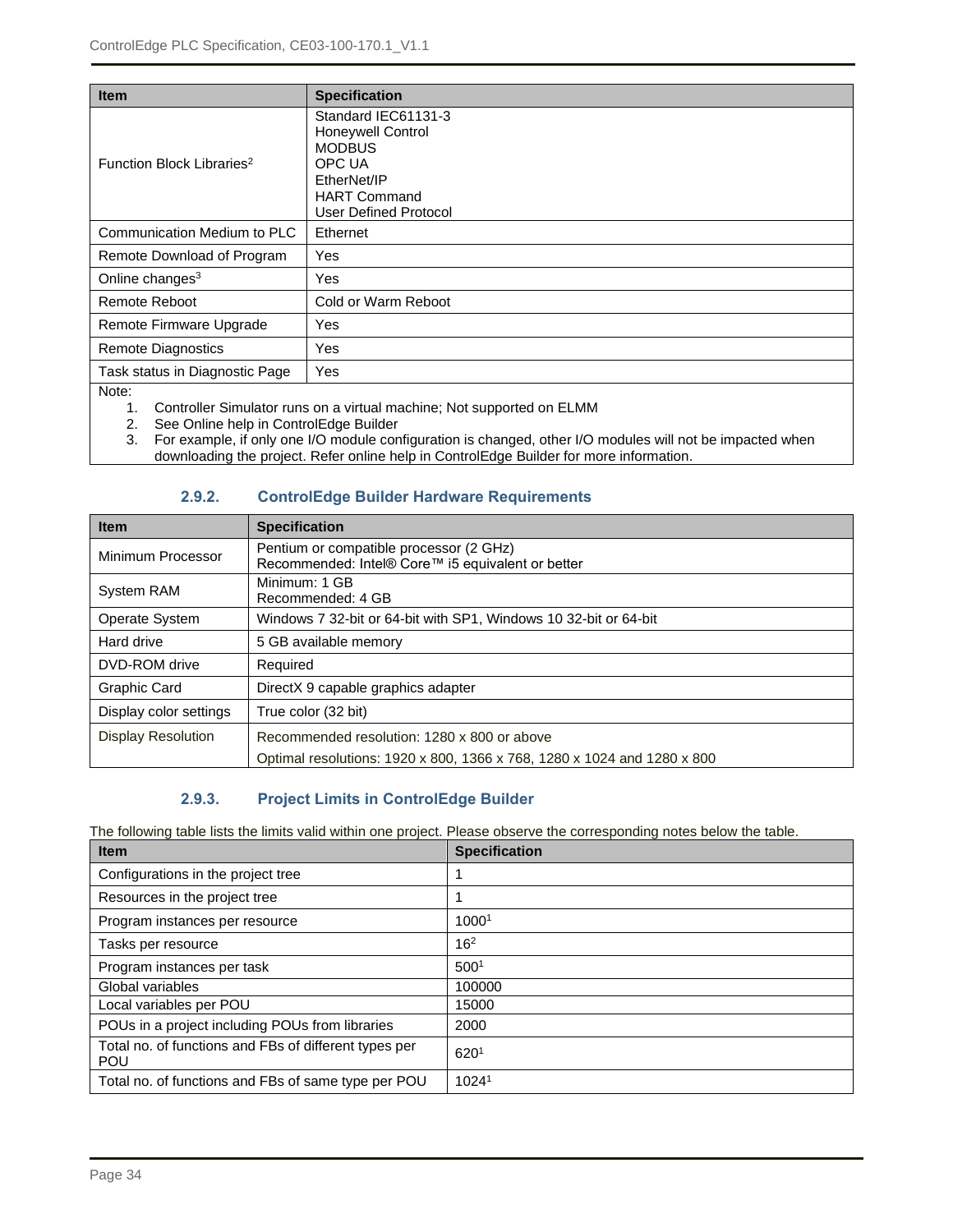| <b>Item</b>                                | <b>Specification</b> |
|--------------------------------------------|----------------------|
| Jumps and labels per POU                   | 750 <sup>1</sup>     |
| Jumps and returns per POU                  | 20 <sup>1</sup>      |
| SFC steps per POU                          | 750                  |
| SFC transitions per POU                    | 1024                 |
| SFC transition details in the project tree | 256                  |
| SFC action details in the project tree     | 350                  |
| SFC actions per code worksheet             | 600                  |
| Contacts / coils per POU                   | 3600                 |
| Global PG variables per program instance   | $2000^{1,2}$         |
| $\cdots$                                   |                      |

Note:

1. The actual value of this limit may be higher than the value mentioned here. However, the given value is the limit by manufacturer definition.

<span id="page-34-0"></span>2. The actual value of this limit depends on the PLC type (in particular non-ProConOS targets).

| <b>Model Number</b> | <b>Details</b>                                                                               |
|---------------------|----------------------------------------------------------------------------------------------|
| SP-EBLDR1           | PLC and RTU builder client license. One required for each computer (physical or virtual) RTU |
|                     | Builder is to be installed on. Can run both online and offline.                              |
| SP-CSPLC1           | PLC Execution Environment License. One required for each 900CP1-xxxx controller running      |
|                     | PLC functionality. At least one license required for PLC Simulator                           |
| SP-EMD170           | ControlEdge Builder R170, Media and documentation. Delivered as DVD with software and        |
|                     | documentation.                                                                               |
| SP-EMD170-ESD       | ControlEdge Builder R170, Media and documentation. Software and documentation are            |
|                     | delivered through software link for faster deliveries.                                       |
| SP-MAPLC1           | ControlEdge Transition Migration tool - Annual Subscription per user                         |
| SP-IMDIS1           | Subsea MDIS Interface, Site License. One required for each site using MDIS feature.          |
| SP-CELMM1           | ELMM on ControlEdge PLC, unit license. One required for each ELMM.                           |
| SP-IPROF1           | CONTROLEDGE PROFINET Usage License-1 INSTANC                                                 |

#### **2.9.4. Software Licenses**

## **2.10. Controller Simulator Specification**

<span id="page-34-1"></span>

| <b>Item</b>        | <b>Specification</b>                                                             |
|--------------------|----------------------------------------------------------------------------------|
| Supported function | Connect, configure and debug applications using ControlEdge Builder <sup>1</sup> |
|                    | $I/O$ simulation <sup>2</sup>                                                    |
|                    | System diagnostics                                                               |
|                    | Upload system event logs                                                         |
|                    | Project archive and upload configuration                                         |
|                    | Communication with SCADA, PLC simulator instances or physical ControlEdge PLC    |
|                    | and RTU controllers                                                              |
|                    | Protocols                                                                        |
|                    | Modbus TCP master                                                                |
|                    | Modbus TCP slave                                                                 |
|                    | OPC UA server                                                                    |
|                    | OPC UA client                                                                    |
| Deployment         | Local VM software                                                                |
|                    | VEP                                                                              |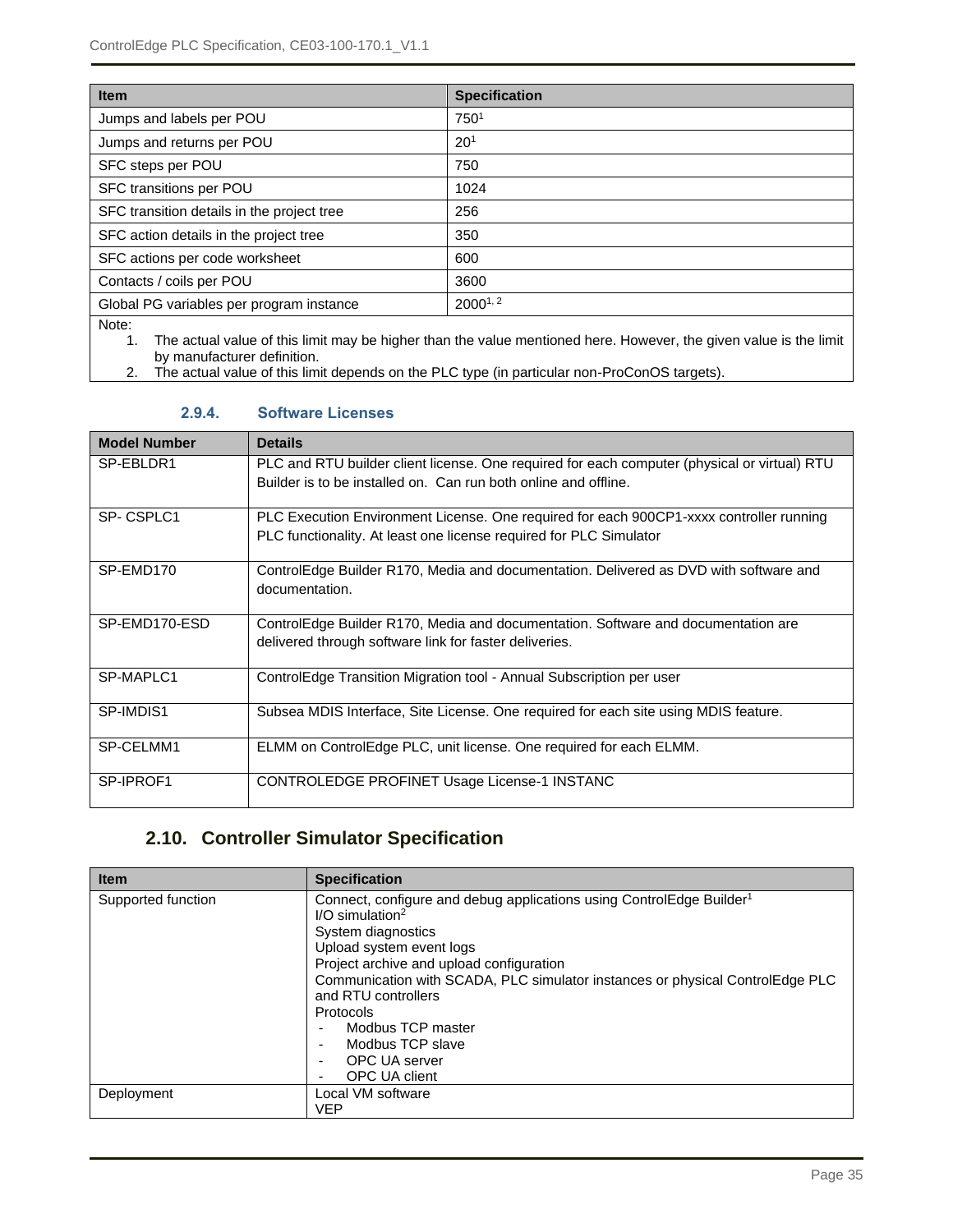| <b>Item</b>                        | <b>Specification</b>                                                                                                                                |  |  |
|------------------------------------|-----------------------------------------------------------------------------------------------------------------------------------------------------|--|--|
| Supported VM software <sup>3</sup> | VMware Workstation Player 12.5.8 or higher<br>VMware vCenter Server 6.0.0 or higher                                                                 |  |  |
| Delivery method <sup>3</sup>       | OVA file.                                                                                                                                           |  |  |
| Note:                              |                                                                                                                                                     |  |  |
|                                    | Users can switch configuration on simulator and physical controller without any modification. But some<br>functions are not supported in simulator. |  |  |
|                                    | No physical IOMs supported on simulator. Any configuration of IOMs will be simulated.                                                               |  |  |

3. VM software is a third-party application and it should be purchased separately.

## <span id="page-35-1"></span><span id="page-35-0"></span>**3. Hardware Power Consumption, Heat Dissipation and Weight**

## **3.1. Power Consumption and Heat Dissipation**

| <b>Item</b>                                                             | <b>Module</b> number | <b>Max. Current</b><br>@5V | <b>Max. Current</b><br>@24V | <b>Heat</b><br><b>Dissipation</b><br>(W) |
|-------------------------------------------------------------------------|----------------------|----------------------------|-----------------------------|------------------------------------------|
| <b>Control Processor Module</b>                                         | 900CP1-0200          | 750 mA                     | 0 <sub>m</sub> A            | 3.75W                                    |
| <b>Expansion Processor Module</b>                                       | 900SP1-0200          | 520 mA                     | 0 <sub>m</sub> A            | 2.6W                                     |
| Serial communications module, 2 x RS232,<br>2 x RS485                   | 900ES1-0100          | 400 mA                     | 0 <sub>m</sub> A            | 2 W                                      |
| <b>UIO Module</b>                                                       | 900U01-0100          | 380 mA                     | 0 <sub>m</sub> A            | 8.5W                                     |
| Universal AI -RTD, TC, V, 8 Ch                                          | 900A01-0202          | 40 mA                      | 25 mA                       | 0.8W                                     |
| Analog Input High level, 16 Ch                                          | 900A16-0103          | 75 mA                      | 50 mA                       | 2.2W                                     |
| Analog Output, 0 to 20mA, 4 Ch                                          | 900B01-0301          | 40 mA                      | 200 mA                      | 6.8W                                     |
| Analog Outputs 0 to 20mA,8 Ch                                           | 900B08-0202          | 225 mA                     | 350 mA                      | 9.4W                                     |
| Digital Input 120/240 VAC, 16 Ch                                        | 900G03-0202          | 130 mA                     | 0 <sub>m</sub> A            | 0.65W                                    |
| Digital Input 24VDC, 32Ch                                               | 900G32-0101          | 215 mA                     | 0 <sub>m</sub> A            | 1.1W                                     |
| Digital Input, Contact Type, 16 Ch                                      | 900G01-0202          | 130 mA                     | 40 mA                       | 1.76W                                    |
| Digital Input, 120/240 VAC-125VDC, 16 Ch                                | 900G04-0101          | 130 <sub>m</sub> A         | 130 mA                      | 8.3W                                     |
| Digital Output - 120/240 VAC, 8 Ch                                      | 900H03-0202          | 218 mA                     | 0 <sub>m</sub> A            | 1.09W                                    |
| Digital Output - 24VDC, 32 Ch                                           | 900H32-0102          | 235 mA                     | 0 <sub>m</sub> A            | 1.175W                                   |
| Digital Output, Relay, 8 Ch                                             | 900H01-0202          | 110 mA                     | 100 mA                      | 3W                                       |
| Pulse/Freq, 4 Ch                                                        | 900K01-0201          | 110 mA                     | 250 mA                      | 6.6W                                     |
| 120/240 V AC, 60W Power Supply                                          | 900P01-0301          | N/A                        | N/A                         | <b>25W</b>                               |
| 24V DC, 60W Power Supply                                                | 900P24-0301          | N/A                        | N/A                         | <b>25W</b>                               |
| <b>Redundant Power Status Module</b>                                    | 900PSM-0200          | 22 mA                      | 0 <sub>m</sub> A            | 0.11W                                    |
| MOXA EDS-308 Ethernet Switch<br>(8 Copper ports)                        | 50008930-001         | 0 <sub>m</sub> A           | 350 mA                      | 8.4W                                     |
| MOXA EDS-316-MM-SC Ethernet Switch<br>(14 Copper + 2 Multi-Mode ports)  | 50008930-002         | 0 <sub>m</sub> A           | 380 mA                      | 9.12W                                    |
| MOXA EDS-316-SS-SC Ethernet Switch<br>(14 Copper + 2 Single-Mode ports) | 50008930-003         | 0 <sub>m</sub> A           | 380 mA                      | 9.12W                                    |
| MOXA EDS-308-SS-SC Ethernet Switch<br>(6 Copper + 2 Single-Mode ports)  | 50008930-004         | 0 <sub>m</sub> A           | 350 mA                      | 8.4W                                     |
| MOXA Fiber Optic Convertor IMC-101-M-<br>SC, Multi-mode                 | 50135395-001         | 0 <sub>m</sub> A           | 160 mA                      | 3.84W                                    |
| MOXA Fiber Optic Convertor IMC-101-M-<br>SC), Single mode               | 50135395-002         | 0 <sub>m</sub> A           | 160 mA                      | 3.84W                                    |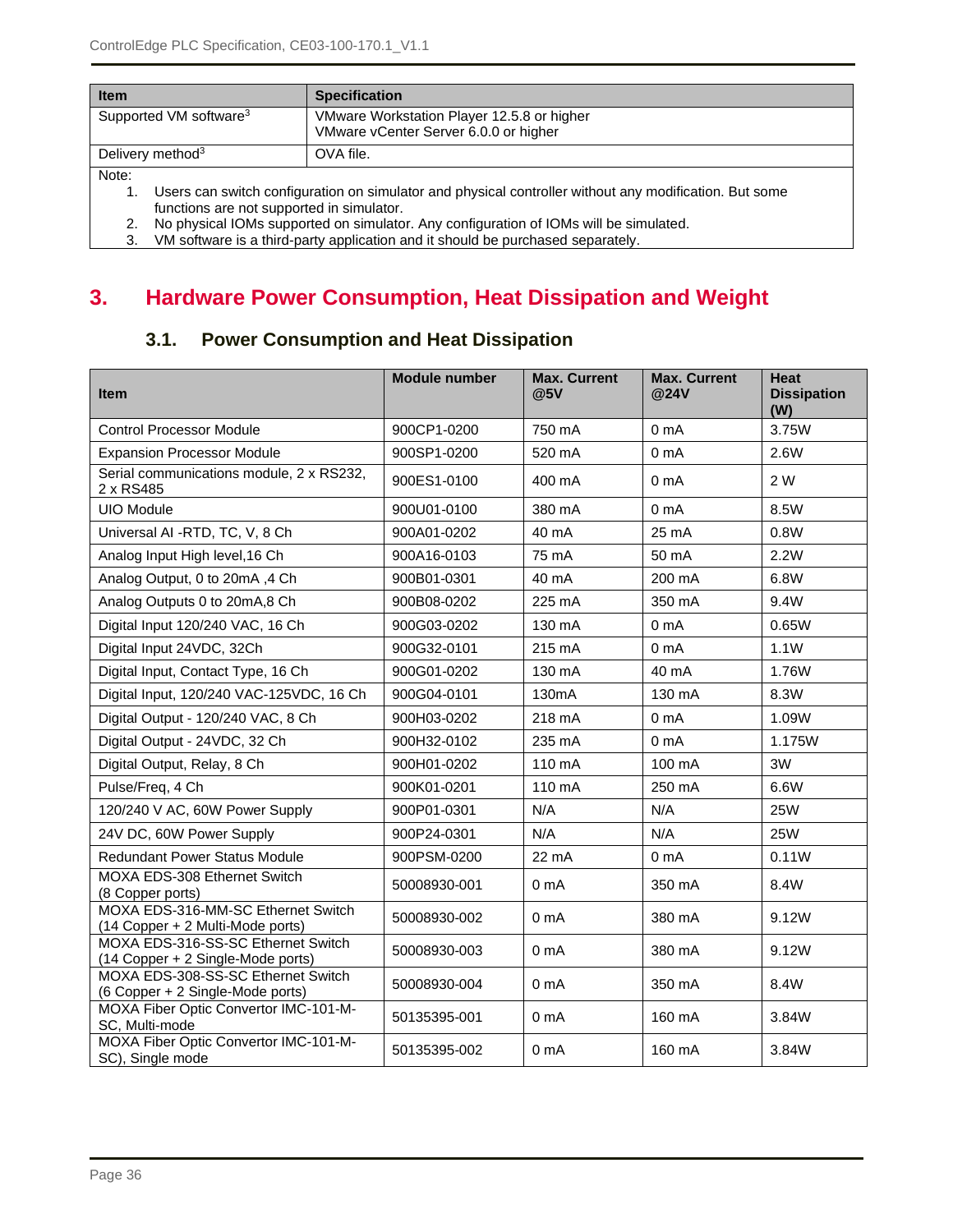## **3.2. Dimensions and Weight**

<span id="page-36-0"></span>

| <b>Item</b>                                                     | <b>Module Number</b> | <b>Dimension</b>                                               | Weight           |
|-----------------------------------------------------------------|----------------------|----------------------------------------------------------------|------------------|
| 4 I/O slot Rack <sup>1,2</sup>                                  | 900R04-0200          | 137mm H* x 266.7mm W x 151.7mm<br>D 5.4" H* x 10.5" W x 6.0" D | 2104g            |
| 8 I/O slot Rack <sup>1,2</sup>                                  | 900R08-0200          | 137mm H* x 419.1mm W x 151.7mm<br>D 5.4" H* x 16.5" W x 6.0" D | 3126g            |
| 8 I/O slot Rack with redundant power<br>support <sup>1,2</sup>  | 900R08R-0200         | 137mm H* x 530.9mm W x 151.7mm<br>D 5.4" H* x 20.9" W x 6.0" D | 4422g            |
| 12 I/O slot Rack <sup>1,2</sup>                                 | 900R12-0200          | 137mm H* x 571.5mm W x 151.7mm<br>D 5.4" H* x 22.5" W x 6.0" D | 4072g            |
| 12 I/O slot Rack with redundant power<br>support <sup>1,2</sup> | 900R12R-0200         | 137mm H* x 683.3mm W x 151.7mm<br>D 5.4" H* x 26.9" W x 6.0" D | 5252g            |
| Redundant CPM Rack <sup>1,2</sup>                               | 900RR0-0200          | 137mm H* x 261.6mm W x 151.7mm<br>D 5.4" H* x 10.3" W x 6.0" D | 1751g            |
| CPM, ControlEdge 900                                            | 900CP1-0200          | 137mm H x 38.1mm W<br>5.4" H* x 1.5" W                         | 320g             |
| EPM, ControlEdge 900                                            | 900SP1-0200          | 137mm H x 38.1mm W<br>5.4" H* x 1.5" W                         | 320g             |
| 4 port serial communications module, 2 x<br>RS232, 2 x RS485    | 900ES1-0100          | 137mm H x 35.6mm W<br>5.4" H* x 1.4" W                         | 350g             |
| <b>Universal IO Module</b>                                      | 900U01-0100          | 137mm H x 38.1mm W<br>5.4" H* x 1.5" W                         | 190 <sub>g</sub> |
| Universal AI -RTD, TC, V, 8 Ch                                  | 900A01-0202          | 137mm H x 35.6mm W<br>5.4" H* x 1.4" W                         | 210g             |
| Analog Input hi level, 16 Ch                                    | 900A16-0103          | 137mm H x 35.6mm W<br>5.4" H* x 1.4" W                         | 397g             |
| Analog Output, 0 to 20mA, 4 Ch                                  | 900B01-0301          | 137mm H x 35.6mm W<br>5.4" H* x 1.4" W                         | 408g             |
| Analog Outputs 0 to 20mA, 8 Ch                                  | 900B08-0202          | 137mm H x 35.6mm W<br>5.4" H* x 1.4" W                         | 400 <sub>g</sub> |
| Digital Input 120/240 VAC, 16 Ch                                | 900G03-0202          | 137mm H x 35.6mm W<br>5.4" H* x 1.4" W                         | 210g             |
| Digital Input 24VDC, 32 Ch                                      | 900G32-0101          | 137mm H x 35.6mm W<br>5.4" H* x 1.4" W                         | 175g             |
| Digital Input, Contact type, 16 Ch                              | 900G01-0202          | 137mm H x 35.6mm W<br>5.4" H* x 1.4" W                         | 354g             |
| Digital Input, 120/240 VAC-125VDC, 16 Ch                        | 900G04-0101          | 137mm H x 35.6mm W<br>5.4" H* x 1.4" W                         | 400 <sub>q</sub> |
| Digital Output - 120/240 VAC, 8 Ch                              | 900H03-0202          | 137mm H x 35.6mm W<br>5.4" H* x 1.4" W                         | 230g             |
| Digital Output - 24VDC, 32 Ch                                   | 900H32-0202          | 137mm H x 35.6mm W<br>5.4" H* x 1.4" W                         | 180g             |
| Digital Output, Relays, 8 Ch                                    | 900H01-0202          | 137mm H x 35.6mm W<br>5.4" H* x 1.4" W                         | 425g             |
| Pulse/Freq, (4chan)                                             | 900K01-0201          | 137mm H x 35.6mm W<br>5.4" H* x 1.4" W                         | 360g             |
| Power Supply 120/240VAC, 60W                                    | 900P01-0301          | 137mm H x 72.6mm W<br>5.4" H* x 2.86" W                        | 820g             |
| Power Supply 24VDC, 60W                                         | 900P24-0301          | 137mm H x 72.6mm W<br>5.4" H* x 2.86" W                        | 792g             |
| Power Status Module, Redundant                                  | 900PSM-0200          | 137mm H x 35.6mm W<br>5.4" H* x 1.4" W                         | 448g             |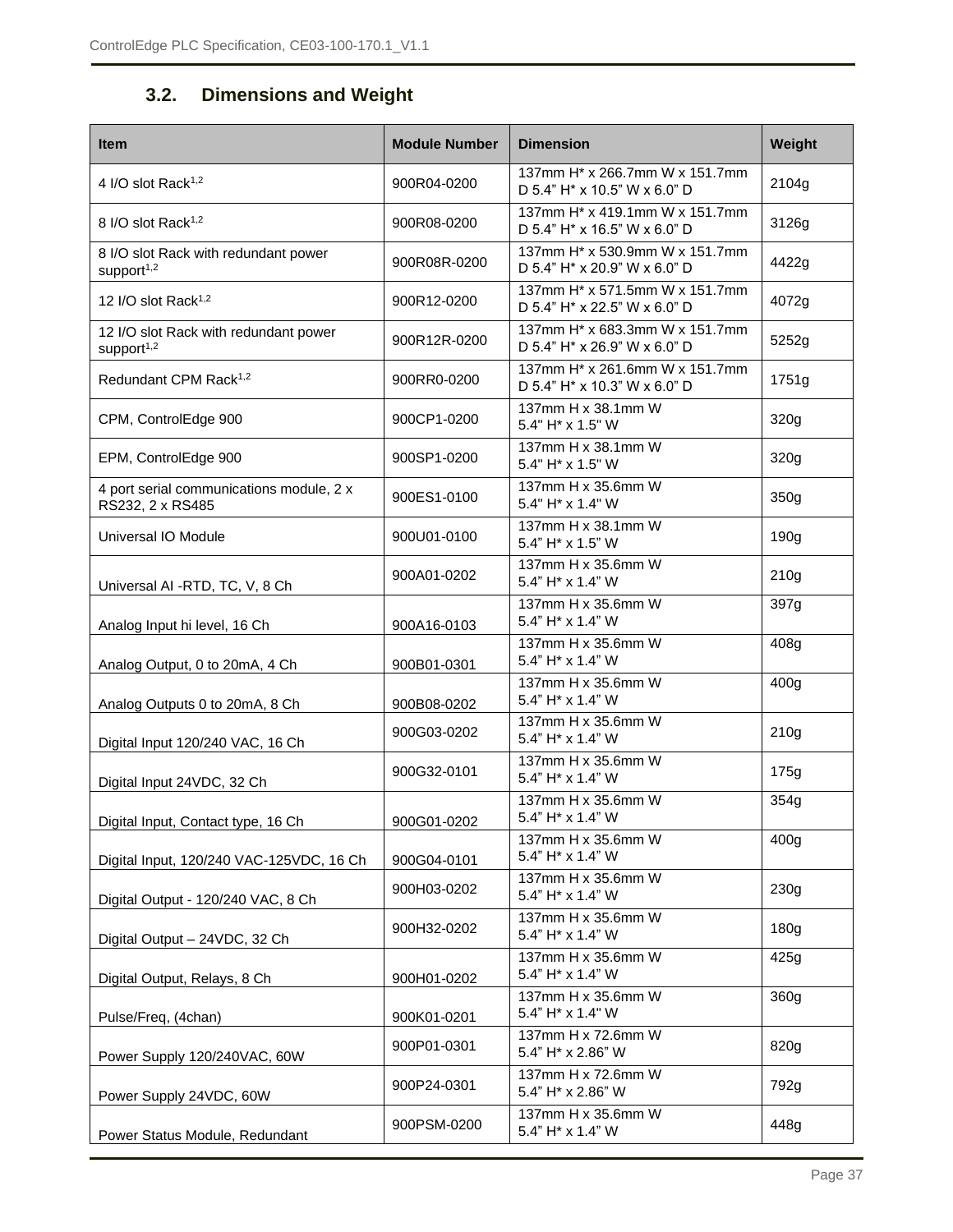| <b>Item</b>                                                             | <b>Module Number</b> | <b>Dimension</b>                                                             | Weight |
|-------------------------------------------------------------------------|----------------------|------------------------------------------------------------------------------|--------|
| MOXA EDS-308 Ethernet Switch<br>(8 Copper ports)                        | 50008930-001         | 135mm H x 53.6mm W x 105mm D<br>5.31" $H^* \times 2.11$ " W $\times$ 4.13" D | 790a   |
| MOXA EDS-316-MM-SC Ethernet Switch<br>(14 Copper + 2 Multi-Mode ports)  | 50008930-002         | 135mm H x 80.1mm W x 105mm D<br>5.31" H* x 3.15" W x 4.13" D                 | 1140g  |
| MOXA EDS-316-SS-SC Ethernet Switch<br>(14 Copper + 2 Single-Mode ports) | 50008930-003         | 135mm H x 80.1mm W x 105mm D<br>5.31" H* x 3.15" W x 4.13" D                 | 1140g  |
| MOXA EDS-308-SS-SC Ethernet Switch<br>(6 Copper + 2 Single-Mode ports)  | 50008930-004         | 135mm H x 53.6mm W x 105mm D<br>5.31" H* x 2.11" W x 4.13" D                 | 790a   |
| MOXA: IMC-101-M-SC Fiber Optic<br>convertor, Multi-mode                 | 50135395-001         | 135mm H x 53.6mm W x 105mm D<br>5.31" H <sup>*</sup> x 2.11" W x 4.13" D     | 630g   |
| MOXA: IMC-101-S-SC Fiber Optic<br>convertor, Single mode                | 50135395-002         | 135mm H x 53.6mm W x 105mm D<br>5.31" H* x 2.11" W x 4.13" D                 | 630g   |

Note:

1. Surface mounting with 4 screws in back of rack. Installation Category II, Pollution Degree 2, IEC 60664, UL840 Installation coordination.

2. Rear mounting plate extends height to 6.9" (175.3mm).

## <span id="page-37-0"></span>**4. Hardware Spacing Requirement**

| <b>Item</b>                                                 | <b>Specification</b>    |
|-------------------------------------------------------------|-------------------------|
| Vertical Spacing (between rack to rack, rack to cell/floor) | 165mm<br>6.5"           |
| <b>Horizontal Spacing</b>                                   | 0 <sub>mm</sub><br>. റ" |

## <span id="page-37-1"></span>**5. Environment Conditions**

| <b>Item</b>                                      | <b>Rated</b>                                                                                                                                                                                                             | <b>Transportation &amp; Storage</b>              |
|--------------------------------------------------|--------------------------------------------------------------------------------------------------------------------------------------------------------------------------------------------------------------------------|--------------------------------------------------|
| <b>Ambient Temperature</b>                       | 32 to 140 °F<br>0 to 60 $^{\circ}$ C                                                                                                                                                                                     | -40 to 158 $\degree$ F<br>-40 to 70 $^{\circ}$ C |
| <b>Ambient Relative Humidity</b>                 | 10% to 90 % RH<br>non-condensing                                                                                                                                                                                         | 5 % to 95 % RH<br>non-condensing                 |
| Mechanical shock<br><b>Acceleration Duration</b> | 1 <sub>g</sub><br>30 ms                                                                                                                                                                                                  | Not rated                                        |
| Vibration                                        | 0 Hz to 14 Hz-amplitude 2.5 mm (peak-to-<br>peak)<br>14 Hz to 250 Hz-acceleration 1 g                                                                                                                                    | See below table                                  |
| Harsh Environment*                               | Hardware including CPM, EPM, IO Modules,<br>RTP, Communication Modules, PSM, and<br>Backplanes have conformal coating that is<br>suitable for operation in G3 level of harsh<br>environment.<br>*Power Supplies excluded |                                                  |
| RoHS*                                            | Hardware including CPM, EPM, IO Modules,<br>RTP, Communication Modules, PSM, and<br>Backplanes compliant to RoHS directive<br>*Power supplies excluded                                                                   |                                                  |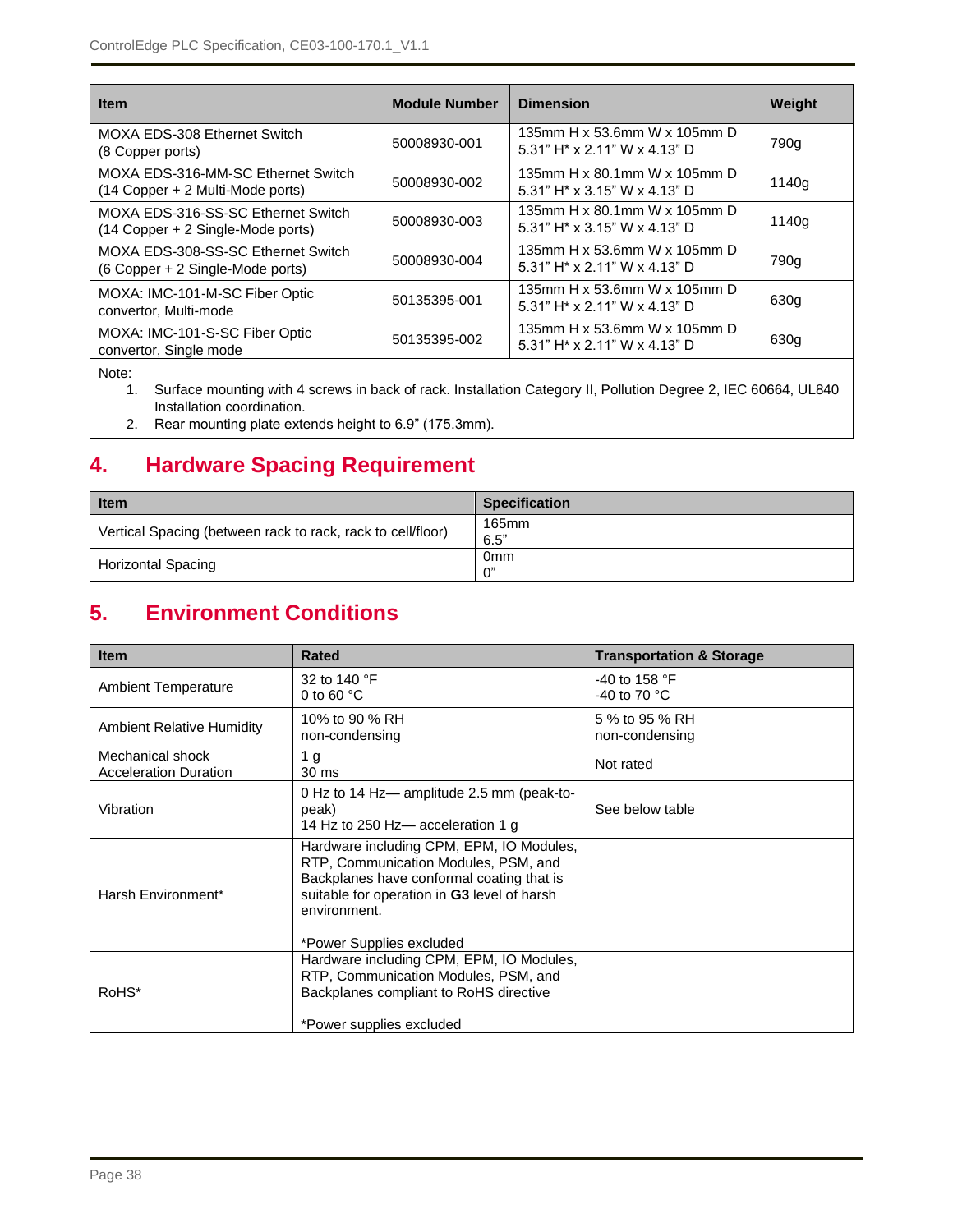| <b>Frequency (Hz)</b> | PSD(g <sup>2</sup> /Hz) | RMS(g) | <b>Duration</b> | <b>Direction</b> |
|-----------------------|-------------------------|--------|-----------------|------------------|
| 10                    | 0.0065                  |        |                 |                  |
| 20                    | 0.0065                  |        |                 |                  |
| 120                   | 0.0002                  |        |                 |                  |
| 121                   | 0.003                   |        |                 |                  |
| 200                   | 0.003                   | 0.74   |                 | X, Y             |
| 240                   | 0.0015                  |        | 60min/direction |                  |
| 340                   | 0.00003                 |        |                 |                  |
| 500                   | 0.00015                 |        |                 |                  |
| 5                     | 0.01                    |        |                 |                  |
| 100                   | 0.01                    | 1.07   |                 | Z                |
| 300                   | 0.00001                 |        |                 |                  |

#### **The Test condition of random vibration**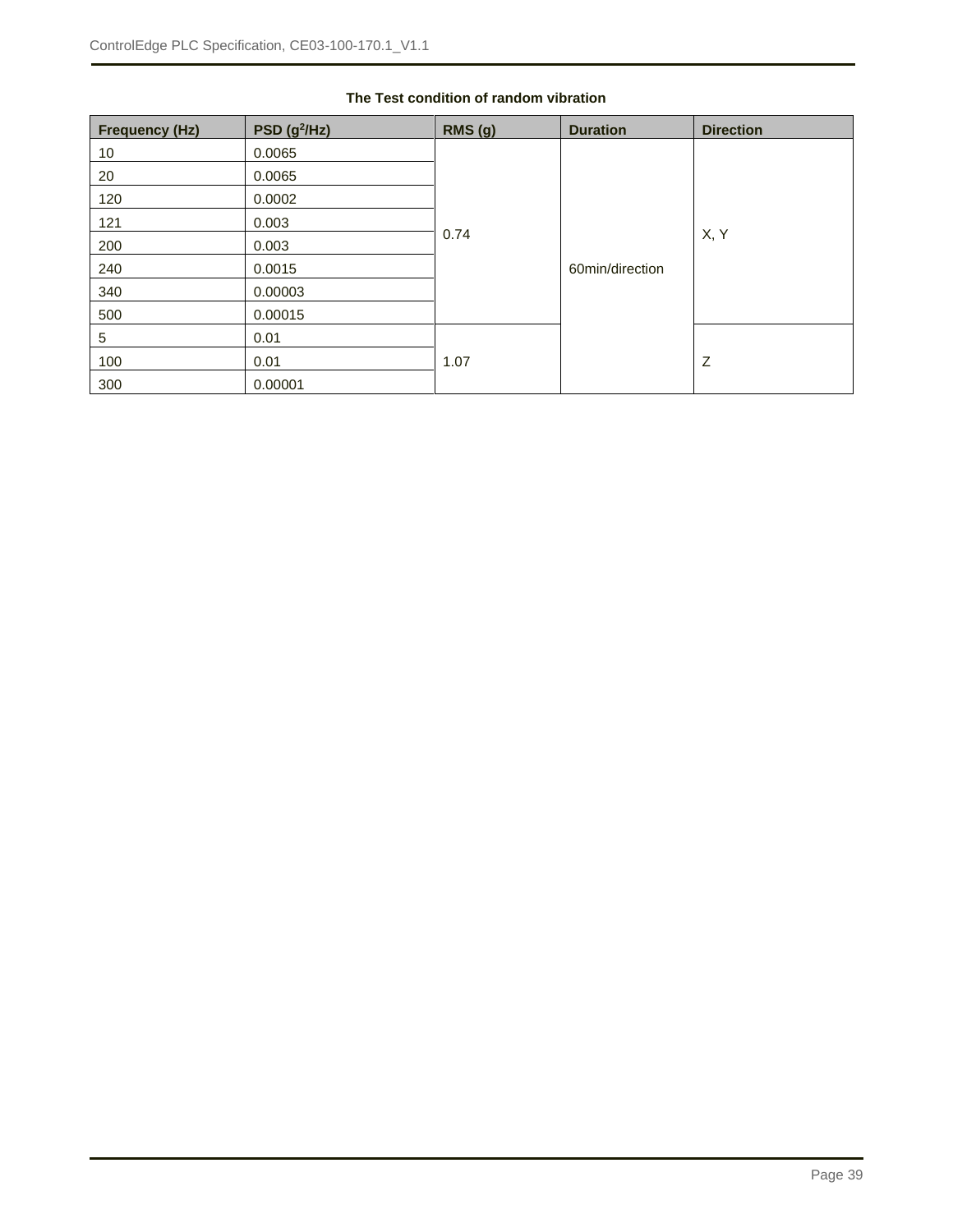## <span id="page-39-0"></span>**6. Standards and Approvals**

| <b>Item</b>          | <b>Specification</b>                                                                                                                                                                                                                                                                |                     |                          |
|----------------------|-------------------------------------------------------------------------------------------------------------------------------------------------------------------------------------------------------------------------------------------------------------------------------------|---------------------|--------------------------|
|                      | This product is in conformity with the protection requirements of the following European Council<br>Directives: 2014/35/EU, the Low Voltage Directive, and 2014/30/EU, the EMC Directive.<br>Conformity of this product with any other "CE Mark" Directive(s) shall not be assumed. |                     |                          |
|                      | <b>LVD Directive:</b>                                                                                                                                                                                                                                                               |                     |                          |
|                      | Title                                                                                                                                                                                                                                                                               | Number              | Issue date               |
|                      | Safety requirements for electrical equipment for<br>measurement, control, and laboratory use -Part 1:<br>General requirements                                                                                                                                                       | EN 61010-1          | 2010                     |
|                      | <b>EMC directive:</b>                                                                                                                                                                                                                                                               |                     |                          |
|                      | <b>Title</b>                                                                                                                                                                                                                                                                        | Number              | Issue date               |
|                      | Programmable controllers- Part 2: Equipment<br>requirements and Tests                                                                                                                                                                                                               | IEC 61131-2         | 2007                     |
|                      | Electrical equipment for measurement, control and<br>laboratory use - EMC requirements - Part 1:<br>General requirements                                                                                                                                                            | EN 61326-1          | 2013                     |
|                      | Industrial, scientific and medical (ISM) radio-<br>frequency equipment - Electromagnetic<br>disturbance characteristics - Limits and methods<br>of measurement                                                                                                                      | CISPR <sub>11</sub> | 2015                     |
|                      | Electromagnetic compatibility (EMC) - Part 3-2:<br>Limits -Limits for harmonic current emissions<br>(equipment input current ≤ 16A per phase)                                                                                                                                       | IEC 61000-3-2       | 2014                     |
| <b>CE Conformity</b> | Electromagnetic compatibility (EMC) - Part 3-3:<br>Limits-Limitation of voltage changes, voltage<br>fluctuations and flicker in public low-voltage supply<br>systems, for equipment with rated current ≤ 16 A<br>per phase and not subject to conditional<br>connection             | IEC 61000-3-3       | 2013                     |
|                      | Electromagnetic compatibility (EMC) - Part 4-2:<br>Testing and measurement techniques -<br>Electrostatic discharge immunity test                                                                                                                                                    | IEC 61000-4-2       | 2008                     |
|                      | Electromagnetic compatibility (EMC) - Part 4-3:<br>Testing and measurement techniques - Radiated,<br>radio-frequency, electromagnetic field immunity<br>test                                                                                                                        | IEC 61000-4-3       | 2006+A1:2007+A<br>2;2010 |
|                      | Electromagnetic compatibility (EMC) - Part 4-4:<br>Testing and measurement techniques - Electrical<br>fast transient/burst immunity test                                                                                                                                            | IEC 61000-4-4:2012  | 2012                     |
|                      | Electromagnetic compatibility (EMC) - Part 4-5:<br>Testing and measurement techniques - Surge<br>immunity test                                                                                                                                                                      | IEC 61000-4-5       | 2014                     |
|                      | Electromagnetic compatibility (EMC) - Part 4-6:<br>Testing and measurement techniques - Immunity<br>to conducted disturbances, induced by radio-<br>frequency fields                                                                                                                | IEC61000-4-6        | 2013                     |
|                      | Electromagnetic compatibility (EMC) - Part 4-8:<br>Testing and measurement techniques - Power<br>frequency magnetic field immunity test                                                                                                                                             | IEC61000-4-8        | 2009                     |
|                      | Electromagnetic compatibility (EMC) - Part 4-11:<br>Testing and measurement techniques - Voltage<br>dips, short interruptions and voltage variations<br>immunity tests                                                                                                              | IEC61000-4-11       | 2004                     |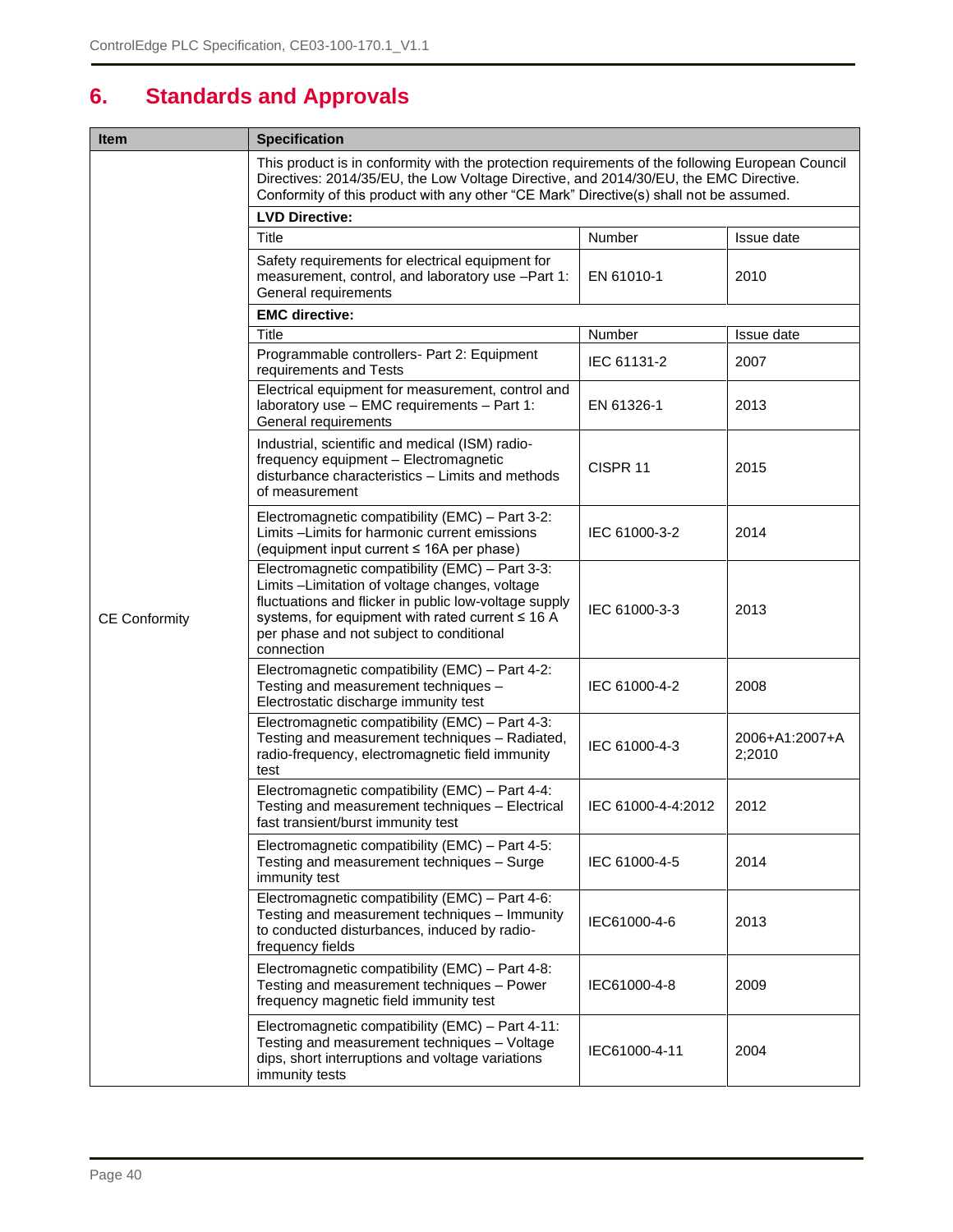| <b>Item</b>                        | <b>Specification</b>                                                                                                                                         |                                                       |                         |
|------------------------------------|--------------------------------------------------------------------------------------------------------------------------------------------------------------|-------------------------------------------------------|-------------------------|
|                                    | Electromagnetic compatibility (EMC) - Part 4-18:<br>Testing and measurement techniques - Damped<br>Oscillatory wave immunity test                            | IEC61000-4-18<br>(equivalent<br>ANSI/IEEE<br>C37.90.1 | 2011                    |
| c UL us(General<br>purpose safety) | Compliant with EN61010-1, ANSI/UL 61010-1 and CAN/CSA-C22.2 No. 61010-1-12                                                                                   |                                                       |                         |
| <b>RCM</b>                         | Electromagnetic compatibility (EMC) - Part 6.3:<br>Generic standards - Emission standard for<br>residential, commercial and light-industrial<br>environments | AS/NZS 61000.6.3                                      | 2012                    |
|                                    | Electromagnetic compatibility (EMC) - Part 6.4:<br>Generic standards - Emission standard for<br>industrial environments                                      | AS/NZS 61000.6.4                                      | 2012                    |
|                                    | Non-incentive Electrical Equipment for use in<br><b>Hazardous Locations</b>                                                                                  | CAN/CSA C22.2<br>No. 213 - 2017                       | 2017                    |
|                                    | Electrical and Electronic Test, Measuring and<br>Process Control Equipment                                                                                   | CAN/CSA-C22.2<br>No. 61010-1-12                       | 2012                    |
|                                    | General requirements - Canadian Electrical<br>Code, Part II                                                                                                  | CAN/CSA-C22.2 No.<br>$0 - 10$                         | 2011                    |
| CSA <sup>1</sup>                   | Safety Requirements for Electrical Equipment for<br>Measurement, Control, and Laboratory Use -<br>Part 1: General Requirements                               | UL 61010-1                                            | 3rd Edition             |
|                                    | Non-incentive Electrical Equipment for Use in<br>Class I and II,<br>Division 2 and Class III, Division 1 and 2<br>Hazardous<br>(classified) Locations        | UL 12.12.01                                           | 9 <sup>th</sup> Edition |
|                                    | Electrical apparatus for explosive gas<br>atmospheres.<br>Part 0: General Requirements                                                                       | EN 60079-0                                            | 2018                    |
| <b>ATEX</b>                        | Electrical apparatus for explosive gas<br>atmospheres<br>Construction, test and marking of type of<br>protection "e" electrical apparatus                    | EN60079-7                                             | 2015                    |
|                                    | Electrical apparatus for explosive gas<br>atmospheres<br>Construction, test and marking of type of<br>protection "n" electrical apparatus                    | EN 60079-15                                           | 2010                    |
| ISA Secure Level 2 <sup>2</sup>    | ISASecure <sup>™</sup> Embedded Device Security<br>Assurance Program Version 2.0.0 Level 2                                                                   | <b>ISA 99</b>                                         | 2017                    |
| EAC                                | Technical Regulations of the Customs Union<br>conformity                                                                                                     |                                                       |                         |
| <b>ABS</b>                         | ABS RULES FOR BUILDING AND CLASSING<br><b>STEEL VESSELS</b><br>Part 4, Chapter 9, Section 8                                                                  |                                                       | 2019                    |
| BV                                 | Rules for the Classification of Steel Ships                                                                                                                  | NR467 C1 R11                                          | 2019                    |
| LR.                                | Lloyd's Register Type Approval System<br><b>Test Specification Number 1</b>                                                                                  |                                                       | 2015                    |
| <b>DNV</b>                         | Environmental test specification for electrical,<br>electronic and programmable equipment and<br>systems                                                     |                                                       | 2019                    |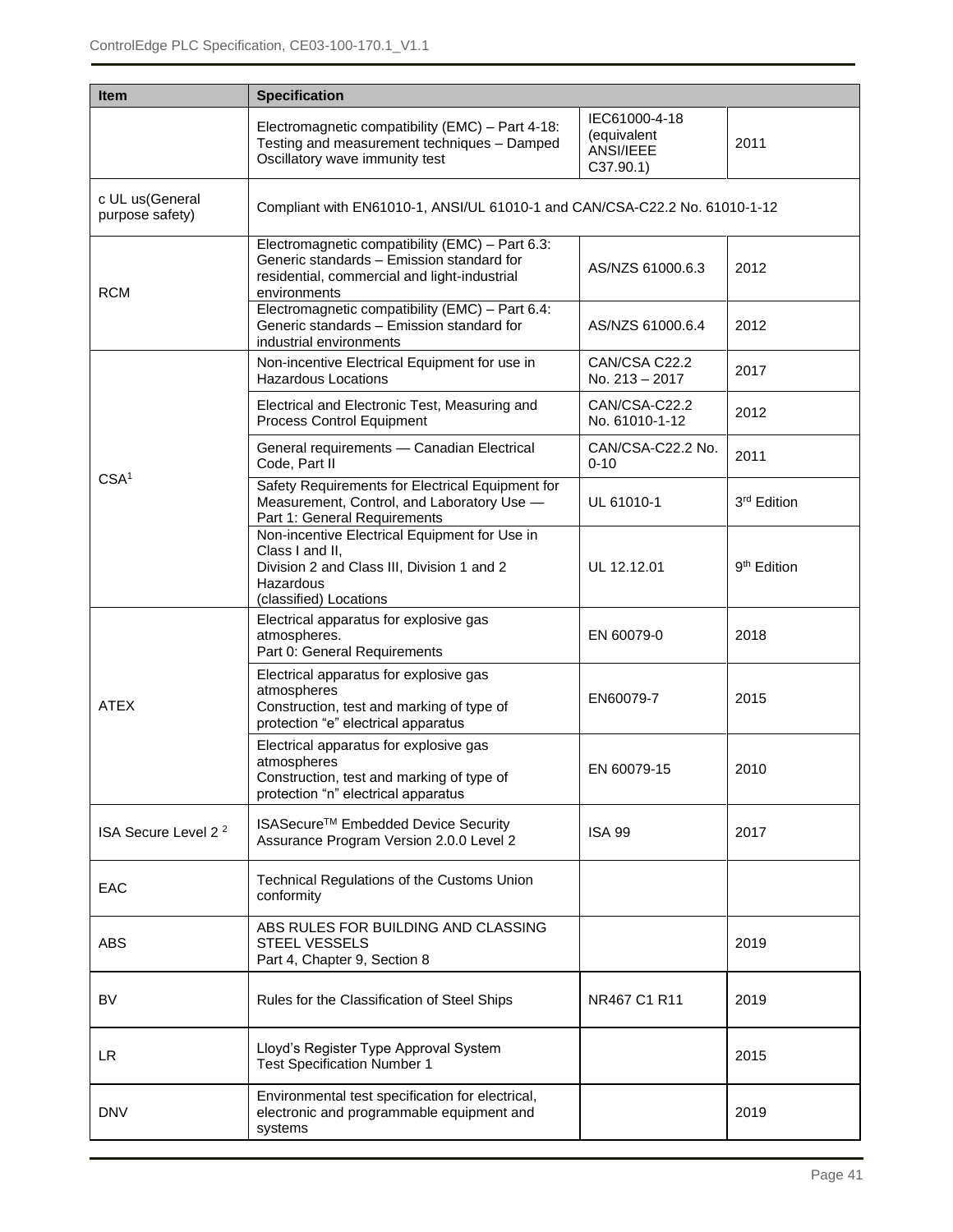| <b>Item</b>                                                     | <b>Specification</b>                                                                                                           |         |      |
|-----------------------------------------------------------------|--------------------------------------------------------------------------------------------------------------------------------|---------|------|
| <b>KR</b>                                                       | Guidance for Approval of Manufacturing Process<br>and Type Approval, Etc.                                                      | GC-01-E | 2019 |
| <b>IACS</b>                                                     | E10 Test Specification for Type Approval<br>IACS UR-E10 rev7                                                                   |         | 2018 |
| <b>RoHS</b>                                                     | Directive 2011/65/EU                                                                                                           |         |      |
| RoHS China                                                      | The Administrative Measures for the Restriction of<br>the Use of Hazardous Substances in Electrical<br>and Electronic Products |         |      |
| <b>ODVA</b>                                                     | ODVA composite Conformance Test (CT)                                                                                           | CT 14   | 2018 |
| Note:<br>All cartifications are not applicable for MOXA devices |                                                                                                                                |         |      |

1. All certifications are not applicable for MOXA devices.

2. ISA99 Security L2 is applicable for ControlEdge PLC R160.

| <b>Hazardous Location Approvals</b>                      | <b>Approval Rating</b>                                                                                                                                     |
|----------------------------------------------------------|------------------------------------------------------------------------------------------------------------------------------------------------------------|
| <b>CSA</b>                                               | Class I, Division 2, Groups A, B, C & D T*                                                                                                                 |
| <b>ATEX</b>                                              | II 3 G Ex ec IIC $T^*$ Gc                                                                                                                                  |
| Temperature class (T*)                                   | <b>Module Number</b>                                                                                                                                       |
| T3C                                                      | 900G03                                                                                                                                                     |
| T5                                                       | 900G32, 900H01, 900K01, 900G01, 900H32, 900A16                                                                                                             |
| Τ4                                                       | 900H03, 900P01, 900P24, 900RR0, 900CP1, 900SP1,                                                                                                            |
| T6                                                       | 900U01, 900RR0, 900B01, 900ES1, 900B08                                                                                                                     |
| Note:<br>Temperature class<br>T1<br>T2<br>T3<br>Τ4<br>T5 | Classification of maximum surface temperatures for Group II electrical equipment are:<br>Maximum surface temperature °C<br>450<br>300<br>200<br>135<br>100 |
| Т6                                                       | 85                                                                                                                                                         |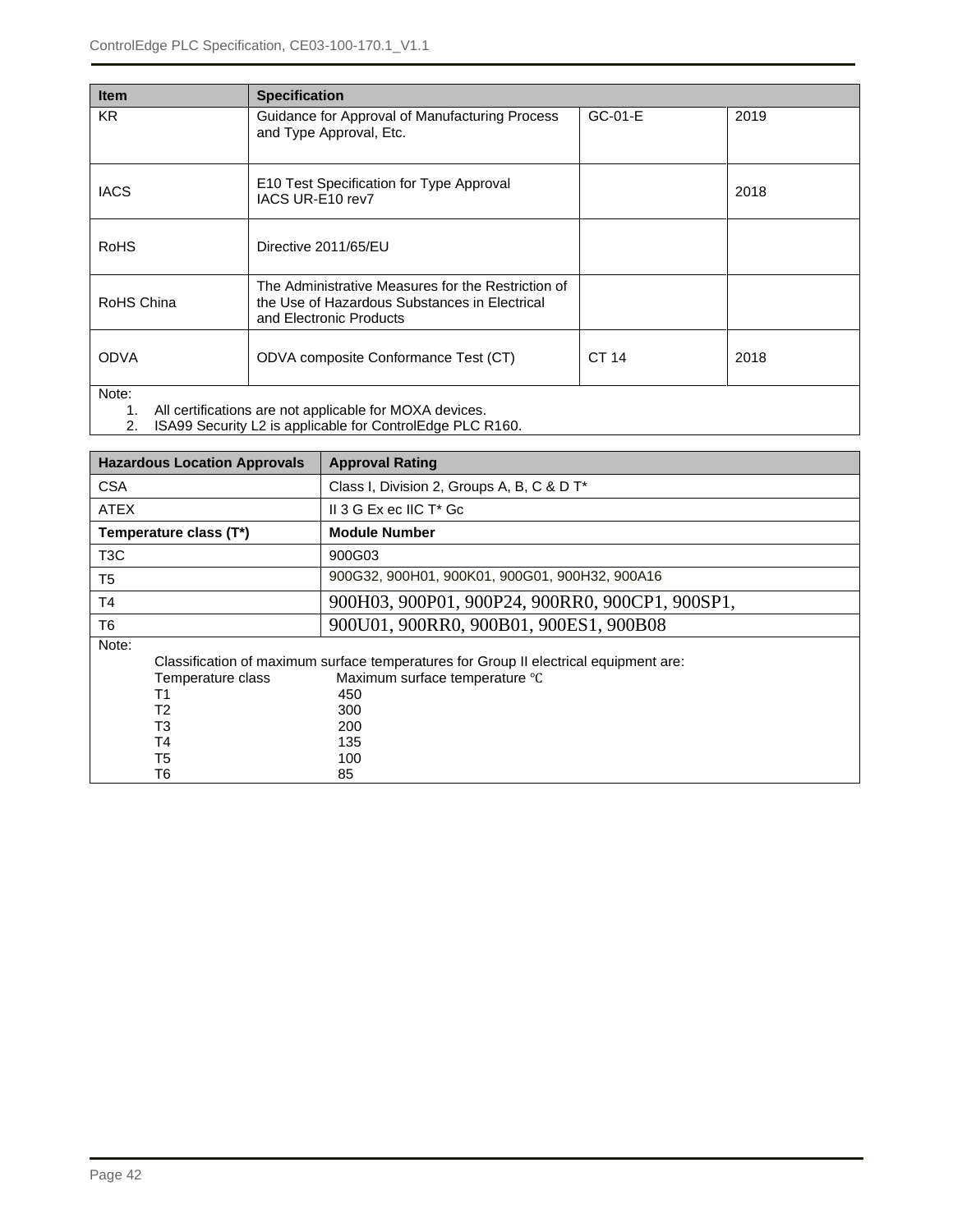## <span id="page-42-0"></span>**7. Module Number List**

| Item                     | <b>Model</b> | <b>Description</b>                                        |  |  |
|--------------------------|--------------|-----------------------------------------------------------|--|--|
|                          | <b>Racks</b> |                                                           |  |  |
| 1                        | 900RR0-0200  | Redundant CPM Rack (Assembly)                             |  |  |
| $\overline{2}$           | 900R04-0200  | 4 I/O Slot Rack - Non-Redundant Power (Assembly)          |  |  |
| 3                        | 900R08-0200  | 8 I/O Slot Rack - Non-Redundant Power (Assembly)          |  |  |
| 4                        | 900R12-0200  | 12 I/O Slot Rack - Non-Redundant Power (Assembly)         |  |  |
| 5                        | 900R08R-0200 | 8 I/O Slot Rack - Redundant Power (Assembly)              |  |  |
| $\,6$                    | 900R12R-0200 | 12 I/O Slot Rack - Redundant Power (Assembly)             |  |  |
|                          |              | <b>Control Processor Module</b>                           |  |  |
| 7                        | 900CP1-0200  | <b>Control Processor Module</b>                           |  |  |
|                          |              | <b>Expansion Processor Module</b>                         |  |  |
| 8                        | 900SP1-0200  | <b>Expansion Processor Module</b>                         |  |  |
| 9                        | 900ES1-0100  | 4 port serial communications module, 2 x RS232, 2 x RS485 |  |  |
|                          |              | <b>IO Module</b>                                          |  |  |
| 10                       | 900U01-0100  | <b>Universal IO Module</b>                                |  |  |
| 11                       | 900A01-0202  | Universal AI, RTD, TC, V, 8 Ch                            |  |  |
| 12                       | 900A16-0103  | Analog Input high level (16 channel)                      |  |  |
| 13                       | 900B01-0301  | Analog Output, 0 to 20mA, (4 channel)                     |  |  |
| 14                       | 900B08-0202  | Analog Outputs 0 to 20mA (8 channel, 5 modules/rack)      |  |  |
| 15                       | 900G03-0202  | Digital Input 120/240 VAC, 16 Ch                          |  |  |
| 16                       | 900G32-0101  | Digital Input 24VDC, 32Ch                                 |  |  |
| 17                       | 900G01-0202  | Digital Input, Contact type, (16 channel)                 |  |  |
| 18                       | 900G04-0101  | Digital Input, 120/240 VAC-125VDC, (16 channel Isolated)  |  |  |
| 19                       | 900H03-0202  | Digital Output, 120/240 VAC, 8 Ch                         |  |  |
| 20                       | 900H32-0102  | Digital Output, 24VDC, 32 Ch                              |  |  |
| 21                       | 900H01-0202  | Digital Output, Relays (8 channel)                        |  |  |
| 22                       | 900K01-0201  | Pulse/Freq (4 channel)                                    |  |  |
|                          |              | <b>Power Supply</b>                                       |  |  |
| 23                       | 900P01-0301  | 120/240 V AC, 60W Power Supply                            |  |  |
| 24                       | 900P24-0301  | 24 V DC, 60W Power Supply                                 |  |  |
| 25                       | 900PSM-0200  | Redundant Power Status Module                             |  |  |
| <b>Terminal Blocks</b>   |              |                                                           |  |  |
| 26                       | 900TEK-0200  | TB Housing, Black 20 Position Euro style                  |  |  |
| 27                       | 900TER-0200  | TB Housing, Red 20 Position Euro style                    |  |  |
| 28                       | 900TCK-0200  | TB Housing, Black 36 Position Euro style                  |  |  |
| 29                       | 900TBR-0200  | High Voltage Terminal Block (Barrier Style)               |  |  |
| 30                       | 900TBK-0200  | Low Voltage Terminal Block (Barrier Style)                |  |  |
| <b>RTP and RTP Cable</b> |              |                                                           |  |  |
| 31                       | 900RTS-0001  | DI, DO, AO Remote Terminal Panel (RTP)                    |  |  |
| 32                       | 900RTA-L001  | Analog Input Remote Terminal Panel                        |  |  |
| 33                       | 900RTR-H001  | Relay Output Remote Terminal Panel (RTP)                  |  |  |
| 34                       | 900RTC-L210  | Low Voltage RTP Cable (1.0M, 3.28ft.)                     |  |  |
| 35                       | 900RTC-L225  | Low Voltage RTP Cable (2.5M, 8.2ft.)                      |  |  |
| 36                       | 900RTC-L250  | Low Voltage RTP Cable (5.0M, 16.4ft.)                     |  |  |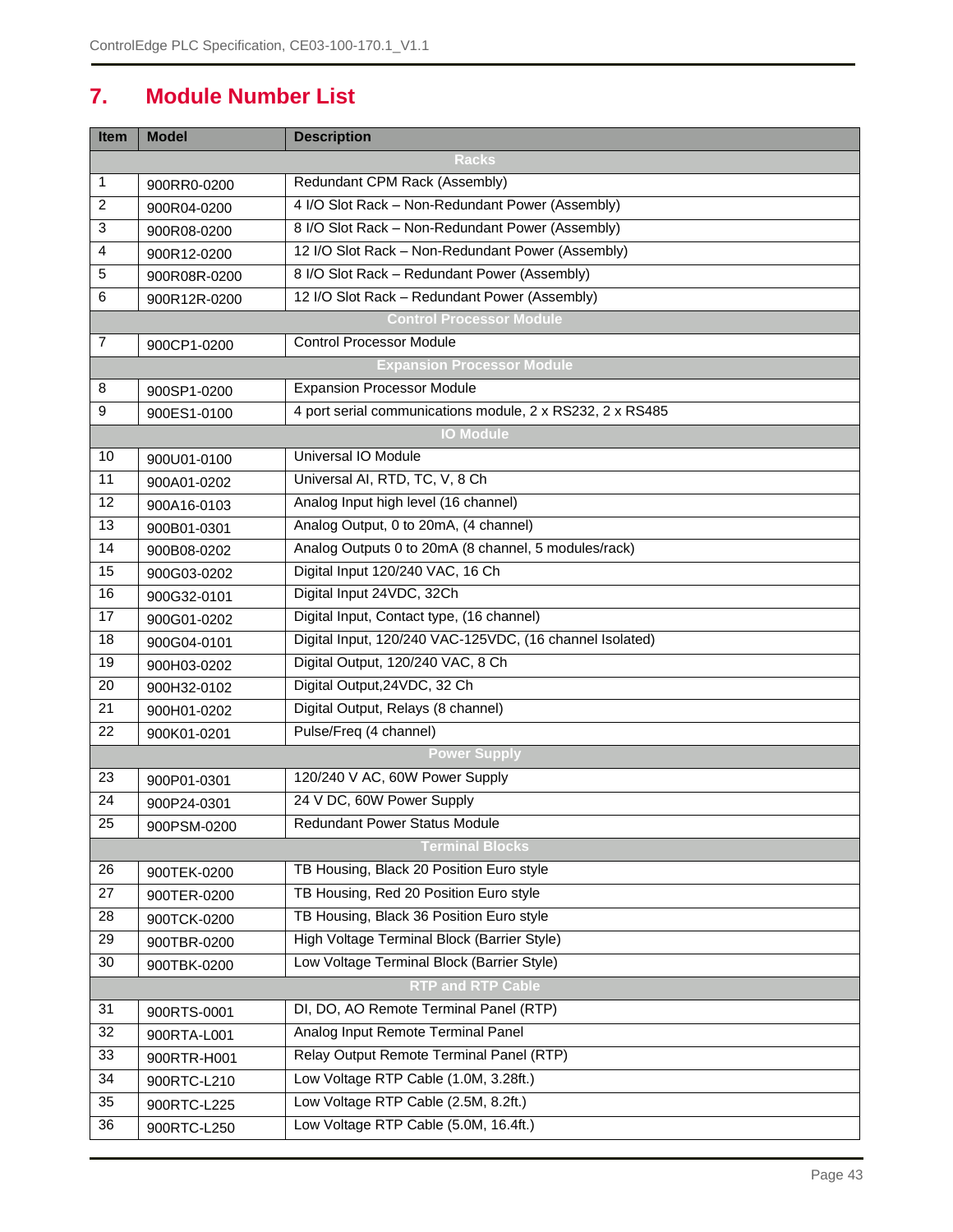| 37                            | 900RTC-H210   | High Voltage RTP Cable (1.0M, 3.28ft.)                                              |  |
|-------------------------------|---------------|-------------------------------------------------------------------------------------|--|
| 38                            | 900RTC-H225   | High Voltage RTP Cable (2.5M, 8.2ft.)                                               |  |
| 39                            | 900RTC-H250   | High Voltage RTP Cable (5.0M, 16.4ft.)                                              |  |
| 40                            | 900RTC-3410   | RTP Cable, Low Power 16/32CH 1.0M 3.28ft                                            |  |
| $\overline{41}$               | 900RTC-3425   | RTP Cable, Low Power 16/32CH 2.5M 8.2ft                                             |  |
| $\overline{42}$               | 900RTC-3450   | RTP Cable, Low Power 16/32CH 5.0M 16.4ft                                            |  |
| 43                            | 900RTC-BA10   | AO - 8 Ch 1.0 M RTP Cable                                                           |  |
| $\overline{44}$               | 900RTC-BA25   | AO - 8 Ch 2.5M RTP Cable                                                            |  |
| 45                            | 900RTC-BA50   | AO - 8 Ch 5.0 M RTP Cable                                                           |  |
|                               |               | <b>Auxiliary Hardware</b>                                                           |  |
| 46                            | 51307946-001  | Security cover, CPM/EPM                                                             |  |
| $\overline{47}$               | 51452262-503  | IO Module Insert Label Kit                                                          |  |
| 48                            | 900TNF-0200   | <b>Filler Block Terminal Cover</b>                                                  |  |
| 49                            | 900RNF-0200   | Redundant CPM Rack Filler plate (no RSM)                                            |  |
| 50                            | 900TSS-0001   | Shield Terminal Strip (package of 2)                                                |  |
| 51                            | 900J02-0001   | Terminal board jumpers (10, two pos. jumpers)                                       |  |
| $\overline{52}$               | 900J10-0001   | Terminal board jumpers (10, ten pos. jumpers)                                       |  |
| $\overline{53}$               | 51205995-501  | MI/MP 250 Ohm Resistor Kit of 8                                                     |  |
|                               |               | <b>Networking Components</b>                                                        |  |
| 54                            | 50008930-001  | MOXA EDS-308, Network Switch, 8 Copper ports                                        |  |
| 55                            | 50008930-002  | MOXA EDS-316-MM-SC, Network Switch, 14 Copper + 2 Multi-Mode ports                  |  |
| 56                            | 50008930-003  | MOXA EDS-316-SS-SC, Network Switch, 14 Copper + 2 Single-Mode ports                 |  |
| $\overline{57}$               | 50008930-004  | MOXA EDS-308-SS-SC, Network Switch, 6 Copper + 2 Single-Mode ports                  |  |
| 58                            | 50135395-001  | MOXA IMC-101-M-SC, Ethernet Fiber Optic Converter, Multi-Mode                       |  |
| $\overline{59}$               | 50135395-002  | MOXA IMC-101-S-SC, Ethernet Fiber Optic convertor, Single mode                      |  |
| <b>Software and Media Kit</b> |               |                                                                                     |  |
| 60                            | SP-CSPLC1     | Execution Environment, ControlEdge PLC                                              |  |
| 61                            | SP-EMD170-ESD | ControlEdge Builder R170 Media Kit, Electronic Software Distribution                |  |
| 62                            | SP-EMD170     | ControlEdge Builder R170 Media Kit                                                  |  |
| 63                            | SP-EBLDR1     | ControlEdge Builder Client License                                                  |  |
| 64                            | SP-MAPLC1     | Migration Tool - Annual Subscription per user                                       |  |
| 65                            | SP-IMDIS1     | Subsea MDIS Interface, Site License. One required for each site using MDIS feature. |  |
| 66                            | SP-CELMM1     | ELMM on ControlEdge PLC, unit license. One required for each ELMM.                  |  |
| 67                            | SP-IPROF01    | ControlEdge PLC PROFINET Use License                                                |  |